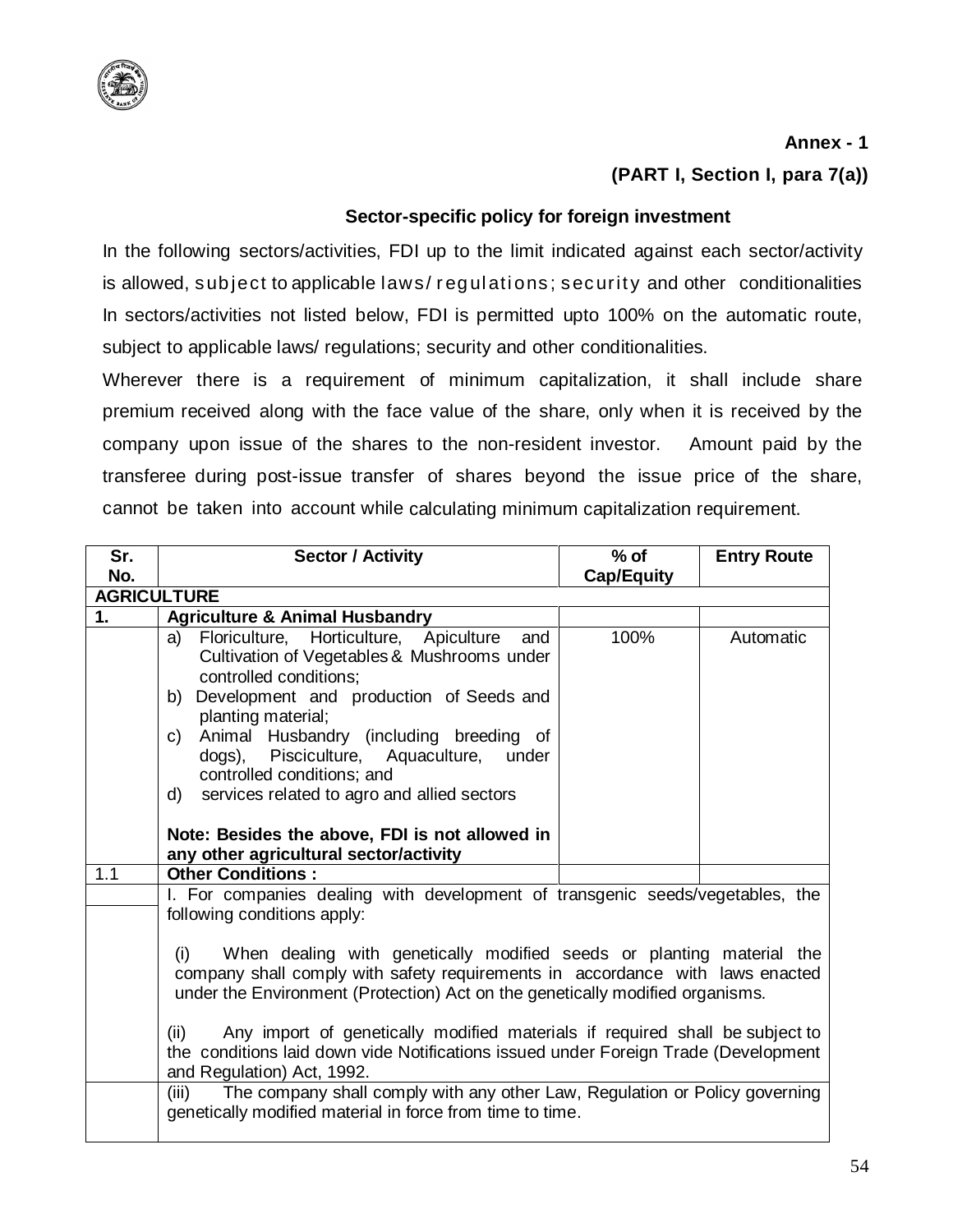

| Sr. | <b>Sector / Activity</b>                                                                                                                                                                                                                                                                                                                                                                                                                                                                                                                                                                             | $%$ of            | <b>Entry Route</b> |  |
|-----|------------------------------------------------------------------------------------------------------------------------------------------------------------------------------------------------------------------------------------------------------------------------------------------------------------------------------------------------------------------------------------------------------------------------------------------------------------------------------------------------------------------------------------------------------------------------------------------------------|-------------------|--------------------|--|
| No. | Undertaking of business activities involving the use of genetically<br>(iv)                                                                                                                                                                                                                                                                                                                                                                                                                                                                                                                          | <b>Cap/Equity</b> |                    |  |
|     | engineered cells and material shall be subject to the receipt of approvals from Genetic<br>Engineering Approval Committee (GEAC) and Review Committee on Genetic<br>Manipulation (RCGM).<br>(v)<br>Import of materials shall be in accordance with National Seeds Policy.                                                                                                                                                                                                                                                                                                                            |                   |                    |  |
|     |                                                                                                                                                                                                                                                                                                                                                                                                                                                                                                                                                                                                      |                   |                    |  |
|     | Ш.<br>The term 'under controlled conditions' covers the following:                                                                                                                                                                                                                                                                                                                                                                                                                                                                                                                                   |                   |                    |  |
|     | 'Cultivation under controlled conditions' for the categories of Floriculture,<br>□<br>Horticulture, Cultivation of vegetables and Mushrooms is the practice of<br>cultivation wherein rainfall, temperature, solar radiation, air humidity and culture<br>medium are controlled artificially. Control in these parameters may be effected<br>through protected cultivation under green houses, net houses, poly houses or any<br>other improved infrastructure facilities where micro- climatic conditions are<br>regulated anthropogenically.                                                       |                   |                    |  |
|     | In case of Animal Husbandry, scope of the term 'under controlled Conditions'<br>$\Box$<br>covers-<br>o Rearing of animals under intensive farming systems with stall-feeding.<br>farming<br>system<br>will<br>require<br>climate<br>Intensive<br>systems<br>(ventilation,<br>temperature/humidity<br>management),<br>health<br>care and<br>nutrition,<br>herd<br>registering/pedigree recording, use of machinery, waste management systems.<br>o Poultry breeding farms and hatcheries where micro-climate is controlled<br>through advanced technologies like incubators, ventilation systems etc. |                   |                    |  |
|     |                                                                                                                                                                                                                                                                                                                                                                                                                                                                                                                                                                                                      |                   |                    |  |
|     |                                                                                                                                                                                                                                                                                                                                                                                                                                                                                                                                                                                                      |                   |                    |  |
|     | In the case of pisciculture and aquaculture, scope of the term 'under<br>$\Box$<br>controlled conditions' covers -                                                                                                                                                                                                                                                                                                                                                                                                                                                                                   |                   |                    |  |
|     | Aquariums<br>0                                                                                                                                                                                                                                                                                                                                                                                                                                                                                                                                                                                       |                   |                    |  |
|     | o Hatcheries where eggs are artificially fertilized and fry are hatched<br>and<br>incubated in an enclosed environment with artificial climate control.<br>In the case of apiculture, scope of the term "under controlled conditions"<br>$\Box$<br>covers-                                                                                                                                                                                                                                                                                                                                           |                   |                    |  |
|     |                                                                                                                                                                                                                                                                                                                                                                                                                                                                                                                                                                                                      |                   |                    |  |
|     | Production of honey by bee-keeping, except in forest/wild, in designated<br>O<br>spaces with control of temperatures and climatic factors like humidity and artificial<br>feeding during lean seasons.                                                                                                                                                                                                                                                                                                                                                                                               |                   |                    |  |
| 2   | <b>Tea Plantation</b>                                                                                                                                                                                                                                                                                                                                                                                                                                                                                                                                                                                |                   |                    |  |
| 2.1 | Tea sector including tea plantations<br>Note: Besides the above, FDI is not allowed in<br>any other plantation sector/activity                                                                                                                                                                                                                                                                                                                                                                                                                                                                       | 100%              | Government         |  |
| 2.2 | <b>Other Conditions:</b><br>(i) Compulsory divestment of 26% equity of the company in favour of an Indian                                                                                                                                                                                                                                                                                                                                                                                                                                                                                            |                   |                    |  |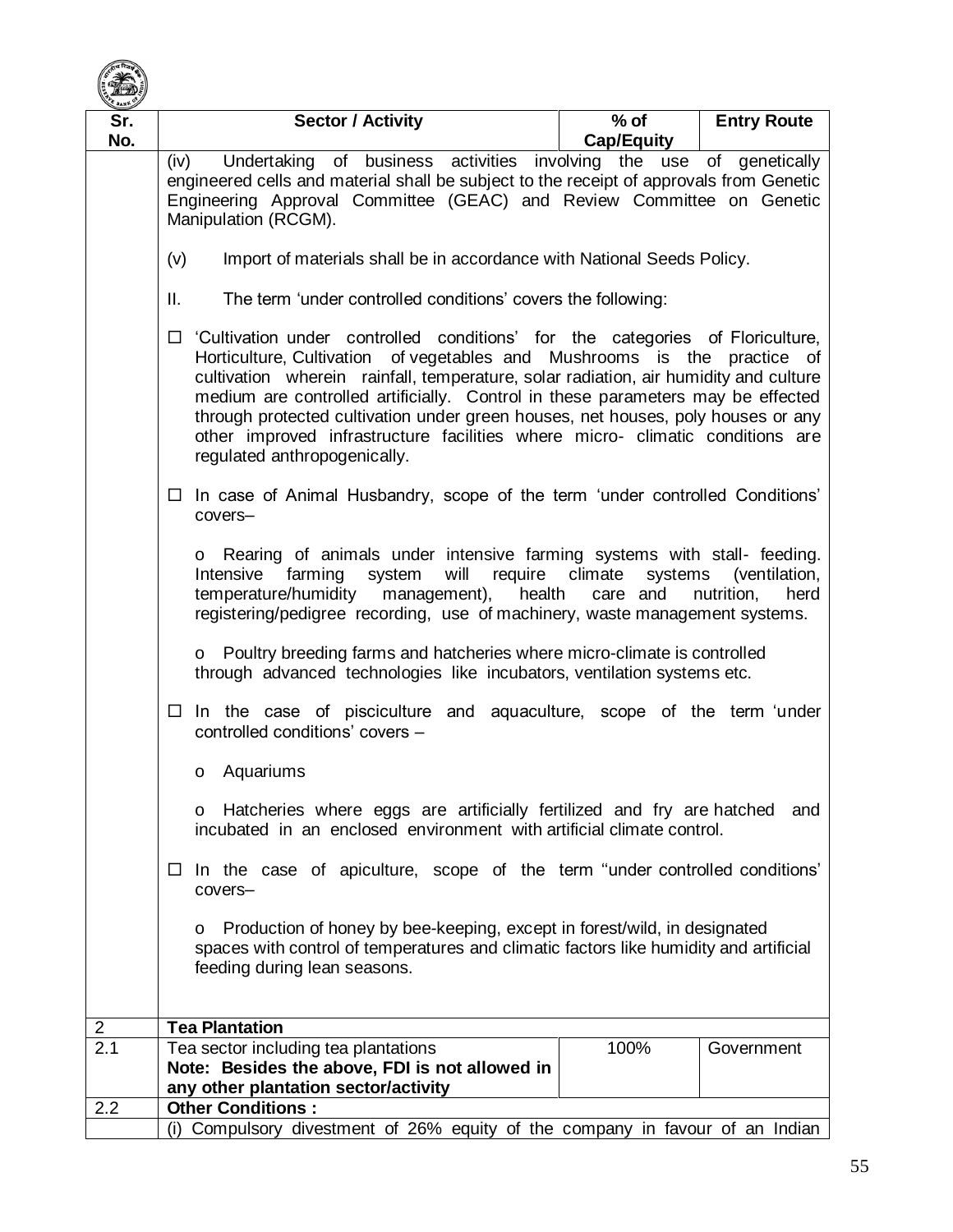

| Sr.              | <b>Sector / Activity</b>                                                                                                                                       | $%$ of            | <b>Entry Route</b> |
|------------------|----------------------------------------------------------------------------------------------------------------------------------------------------------------|-------------------|--------------------|
| No.              |                                                                                                                                                                | <b>Cap/Equity</b> |                    |
|                  | partner/Indian public within a period of 5 years                                                                                                               |                   |                    |
|                  | (ii) Prior approval of the State Government concerned in case of any future land<br>use change.                                                                |                   |                    |
| 3                | <b>MINING</b>                                                                                                                                                  |                   |                    |
| $\overline{3.1}$ | Mining and Exploration of metal and non<br>metal ores including diamond, gold,<br>silver                                                                       | 100%              | Automatic          |
|                  | precious ores but excluding titanium<br>and                                                                                                                    |                   |                    |
|                  | bearing minerals and its ores; subject to the<br><b>Minerals</b><br><b>Mines</b><br>and<br>(Development<br>&                                                   |                   |                    |
|                  | Regulation) Act, 1957.                                                                                                                                         |                   |                    |
| 3.2              | <b>Coal and Lignite</b>                                                                                                                                        |                   |                    |
|                  | Coal & Lignite mining for captive<br>(1)                                                                                                                       | 100%              | Automatic          |
|                  | consumption by power projects, iron & steel                                                                                                                    |                   |                    |
|                  | and cement units and other eligible activities                                                                                                                 |                   |                    |
|                  | permitted under and subject to the provisions<br>of Coal Mines (Nationalization) Act, 1973                                                                     |                   |                    |
|                  | Setting up coal processing plants like<br>(2)                                                                                                                  | 100%              | Automatic          |
|                  | washeries, subject to the condition that the                                                                                                                   |                   |                    |
|                  | company shall not do coal mining and shall                                                                                                                     |                   |                    |
|                  | not sell washed coal or sized coal from its                                                                                                                    |                   |                    |
|                  | coal processing plants in the open market<br>and shall supply the washed or sized coal to                                                                      |                   |                    |
|                  | those parties who are supplying raw coal to coal                                                                                                               |                   |                    |
|                  | processing plants for washing or sizing.                                                                                                                       |                   |                    |
| 3.3              | Mining and mineral separation of titanium bearing minerals and ores, its value                                                                                 |                   |                    |
|                  | addition and integrated activities                                                                                                                             |                   |                    |
| 3.3.1            | Mining and mineral separation of titanium<br>bearing minerals & ores, its value addition and                                                                   | 100%              | Government         |
|                  | subject<br>integrated<br>activities<br>to<br>sectoral                                                                                                          |                   |                    |
|                  | Mines and<br>regulations and<br>the<br><b>Minerals</b>                                                                                                         |                   |                    |
|                  | (Development and Regulation Act 1957)                                                                                                                          |                   |                    |
| 3.3.2            | <b>Other conditions:</b>                                                                                                                                       |                   |                    |
|                  | India has large reserves of beach sand minerals in the coastal stretches around the                                                                            |                   |                    |
|                  | country. Titanium bearing minerals viz. Ilmenite, rutile and leucoxene, and<br>Zirconium bearing minerals including zircon are some of the beach sand minerals |                   |                    |
|                  | which have been classified as 'prescribed substances' under the Atomic Energy                                                                                  |                   |                    |
|                  | Act, 1962.                                                                                                                                                     |                   |                    |
|                  |                                                                                                                                                                |                   |                    |
|                  | Under the Industrial Policy Statement 1991, mining and production of minerals                                                                                  |                   |                    |
|                  | classified as 'prescribed substances' and specified in the Schedule to the Atomic                                                                              |                   |                    |
|                  | Energy (Control of Production and Use) Order, 1953 were included in the                                                                                        |                   |                    |
|                  | list of industries reserved for the public sector. Vide Resolution No. 8/1(1)/97-                                                                              |                   |                    |
|                  | PSU/1422 dated 6 <sup>th</sup> October 1998 issued by the Department of Atomic Energy                                                                          |                   |                    |
|                  | laying down the policy for exploitation of beach sand minerals, private participation                                                                          |                   |                    |
|                  | including Foreign Direct Investment (FDI), was permitted in mining and production                                                                              |                   |                    |
|                  | of Titanium ores (Ilmenite, Rutile and Leucoxene) and Zirconium minerals (Zircon).                                                                             |                   |                    |
|                  | Vide Notification No. S.O.61(E) dated 18.1.2006, the Department of Atomic                                                                                      |                   |                    |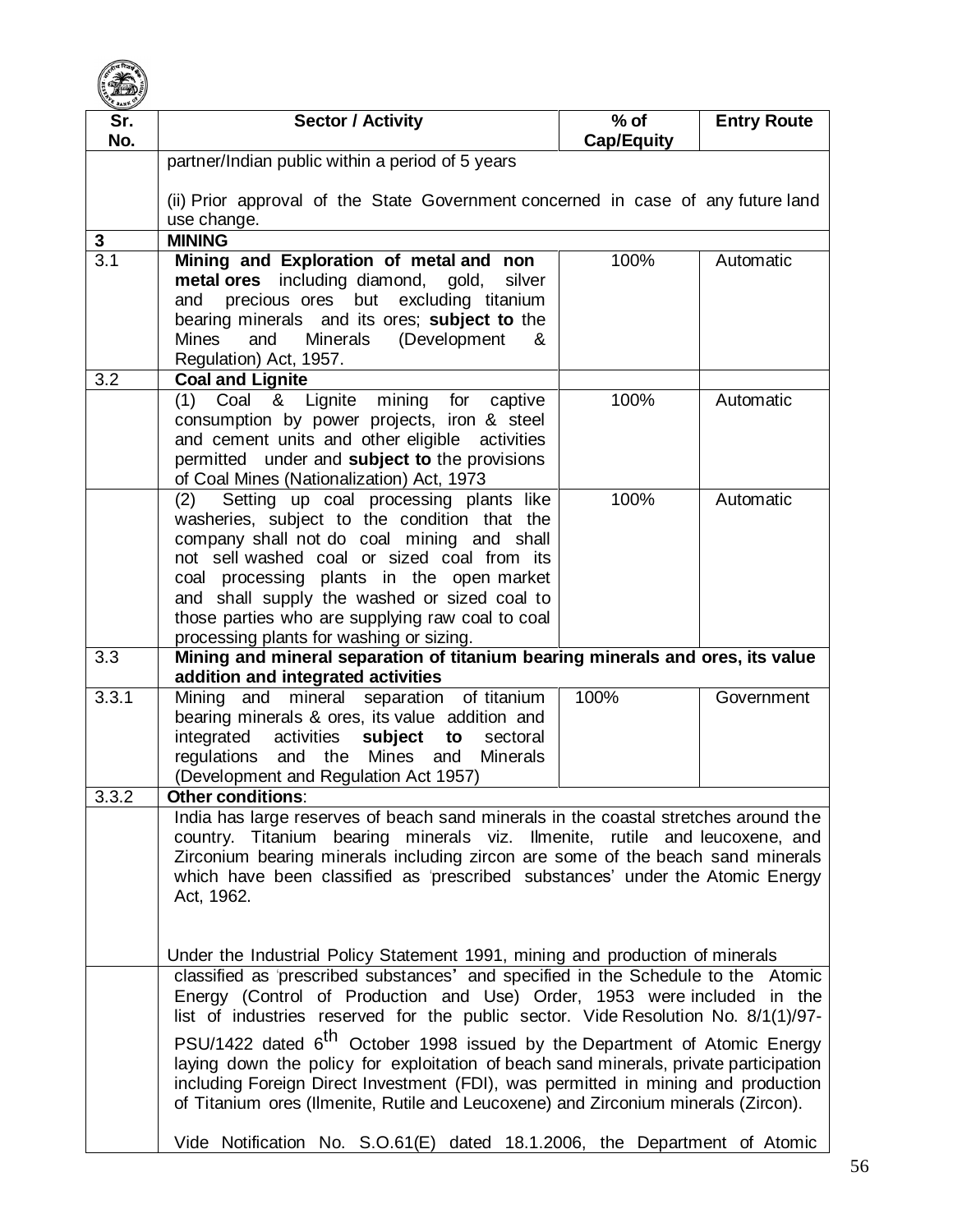

| Sr.              | <b>Sector / Activity</b>                                                                                                                                                                                                                                                                                                                                                                                                                                                                                                                                                                                                                                 | $%$ of            | <b>Entry Route</b>  |  |
|------------------|----------------------------------------------------------------------------------------------------------------------------------------------------------------------------------------------------------------------------------------------------------------------------------------------------------------------------------------------------------------------------------------------------------------------------------------------------------------------------------------------------------------------------------------------------------------------------------------------------------------------------------------------------------|-------------------|---------------------|--|
| No.              |                                                                                                                                                                                                                                                                                                                                                                                                                                                                                                                                                                                                                                                          | <b>Cap/Equity</b> |                     |  |
|                  | Energy re-notified the list of 'prescribed substances' under the Atomic Energy<br>Act 1962. Titanium bearing ores and concentrates (Ilmenite, Rutile<br>and<br>and<br>Zirconium,<br>alloys<br>and<br>Leucoxene)<br>its<br>compounds<br>and<br>minerals/concentrates including Zircon, were removed from the list of prescribed<br>substances'.                                                                                                                                                                                                                                                                                                           |                   |                     |  |
|                  | (i) FDI for separation of titanium bearing minerals & ores will be subject to the<br>following additional conditions viz.:<br>(A) value addition facilities are set up within India along with transfer of<br>technology;<br>(B) disposal of tailings during the mineral separation shall be carried out in<br>accordance with regulations framed by the Atomic Energy Regulatory Board such<br>as Atomic Energy (Radiation Protection) Rules, 2004 and the Atomic Energy<br>(Safe Disposal of Radioactive Wastes) Rules, 1987.                                                                                                                          |                   |                     |  |
|                  | FDI will not be allowed in mining of 'prescribed substances' listed in the<br>(ii)<br>Notification No. S.O. 61(E) dated 18.1.2006 issued by the Department of Atomic<br>Energy.                                                                                                                                                                                                                                                                                                                                                                                                                                                                          |                   |                     |  |
|                  | Clarification: (1) For titanium bearing ores such as Ilmenite, Leucoxene and Rutile,<br>manufacture of titanium dioxide pigment and titanium sponge constitutes value<br>addition. Ilmenite can be processed to produce 'Synthetic Rutile or Titanium Slag as<br>an intermediate value added product.                                                                                                                                                                                                                                                                                                                                                    |                   |                     |  |
|                  | (2) The objective is to ensure that the raw material available in the country is utilized<br>for setting up downstream industries and the technology available internationally is<br>also made available for setting up such industries within the country. Thus, if with the<br>technology transfer, the objective of the FDI Policy can be achieved, the conditions<br>prescribed at (i) (A) above shall be deemed to be fulfilled.                                                                                                                                                                                                                    |                   |                     |  |
| 4                | <b>Petroleum &amp; Natural Gas</b>                                                                                                                                                                                                                                                                                                                                                                                                                                                                                                                                                                                                                       |                   |                     |  |
| $\overline{4.1}$ | Exploration<br>activities<br>of<br>oil<br>and<br>natural gas fields, infrastructure related to<br>marketing of petroleum products and natural<br>gas, marketing of natural gas and petroleum<br>products, petroleum product pipelines, natural<br>gas/ pipelines, LNG Regasification infrastructure,<br>market study and formulation and Petroleum<br>refining in the private sector, subject to<br>the<br>existing sectoral policy and regulatory framework<br>oil marketing sector and the policy of<br>in the<br>the<br>private<br>Government on<br>participation<br>in<br>exploration of oil and the discovered fields of<br>national oil companies, | 100%              | Automatic           |  |
| 4.2              | Petroleum<br>refining<br>by<br>the<br>Public<br>Sector                                                                                                                                                                                                                                                                                                                                                                                                                                                                                                                                                                                                   | 49%               | Government          |  |
|                  | Undertakings (PSU), without any disinvestment<br>or dilution of domestic equity in the existing PSUs.                                                                                                                                                                                                                                                                                                                                                                                                                                                                                                                                                    |                   |                     |  |
| 5.               | <b>MANUFACTURING</b><br>Manufacture of items reserved for production<br><b>Enterprises (MSEs)</b>                                                                                                                                                                                                                                                                                                                                                                                                                                                                                                                                                        | in Micro          | <b>Small</b><br>and |  |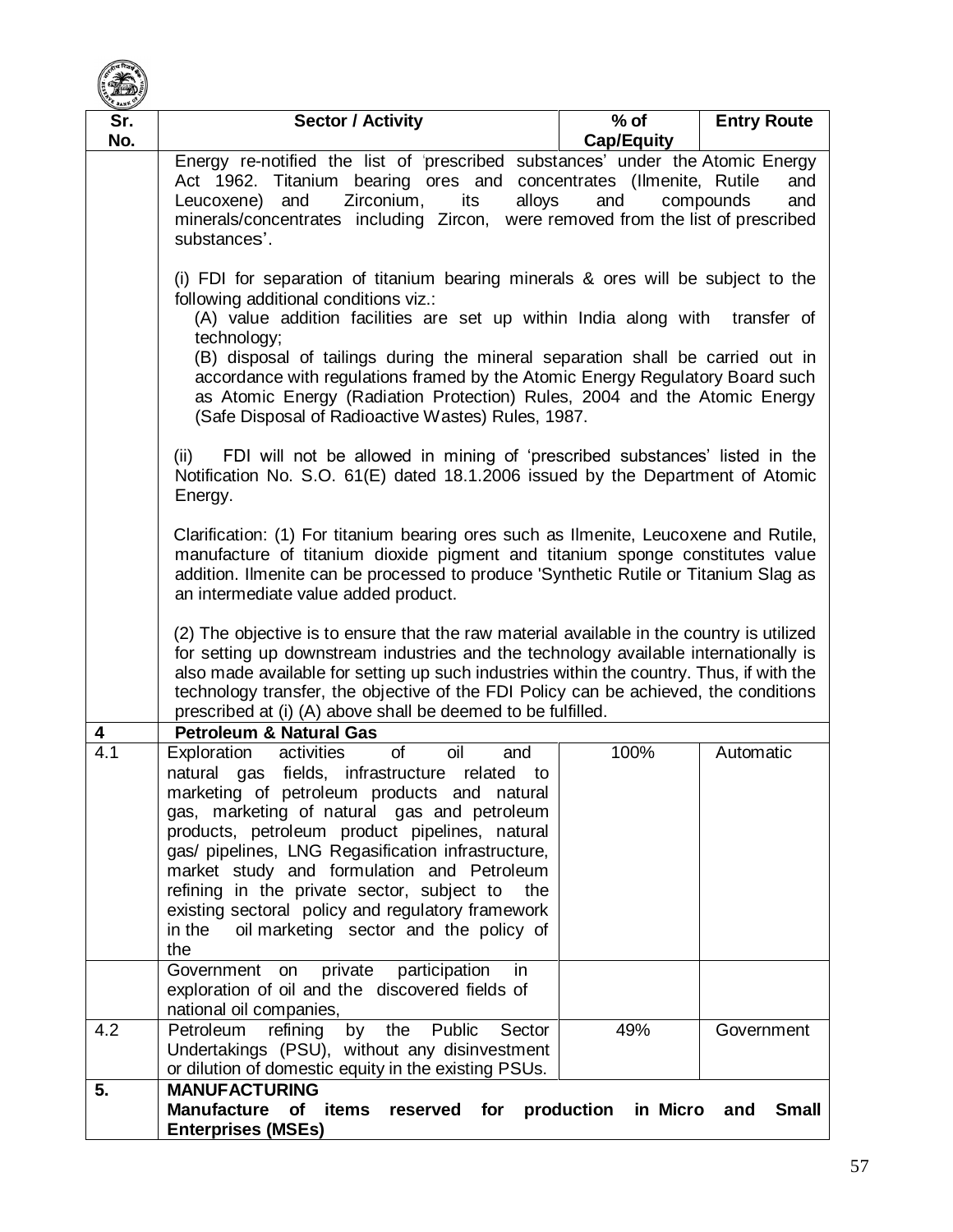

| Sr.      | <b>Sector / Activity</b>                                                                                                                                          | $%$ of            | <b>Entry Route</b> |
|----------|-------------------------------------------------------------------------------------------------------------------------------------------------------------------|-------------------|--------------------|
| No.      |                                                                                                                                                                   | <b>Cap/Equity</b> |                    |
| 5.1      | FDI in MSEs [as defined under Micro, Small And Medium Enterprises Development                                                                                     |                   |                    |
|          | Act, 2006 (MSMED, Act 2006)] will be subject to the sectoral caps, entry routes                                                                                   |                   |                    |
|          | and other relevant sectoral regulations. Any industrial undertaking which is not a                                                                                |                   |                    |
|          | Micro or Small Scale Enterprise, but manufactures items reserved for the MSE                                                                                      |                   |                    |
|          | sector would require Government route where foreign investment is more than                                                                                       |                   |                    |
|          | 24% in the capital. Such an undertaking would also require an Industrial License                                                                                  |                   |                    |
|          | under the Industries (Development & Regulation) Act 1951, for such manufacture.                                                                                   |                   |                    |
|          | The issue of Industrial License is subject to a few general conditions and the                                                                                    |                   |                    |
|          | specific condition that the Industrial Undertaking shall undertake to export a                                                                                    |                   |                    |
|          | minimum of 50% of the new or additional annual production of the MSE reserved                                                                                     |                   |                    |
|          | items to be achieved within a maximum period of three years. The export                                                                                           |                   |                    |
|          | obligation would be applicable from the date of commencement of commercial                                                                                        |                   |                    |
|          | production and in accordance with the provisions of section 11 of the Industries                                                                                  |                   |                    |
|          | (Development & Regulation) Act 1951.                                                                                                                              |                   |                    |
| 6<br>6.1 | <b>DEFENCE</b><br>Defence Industry subject to Industrial license                                                                                                  | 26%               | Government         |
|          | under the Industries (Development & Regulation)                                                                                                                   |                   |                    |
|          | Act, 1951                                                                                                                                                         |                   |                    |
| 6.2.     | <b>Other conditions:</b>                                                                                                                                          |                   |                    |
|          | (i) Licence applications will be considered and licences given by the Department                                                                                  |                   |                    |
|          | of Industrial Policy & Promotion, Ministry of Commerce & Industry, in consultation with                                                                           |                   |                    |
|          | Ministry of Defence.                                                                                                                                              |                   |                    |
|          |                                                                                                                                                                   |                   |                    |
|          | (ii) The applicant should be an Indian company / partnership firm.                                                                                                |                   |                    |
|          | (iii) The management of the applicant company / partnership should be in Indian hands                                                                             |                   |                    |
|          | with majority representation on the Board as well as the Chief Executives of the<br>company / partnership firm being resident Indians.                            |                   |                    |
|          |                                                                                                                                                                   |                   |                    |
|          | (iv) Full particulars of the Directors and the Chief Executives should be furnished                                                                               |                   |                    |
|          | along with the applications.                                                                                                                                      |                   |                    |
|          | (v) The Government reserves the right to verify the antecedents of the foreign                                                                                    |                   |                    |
|          | collaborators and domestic promoters including their financial standing and                                                                                       |                   |                    |
|          | credentials in the world market. Preference would be given to original equipment                                                                                  |                   |                    |
|          | manufacturers or design establishments, and companies having a good track record                                                                                  |                   |                    |
|          | of past supplies to Armed Forces, Space and Atomic energy sections and having an                                                                                  |                   |                    |
|          | established R & D base.                                                                                                                                           |                   |                    |
|          |                                                                                                                                                                   |                   |                    |
|          | (vi) There would be no minimum capitalization for the FDI. A proper assessment,<br>however, needs to be done by the management of the applicant company depending |                   |                    |
|          | upon the product and the technology. The licensing authority would satisfy itself about                                                                           |                   |                    |
|          | the adequacy of the net worth of the non-resident investor taking into account the                                                                                |                   |                    |
|          | category of weapons and equipment that are proposed to be manufactured.                                                                                           |                   |                    |
|          |                                                                                                                                                                   |                   |                    |
|          | (vii) There would be a three-year lock-in period for transfer of equity from one non-                                                                             |                   |                    |
|          | resident investor to another non-resident investor (including NRIs & erstwhile OCBs                                                                               |                   |                    |
|          | with 60% or more NRI stake) and such transfer would be subject to prior approval                                                                                  |                   |                    |
|          | of the Government.                                                                                                                                                |                   |                    |
|          |                                                                                                                                                                   |                   |                    |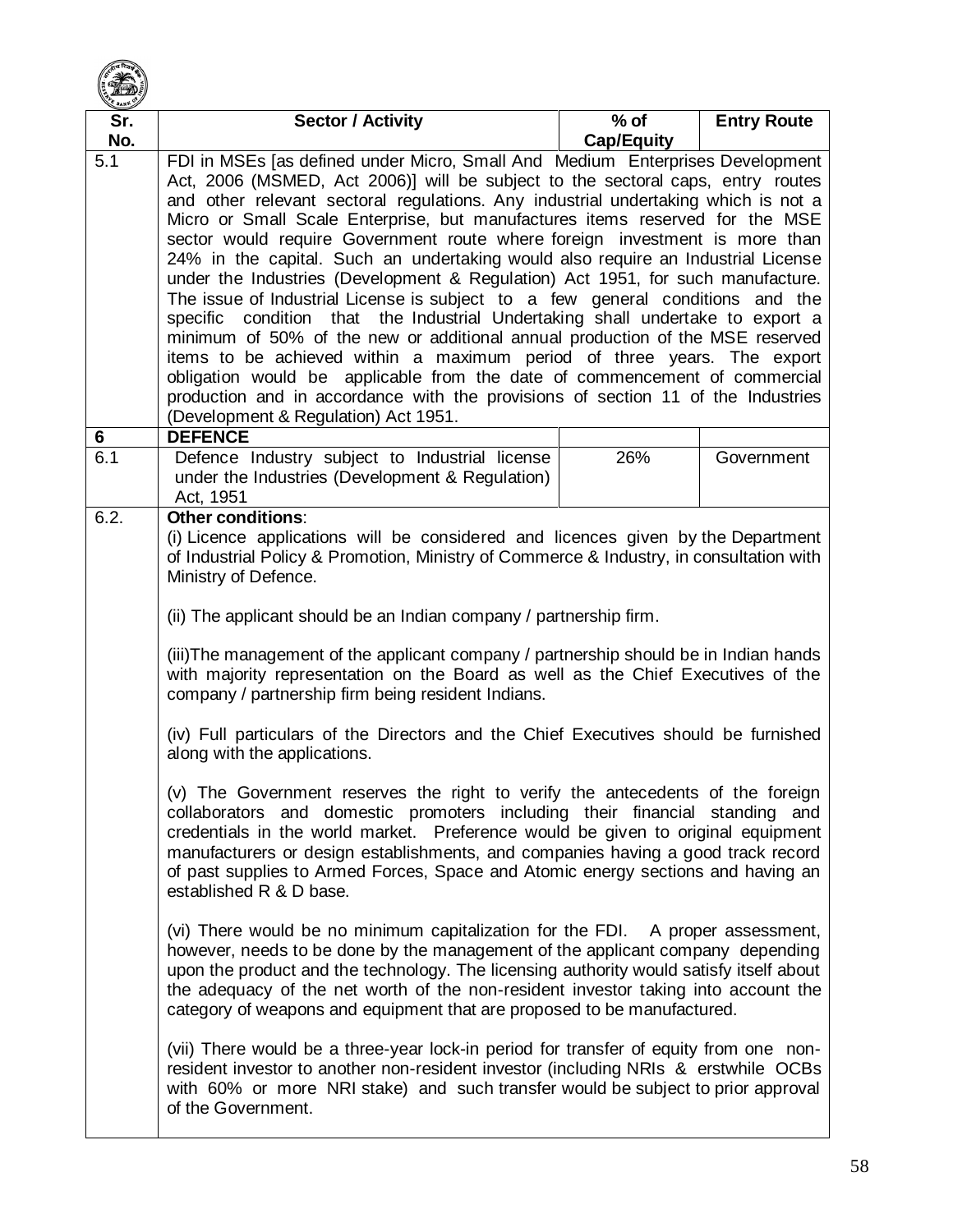

| <b>E</b> BANK<br>Sr.                                                                                                                                                                                                                                                                                                                                                                                                                                                                                                                                                                                                                                                                                                                                                                                                                                                                                                            | <b>Sector / Activity</b>                                                                                                                                                                                                                                                                                                                                                                                                                                                                                                                                                                                                                                                                                                                                                                                                                                                                                                                                                                                                                                                                                                                                                                                                                                                                                                                                                      | $%$ of            | <b>Entry Route</b> |  |
|---------------------------------------------------------------------------------------------------------------------------------------------------------------------------------------------------------------------------------------------------------------------------------------------------------------------------------------------------------------------------------------------------------------------------------------------------------------------------------------------------------------------------------------------------------------------------------------------------------------------------------------------------------------------------------------------------------------------------------------------------------------------------------------------------------------------------------------------------------------------------------------------------------------------------------|-------------------------------------------------------------------------------------------------------------------------------------------------------------------------------------------------------------------------------------------------------------------------------------------------------------------------------------------------------------------------------------------------------------------------------------------------------------------------------------------------------------------------------------------------------------------------------------------------------------------------------------------------------------------------------------------------------------------------------------------------------------------------------------------------------------------------------------------------------------------------------------------------------------------------------------------------------------------------------------------------------------------------------------------------------------------------------------------------------------------------------------------------------------------------------------------------------------------------------------------------------------------------------------------------------------------------------------------------------------------------------|-------------------|--------------------|--|
| No.                                                                                                                                                                                                                                                                                                                                                                                                                                                                                                                                                                                                                                                                                                                                                                                                                                                                                                                             |                                                                                                                                                                                                                                                                                                                                                                                                                                                                                                                                                                                                                                                                                                                                                                                                                                                                                                                                                                                                                                                                                                                                                                                                                                                                                                                                                                               | <b>Cap/Equity</b> |                    |  |
|                                                                                                                                                                                                                                                                                                                                                                                                                                                                                                                                                                                                                                                                                                                                                                                                                                                                                                                                 | (viii) The Ministry of Defence is not in a position to give purchase guarantee for<br>products to be manufactured. However, the planned acquisition programme for such<br>equipment and overall requirements would be made available to the extent possible.                                                                                                                                                                                                                                                                                                                                                                                                                                                                                                                                                                                                                                                                                                                                                                                                                                                                                                                                                                                                                                                                                                                  |                   |                    |  |
|                                                                                                                                                                                                                                                                                                                                                                                                                                                                                                                                                                                                                                                                                                                                                                                                                                                                                                                                 | (ix)The capacity norms for production will be provided in the licence based on the<br>application as well as the recommendations of the Ministry of Defence, which will<br>look into existing capacities of similar and allied products.<br>(x) Import of equipment for pre-production activity including development of prototype<br>by the applicant company would be permitted.<br>(xi) Adequate safety and security procedures would need to be put in place by the<br>licensee once the licence is granted and production commences. These would be<br>subject to verification by authorized Government agencies.<br>(xii) The standards and testing procedures for equipment to be produced under<br>licence from foreign collaborators or from indigenous R & D will have to be provided<br>by the<br>licensee to the Government nominated quality assurance agency under appropriate<br>confidentiality clause. The nominated quality assurance agency<br>would<br>inspect<br>the finished product and would conduct surveillance and audit of the Quality<br>Assurance Procedures of the licensee. Self- certification would be permitted by the<br>Ministry of Defence on case to case basis, which may involve either individual items,<br>or group of items manufactured by the licensee. Such permission would be for a fixed<br>period and subject to renewals. |                   |                    |  |
|                                                                                                                                                                                                                                                                                                                                                                                                                                                                                                                                                                                                                                                                                                                                                                                                                                                                                                                                 |                                                                                                                                                                                                                                                                                                                                                                                                                                                                                                                                                                                                                                                                                                                                                                                                                                                                                                                                                                                                                                                                                                                                                                                                                                                                                                                                                                               |                   |                    |  |
|                                                                                                                                                                                                                                                                                                                                                                                                                                                                                                                                                                                                                                                                                                                                                                                                                                                                                                                                 |                                                                                                                                                                                                                                                                                                                                                                                                                                                                                                                                                                                                                                                                                                                                                                                                                                                                                                                                                                                                                                                                                                                                                                                                                                                                                                                                                                               |                   |                    |  |
|                                                                                                                                                                                                                                                                                                                                                                                                                                                                                                                                                                                                                                                                                                                                                                                                                                                                                                                                 |                                                                                                                                                                                                                                                                                                                                                                                                                                                                                                                                                                                                                                                                                                                                                                                                                                                                                                                                                                                                                                                                                                                                                                                                                                                                                                                                                                               |                   |                    |  |
|                                                                                                                                                                                                                                                                                                                                                                                                                                                                                                                                                                                                                                                                                                                                                                                                                                                                                                                                 |                                                                                                                                                                                                                                                                                                                                                                                                                                                                                                                                                                                                                                                                                                                                                                                                                                                                                                                                                                                                                                                                                                                                                                                                                                                                                                                                                                               |                   |                    |  |
|                                                                                                                                                                                                                                                                                                                                                                                                                                                                                                                                                                                                                                                                                                                                                                                                                                                                                                                                 | (xiii) Purchase preference and price preference may be given to the Public Sector<br>organizations as per guidelines of the Department of Public Enterprises.                                                                                                                                                                                                                                                                                                                                                                                                                                                                                                                                                                                                                                                                                                                                                                                                                                                                                                                                                                                                                                                                                                                                                                                                                 |                   |                    |  |
| (xiv) Arms and ammunition produced by the private manufacturers will be primarily<br>sold to the Ministry of Defence. These items may also be sold to other Government<br>entities under the control of the Ministry of Home Affairs and State Governments with<br>the prior approval of the Ministry of Defence. No such item should be sold within the<br>country to any other person or entity. The export of manufactured items would be<br>subject to policy and guidelines as applicable to Ordnance Factories and Defence<br>Public Sector Undertakings. Non-lethal items would be permitted for sale to persons /<br>entities other than the Central of State Governments with the prior approval of the<br>Ministry of Defence. Licensee would also need to institute a verifiable system of<br>removal of all goods out of their factories. Violation of these provisions may lead to<br>cancellation of the licence. |                                                                                                                                                                                                                                                                                                                                                                                                                                                                                                                                                                                                                                                                                                                                                                                                                                                                                                                                                                                                                                                                                                                                                                                                                                                                                                                                                                               |                   |                    |  |
|                                                                                                                                                                                                                                                                                                                                                                                                                                                                                                                                                                                                                                                                                                                                                                                                                                                                                                                                 | (xv) Government decision on applications to FIPB for FDI in defence industry sector<br>will be normally communicated within a time frame of 10 weeks from the date of<br>acknowledgement.                                                                                                                                                                                                                                                                                                                                                                                                                                                                                                                                                                                                                                                                                                                                                                                                                                                                                                                                                                                                                                                                                                                                                                                     |                   |                    |  |
|                                                                                                                                                                                                                                                                                                                                                                                                                                                                                                                                                                                                                                                                                                                                                                                                                                                                                                                                 | <b>SERVICES SECTOR</b>                                                                                                                                                                                                                                                                                                                                                                                                                                                                                                                                                                                                                                                                                                                                                                                                                                                                                                                                                                                                                                                                                                                                                                                                                                                                                                                                                        |                   |                    |  |
|                                                                                                                                                                                                                                                                                                                                                                                                                                                                                                                                                                                                                                                                                                                                                                                                                                                                                                                                 | <b>INFORMATION SERVICES</b>                                                                                                                                                                                                                                                                                                                                                                                                                                                                                                                                                                                                                                                                                                                                                                                                                                                                                                                                                                                                                                                                                                                                                                                                                                                                                                                                                   |                   |                    |  |
| $7^{24}$                                                                                                                                                                                                                                                                                                                                                                                                                                                                                                                                                                                                                                                                                                                                                                                                                                                                                                                        | <b>Broadcasting</b>                                                                                                                                                                                                                                                                                                                                                                                                                                                                                                                                                                                                                                                                                                                                                                                                                                                                                                                                                                                                                                                                                                                                                                                                                                                                                                                                                           |                   |                    |  |
| 7.1                                                                                                                                                                                                                                                                                                                                                                                                                                                                                                                                                                                                                                                                                                                                                                                                                                                                                                                             | <b>Broadcasting Carriage Services</b>                                                                                                                                                                                                                                                                                                                                                                                                                                                                                                                                                                                                                                                                                                                                                                                                                                                                                                                                                                                                                                                                                                                                                                                                                                                                                                                                         |                   |                    |  |

 $\overline{a}$  $24$  With effect from 20th day of September 2012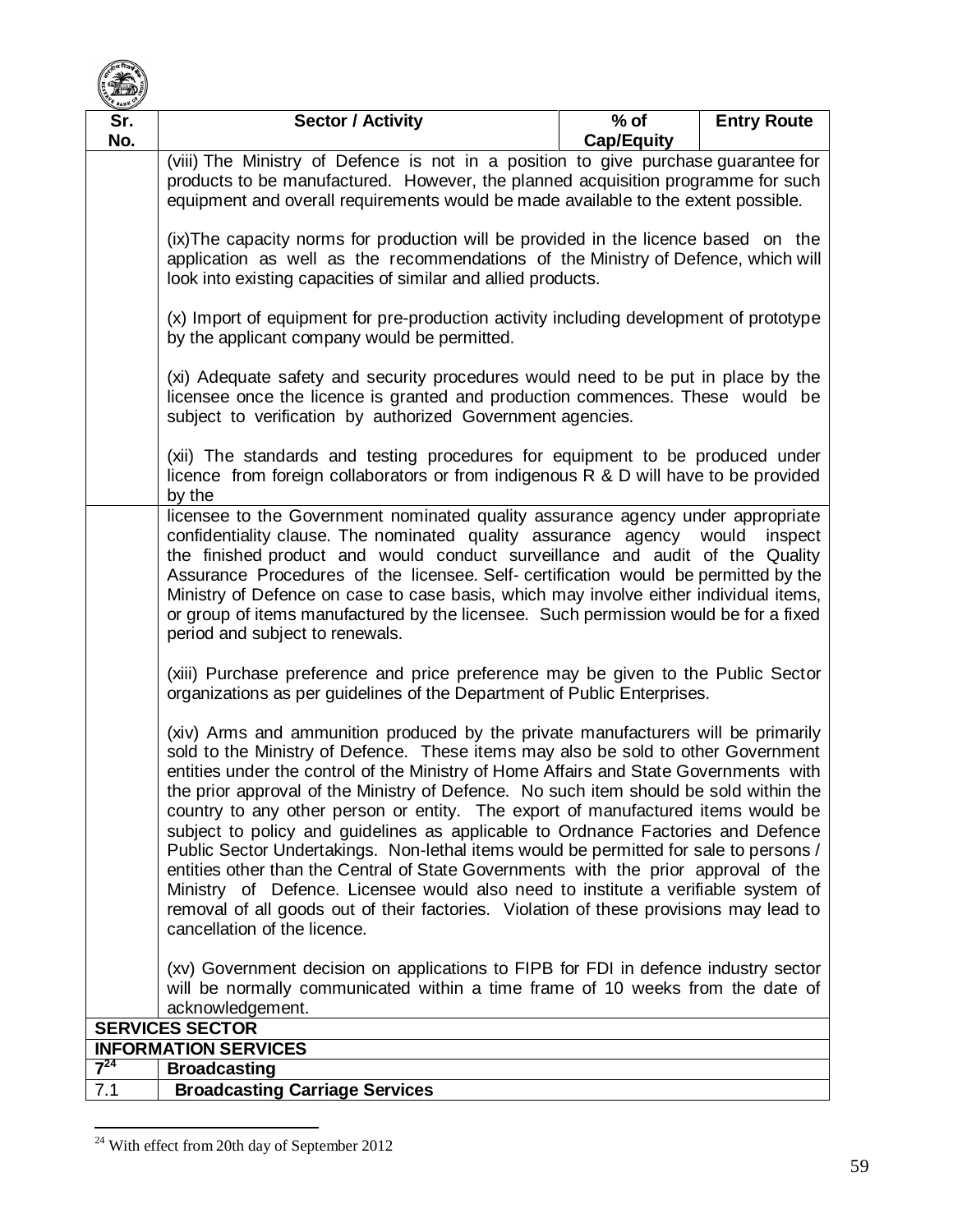

| Sr.   | <b>Sector / Activity</b>                                                                                                                              | $%$ of            | <b>Entry Route</b>     |
|-------|-------------------------------------------------------------------------------------------------------------------------------------------------------|-------------------|------------------------|
| No.   |                                                                                                                                                       | <b>Cap/Equity</b> |                        |
| 7.1.1 | (1) Teleports (setting up of up-linking HUBs/<br>Teleports);<br>(2) Direct to Home (DTH);                                                             | 74%               | Automatic<br>up to 49% |
|       | (3) Cable Networks (Multi System operators                                                                                                            |                   | Government             |
|       | (MSOs) operating at National or State or District                                                                                                     |                   | route                  |
|       | level and undertaking upgradation of networks                                                                                                         |                   | beyond                 |
|       | towards digitalization and addressability);<br>(4) Mobile TV:                                                                                         |                   | 49% and up<br>to 74%   |
|       | (5) Headend-in-the Sky Broadcasting Service<br>(HITS)                                                                                                 |                   |                        |
| 7.1.2 | Cable Networks (Other MSOs not undertaking                                                                                                            | 49%               | Automatic              |
|       | upgradation of networks towards digitalization<br>and addressability and Local Cable Operators<br>(LCOs).                                             |                   |                        |
| 7.2   | <b>Broadcasting Content Services</b>                                                                                                                  |                   |                        |
| 7.2.1 | <b>Terrestrial Broadcasting FM (FM</b><br>Radio),                                                                                                     | 26%               | Government             |
|       | subject to such terms and conditions, as                                                                                                              |                   |                        |
|       | specified from time to time, by Ministry of                                                                                                           |                   |                        |
|       | Information & Broadcasting, for grant of                                                                                                              |                   |                        |
|       | permission for setting up of FM Radio stations.                                                                                                       |                   |                        |
| 7.2.2 | Up-linking of 'News & Current Affairs' TV<br><b>Channels</b>                                                                                          | 26%               | Government             |
| 7.2.3 | Up-linking a Non-'News & Current Affairs' TV<br><b>Channels / Down- linking of TV Channels</b>                                                        | 100%              | Government             |
| 7.3   | FDI for Up-linking/Down-linking TV Channels will be subject to compliance with the                                                                    |                   |                        |
|       | relevant Up-linking/Down-linking Policy notified by the Ministry of Information &                                                                     |                   |                        |
|       | Broadcasting from time to time.                                                                                                                       |                   |                        |
| 7.4   | Foreign investment (FI) in companies engaged in all the aforestated services will be                                                                  |                   |                        |
|       | subject to relevant regulations and such terms and conditions, as may be specified                                                                    |                   |                        |
|       | from time to time, by the Ministry of Information and Broadcasting.                                                                                   |                   |                        |
| 7.5   | The foreign investment (FI) limit in companies engaged in the aforestated activities                                                                  |                   |                        |
|       | shall include, in addition to FDI, investment by Foreign Institutional Investors (FIIs),                                                              |                   |                        |
|       | Non-Resident Indians (NRIs), Foreign Currency Convertible Bonds (FCCBs),                                                                              |                   |                        |
|       | American Depository Receipts (ADRs), Global Depository Receipts (GDRs) and                                                                            |                   |                        |
|       | convertible preference shares held by foreign entities.                                                                                               |                   |                        |
| 7.6   | Foreign investment in the aforestated broadcasting carriage services will be subject                                                                  |                   |                        |
|       | to the following security conditions/terms:                                                                                                           |                   |                        |
|       | <b>Mandatory Requirement for Key Executives of the Company</b><br>(i) The majority of Directors on the Board of the Company shall be Indian Citizens. |                   |                        |
|       |                                                                                                                                                       |                   |                        |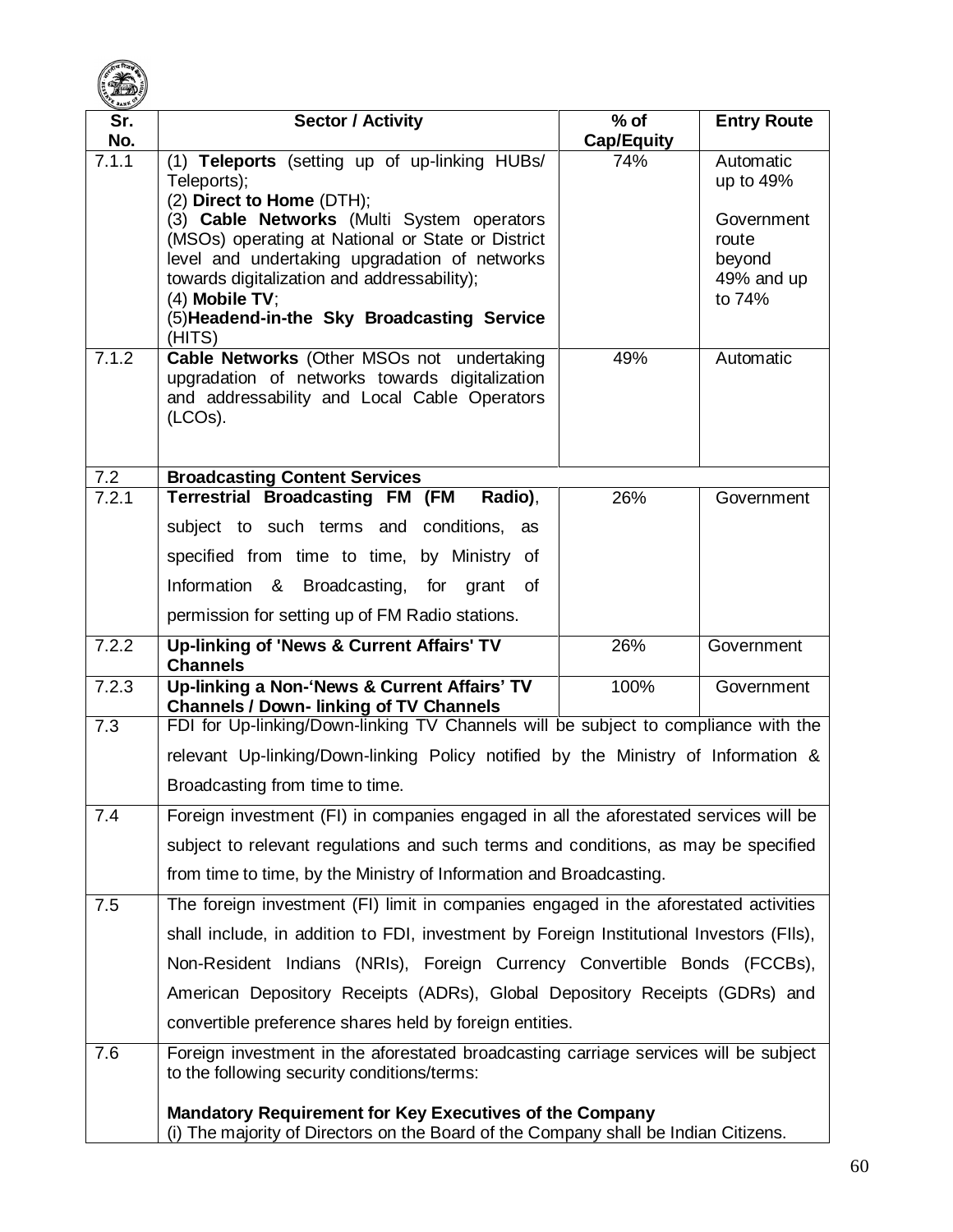

| <b>BANK</b>                                                                                                                                                                                                                                        |                                                                                                                                                                                                                                                                                                                                                                                                                                                                                                                                                                                                                                                                                                                                                                                                                                                                                                                                                                                                                                                                                                                                                                                                                                                                                                                                                                                                                                                                                                                                                                                                                                                              |                             |                    |  |
|----------------------------------------------------------------------------------------------------------------------------------------------------------------------------------------------------------------------------------------------------|--------------------------------------------------------------------------------------------------------------------------------------------------------------------------------------------------------------------------------------------------------------------------------------------------------------------------------------------------------------------------------------------------------------------------------------------------------------------------------------------------------------------------------------------------------------------------------------------------------------------------------------------------------------------------------------------------------------------------------------------------------------------------------------------------------------------------------------------------------------------------------------------------------------------------------------------------------------------------------------------------------------------------------------------------------------------------------------------------------------------------------------------------------------------------------------------------------------------------------------------------------------------------------------------------------------------------------------------------------------------------------------------------------------------------------------------------------------------------------------------------------------------------------------------------------------------------------------------------------------------------------------------------------------|-----------------------------|--------------------|--|
| Sr.<br>No.                                                                                                                                                                                                                                         | <b>Sector / Activity</b>                                                                                                                                                                                                                                                                                                                                                                                                                                                                                                                                                                                                                                                                                                                                                                                                                                                                                                                                                                                                                                                                                                                                                                                                                                                                                                                                                                                                                                                                                                                                                                                                                                     | $%$ of<br><b>Cap/Equity</b> | <b>Entry Route</b> |  |
|                                                                                                                                                                                                                                                    | (ii) The Chief Executive Officer (CEO), Chief Officer In-charge of technical network<br>operations and Chief Security Officer should be resident Indian Citizens.                                                                                                                                                                                                                                                                                                                                                                                                                                                                                                                                                                                                                                                                                                                                                                                                                                                                                                                                                                                                                                                                                                                                                                                                                                                                                                                                                                                                                                                                                            |                             |                    |  |
|                                                                                                                                                                                                                                                    | <b>Security Clearance of Personnel</b><br>(iii) The Company, all Directors on the Board of Directors and such key executives<br>like Managing Director / Chief Executive Officer, Chief Financial Officer (CFO), Chief<br>Security Officer (CSO), Chief Technical Officer (CTO), Chief Operating Officer<br>(COO), shareholders who individually hold 10% or more paid-up capital in the<br>company and any other category, as may be specified by the Ministry of Information<br>and Broadcasting from time to time, shall require to be security cleared.<br>In case of the appointment of Directors on the Board of the Company and such key<br>executives like Managing Director / Chief Executive Officer, Chief Financial Officer<br>(CFO), Chief Security Officer (CSO), Chief Technical Officer (CTO), Chief Operating<br>Officer (COO), etc., as may be specified by the Ministry of Information and<br>Broadcasting from time to time, prior permission of the Ministry of Information and<br>Broadcasting shall have to be obtained.<br>It shall be obligatory on the part of the company to also take prior permission from the<br>Ministry of Information and Broadcasting before effecting any change in the Board of<br>Directors.<br>(iv) The Company shall be required to obtain security clearance of all foreign<br>personnel likely to be deployed for more that 60 days in a year by way of<br>appointment, contract, and consultancy or in any other capacity for installation,<br>maintenance, operation or any other services prior to their deployment. The security<br>clearance shall be required to be obtained every two years. |                             |                    |  |
|                                                                                                                                                                                                                                                    |                                                                                                                                                                                                                                                                                                                                                                                                                                                                                                                                                                                                                                                                                                                                                                                                                                                                                                                                                                                                                                                                                                                                                                                                                                                                                                                                                                                                                                                                                                                                                                                                                                                              |                             |                    |  |
|                                                                                                                                                                                                                                                    |                                                                                                                                                                                                                                                                                                                                                                                                                                                                                                                                                                                                                                                                                                                                                                                                                                                                                                                                                                                                                                                                                                                                                                                                                                                                                                                                                                                                                                                                                                                                                                                                                                                              |                             |                    |  |
|                                                                                                                                                                                                                                                    |                                                                                                                                                                                                                                                                                                                                                                                                                                                                                                                                                                                                                                                                                                                                                                                                                                                                                                                                                                                                                                                                                                                                                                                                                                                                                                                                                                                                                                                                                                                                                                                                                                                              |                             |                    |  |
|                                                                                                                                                                                                                                                    | <b>Permission vis-a-vis Security Clearance</b>                                                                                                                                                                                                                                                                                                                                                                                                                                                                                                                                                                                                                                                                                                                                                                                                                                                                                                                                                                                                                                                                                                                                                                                                                                                                                                                                                                                                                                                                                                                                                                                                               |                             |                    |  |
| (v) The permission shall be subject to permission holder/licensee remaining security<br>cleared throughout the currency of permission. In case the security clearance is<br>withdrawn the permission granted is liable to be terminated forthwith. |                                                                                                                                                                                                                                                                                                                                                                                                                                                                                                                                                                                                                                                                                                                                                                                                                                                                                                                                                                                                                                                                                                                                                                                                                                                                                                                                                                                                                                                                                                                                                                                                                                                              |                             |                    |  |
|                                                                                                                                                                                                                                                    | (vi) In the event of security clearance of any of the persons associated with the<br>permission holder/licensee or foreign personnel is denied or withdrawn for any<br>reasons whatsoever, the permission holder/licensee will ensure that the concerned<br>person resigns or his services terminated forthwith after receiving such directives<br>from the Government, failing which the permission/license granted shall be revoked<br>and the company shall be disqualified to hold any such Permission/license in future<br>for a period of five years.                                                                                                                                                                                                                                                                                                                                                                                                                                                                                                                                                                                                                                                                                                                                                                                                                                                                                                                                                                                                                                                                                                  |                             |                    |  |
|                                                                                                                                                                                                                                                    | Infrastructure/Network/Software related requirement<br>(vii) The officers/officials of the licensee companies dealing with the lawful<br>interception of Services will be resident Indian citizens.                                                                                                                                                                                                                                                                                                                                                                                                                                                                                                                                                                                                                                                                                                                                                                                                                                                                                                                                                                                                                                                                                                                                                                                                                                                                                                                                                                                                                                                          |                             |                    |  |
|                                                                                                                                                                                                                                                    | (viii) Details of infrastructure/network diagram (technical details of the network) could<br>be provided, on a need basis only, to equipment suppliers/manufactures and the<br>affiliate of the licensee company. Clearance from the licensor would be required if<br>such information is to be provided to anybody else.                                                                                                                                                                                                                                                                                                                                                                                                                                                                                                                                                                                                                                                                                                                                                                                                                                                                                                                                                                                                                                                                                                                                                                                                                                                                                                                                    |                             |                    |  |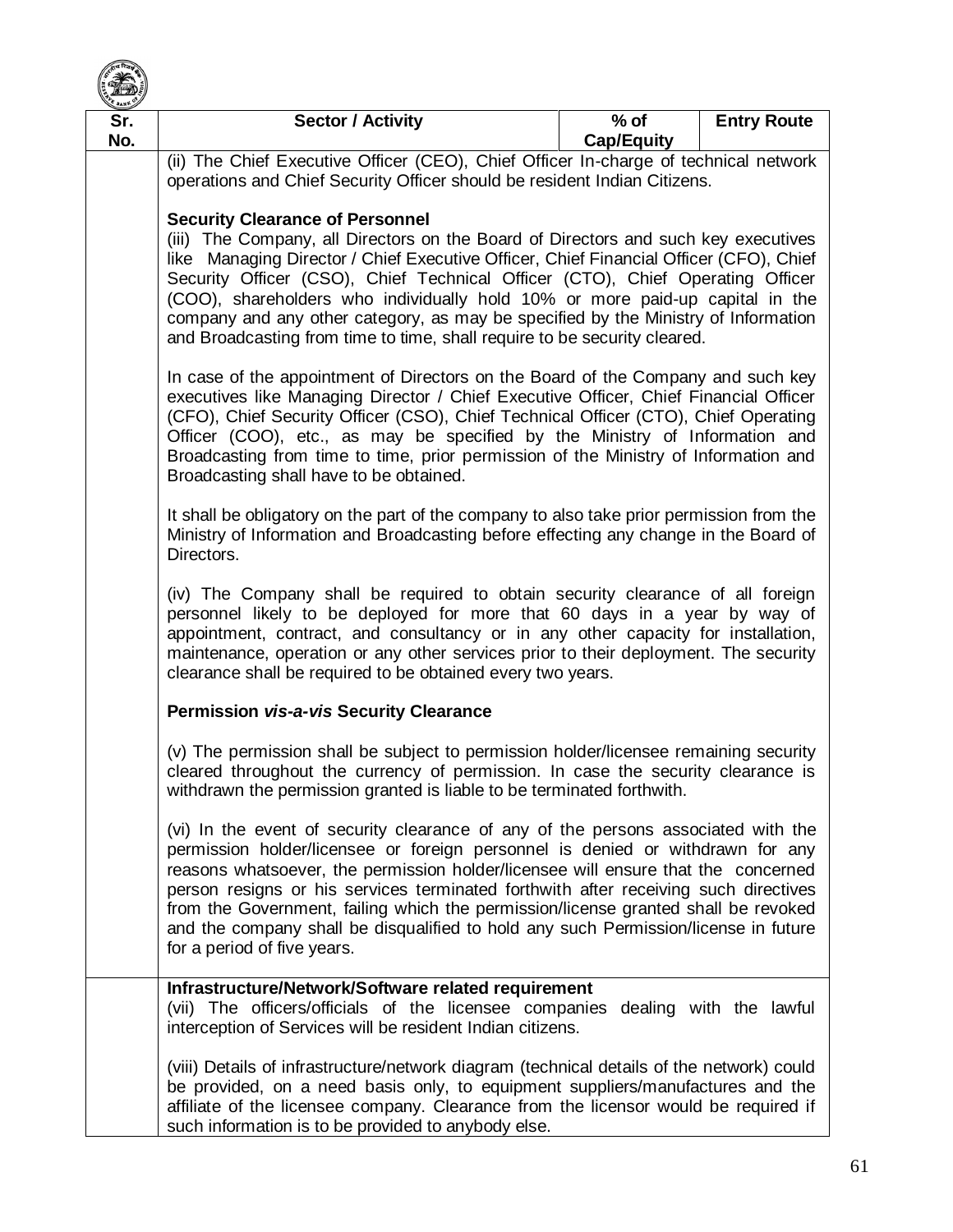

| $rac{\kappa}{\sqrt{N}}$ BANK |                                                                                                                                                                                                                                                                                                                                                                                                                                                                                                                                                                                                                                                                                                                                                                                                                                                                                                                                                                                                                                                                                                                                                                                                                                                                                                                                                                                                                                                                                                                                                                                                                                                                                                                                                                         |                             |                    |  |
|------------------------------|-------------------------------------------------------------------------------------------------------------------------------------------------------------------------------------------------------------------------------------------------------------------------------------------------------------------------------------------------------------------------------------------------------------------------------------------------------------------------------------------------------------------------------------------------------------------------------------------------------------------------------------------------------------------------------------------------------------------------------------------------------------------------------------------------------------------------------------------------------------------------------------------------------------------------------------------------------------------------------------------------------------------------------------------------------------------------------------------------------------------------------------------------------------------------------------------------------------------------------------------------------------------------------------------------------------------------------------------------------------------------------------------------------------------------------------------------------------------------------------------------------------------------------------------------------------------------------------------------------------------------------------------------------------------------------------------------------------------------------------------------------------------------|-----------------------------|--------------------|--|
| Sr.<br>No.                   | <b>Sector / Activity</b>                                                                                                                                                                                                                                                                                                                                                                                                                                                                                                                                                                                                                                                                                                                                                                                                                                                                                                                                                                                                                                                                                                                                                                                                                                                                                                                                                                                                                                                                                                                                                                                                                                                                                                                                                | $%$ of<br><b>Cap/Equity</b> | <b>Entry Route</b> |  |
|                              | (ix) The Company shall not transfer the subscribers' databases to any person/place<br>outside India unless permitted by relevant Law.                                                                                                                                                                                                                                                                                                                                                                                                                                                                                                                                                                                                                                                                                                                                                                                                                                                                                                                                                                                                                                                                                                                                                                                                                                                                                                                                                                                                                                                                                                                                                                                                                                   |                             |                    |  |
|                              | (x) The Company must provide traceable identity of their subscribers.                                                                                                                                                                                                                                                                                                                                                                                                                                                                                                                                                                                                                                                                                                                                                                                                                                                                                                                                                                                                                                                                                                                                                                                                                                                                                                                                                                                                                                                                                                                                                                                                                                                                                                   |                             |                    |  |
|                              | Monitoring, Inspection and Submission of Information<br>(xi) The Company should ensure that necessary provision (hardware/software) is<br>available in their equipment for doing the Lawful interception and monitoring from a<br>centralized location as and when required by Government.                                                                                                                                                                                                                                                                                                                                                                                                                                                                                                                                                                                                                                                                                                                                                                                                                                                                                                                                                                                                                                                                                                                                                                                                                                                                                                                                                                                                                                                                              |                             |                    |  |
|                              | (xii) The company, at its own costs, shall, on demand by the government or its<br>authorized representative, provide the necessary equipment, services and facilities at<br>designated place(s) for continuous monitoring or the broadcasting service by or under<br>supervision of the Government or its authorized representative.                                                                                                                                                                                                                                                                                                                                                                                                                                                                                                                                                                                                                                                                                                                                                                                                                                                                                                                                                                                                                                                                                                                                                                                                                                                                                                                                                                                                                                    |                             |                    |  |
|                              | (xiii) The Government of India, Ministry of Information & Broadcasting or its<br>authorized representative shall have the right to inspect the broadcasting facilities. No<br>prior permission/intimation shall be required to exercise the right of Government or its<br>authorized representative to carry out the inspection. The company will, if required by<br>the Government or its authorized representative, provide necessary facilities for<br>continuous monitoring for any particular aspect of the company's activities and<br>operations. Continuous monitoring, however, will be confined only to security related<br>aspects, including screening of objectionable content.<br>(xiv) The inspection will ordinarily be carried out by the government of India, Ministry<br>of Information & Broadcasting or its authorized representative after reasonable notice,<br>except in circumstances where giving such a notice will defeat the very purpose of<br>the inspection.<br>(xv) The company shall submit such information with respect to its services as may<br>be required by the Government or its authorized representative, in the format as may<br>be required, from time to time.<br>(xvi) The permission holder/licensee shall be liable to furnish the Government of India<br>or its authorized representative or TRAI or its authorized representative, such reports,<br>accounts, estimates, returns or such other relevant information and at such periodic<br>intervals or such times as may be required.<br>(xvii) The service providers should familiarize/train designated officials of the<br>government or officials of TRAI or its authorized representative(s) in respect of<br>relevant operations/features of their systems. |                             |                    |  |
|                              |                                                                                                                                                                                                                                                                                                                                                                                                                                                                                                                                                                                                                                                                                                                                                                                                                                                                                                                                                                                                                                                                                                                                                                                                                                                                                                                                                                                                                                                                                                                                                                                                                                                                                                                                                                         |                             |                    |  |
|                              |                                                                                                                                                                                                                                                                                                                                                                                                                                                                                                                                                                                                                                                                                                                                                                                                                                                                                                                                                                                                                                                                                                                                                                                                                                                                                                                                                                                                                                                                                                                                                                                                                                                                                                                                                                         |                             |                    |  |
|                              |                                                                                                                                                                                                                                                                                                                                                                                                                                                                                                                                                                                                                                                                                                                                                                                                                                                                                                                                                                                                                                                                                                                                                                                                                                                                                                                                                                                                                                                                                                                                                                                                                                                                                                                                                                         |                             |                    |  |
|                              | <b>National Security Conditions</b>                                                                                                                                                                                                                                                                                                                                                                                                                                                                                                                                                                                                                                                                                                                                                                                                                                                                                                                                                                                                                                                                                                                                                                                                                                                                                                                                                                                                                                                                                                                                                                                                                                                                                                                                     |                             |                    |  |
|                              | (xviii) It shall be open to the licensor to restrict the Licensee Company from operating<br>in any sensitive area from the National Security angle. The Government of India,<br>Ministry of Information and Broadcasting shall have the right to temporarily suspend<br>the permission of the permission holder/Licensee in public interest or for national<br>security for such period or periods as it may direct. The company shall immediately                                                                                                                                                                                                                                                                                                                                                                                                                                                                                                                                                                                                                                                                                                                                                                                                                                                                                                                                                                                                                                                                                                                                                                                                                                                                                                                      |                             |                    |  |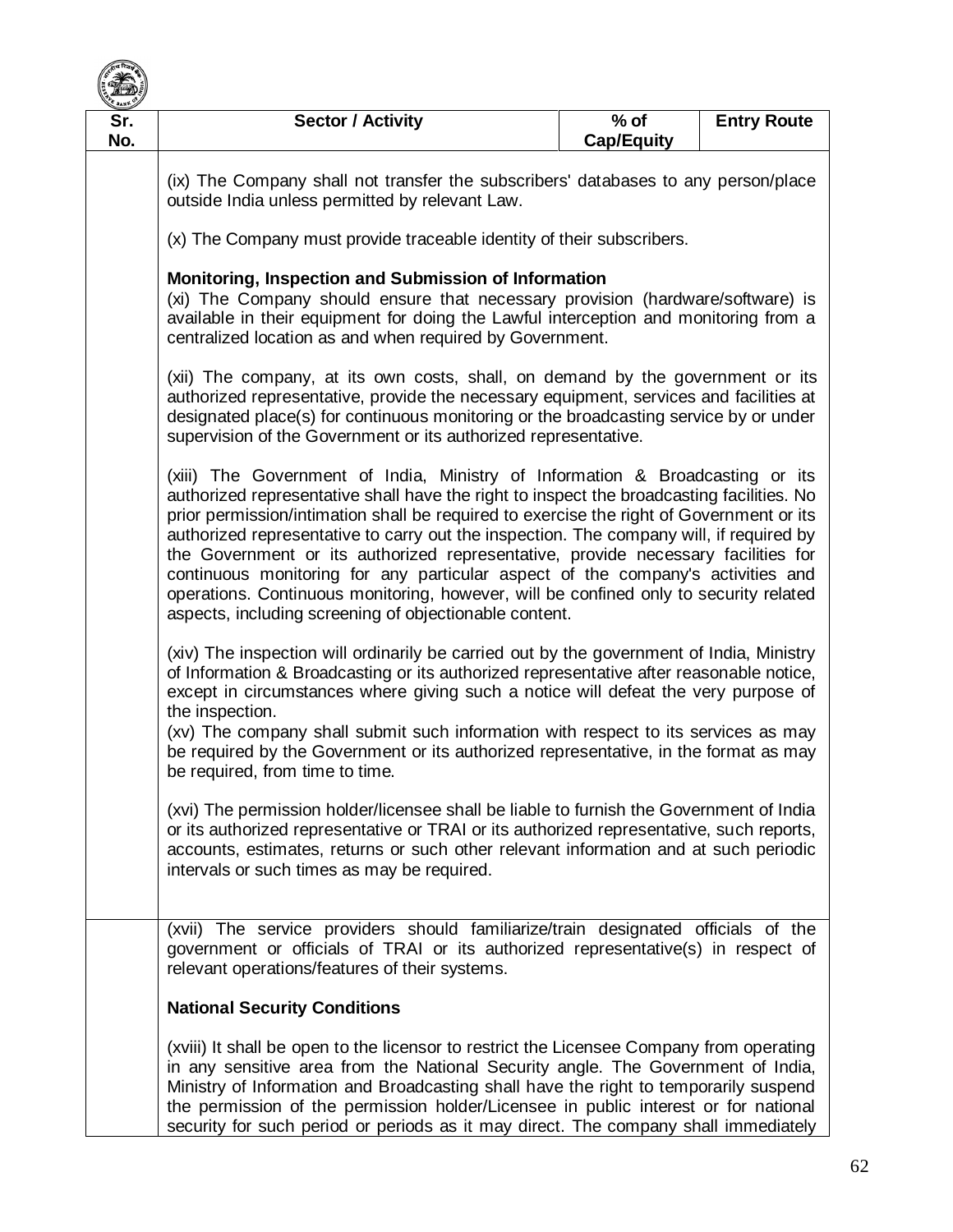

| Sr.   | <b>Sector / Activity</b>                                                                                                                                                                                                                                                                                                                                                                                                             | $%$ of                                          | <b>Entry Route</b> |  |
|-------|--------------------------------------------------------------------------------------------------------------------------------------------------------------------------------------------------------------------------------------------------------------------------------------------------------------------------------------------------------------------------------------------------------------------------------------|-------------------------------------------------|--------------------|--|
| No.   |                                                                                                                                                                                                                                                                                                                                                                                                                                      | <b>Cap/Equity</b>                               |                    |  |
|       | comply with any directives issued in this regard failing which the permission issued<br>shall be revoked and the company disqualified to hold any such permission, in future,<br>for a period or five years.                                                                                                                                                                                                                         |                                                 |                    |  |
|       | (xix) The company shall not import or utilize any equipment, which are identified as<br>unlawful and/or render network security vulnerable.                                                                                                                                                                                                                                                                                          |                                                 |                    |  |
|       | <b>Other conditions</b>                                                                                                                                                                                                                                                                                                                                                                                                              |                                                 |                    |  |
|       | (xx) Licensor reserves the right to modify these conditions or incorporate new<br>conditions considered necessary in the interest of national security and public interest<br>or for proper provision of broadcasting services.                                                                                                                                                                                                      |                                                 |                    |  |
|       | (xxi) Licensee will ensure that broadcasting service installation carried out by it should<br>not become a safety hazard and is not in contravention of any statute, rule or<br>regulation and public policy.                                                                                                                                                                                                                        |                                                 |                    |  |
| 8.    | <b>Print Media</b>                                                                                                                                                                                                                                                                                                                                                                                                                   |                                                 |                    |  |
| 8.1   | Publishing of Newspaper and periodicals dealing<br>with news and current affairs                                                                                                                                                                                                                                                                                                                                                     | 26% (FDI and<br>investment by<br>NRIs/PIOs/FII) | Government         |  |
| 8.2   | Publication of Indian editions of foreign magazines<br>dealing with news and current affairs                                                                                                                                                                                                                                                                                                                                         | 26% (FDI and<br>investment<br>NRIs/PIOs/FII)    | Government         |  |
| 8.2.1 | <b>Other Conditions:</b>                                                                                                                                                                                                                                                                                                                                                                                                             |                                                 |                    |  |
|       | (i) 'Magazine', for the purpose of these guidelines, will be defined as a periodical<br>publication, brought out on non-daily basis, containing public news or comments<br>on public news.<br>(ii) Foreign investment would also be subject to the Guidelines for Publication of<br>Indian editions of foreign magazines dealing with news and current affairs issued<br>by the Ministry of Information & Broadcasting on 4.12.2008. |                                                 |                    |  |
| 8.3   | Publishing / printing of Scientific and Technical<br>Magazines / specialty journals / periodicals,<br>subject to compliance with the legal framework<br>as applicable and guidelines issued in this<br>time by Ministry of<br>from<br>time<br>to<br>regard<br>Information and Broadcasting.                                                                                                                                          | 100%                                            | Government         |  |
| 8.4   | of facsimile edition<br><b>Publication</b><br>foreign<br>of<br>newspapers                                                                                                                                                                                                                                                                                                                                                            | 100%                                            | Government         |  |
| 8.4.1 | <b>Other Conditions:</b><br>(i) FDI should be made by the owner of the original foreign newspapers whose<br>facsimile edition is proposed to be brought out in India.<br>(ii) Publication of facsimile edition of foreign newspapers can be undertaken only<br>by an entity incorporated or registered in India under the provisions of the Companies<br>Act, 1956.                                                                  |                                                 |                    |  |
|       | (iii) Publication of facsimile edition of foreign newspaper would also be subject to the<br>Guidelines for publication of newspapers and periodicals dealing with news and<br>current affairs and publication of facsimile edition of foreign newspapers issued by                                                                                                                                                                   |                                                 |                    |  |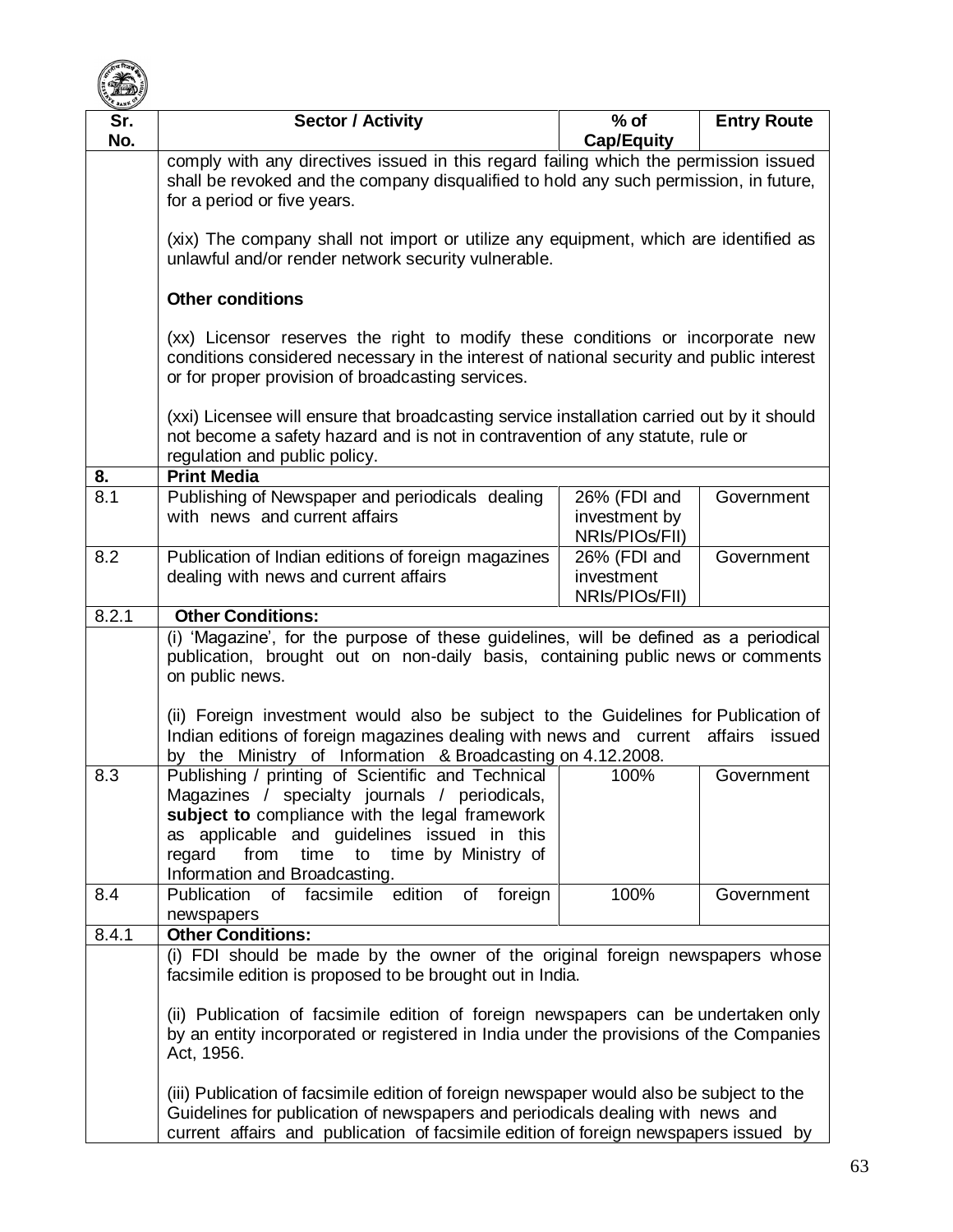

| Sr. | <b>Sector / Activity</b>                                                                                                                                                                                                                                                                                                                                                                                                                                                                                                                                                                                                                                                                                                                                                                                                                                                                                                                                                                                                                                                                                                                                                                                                                                                                                                                                     | $%$ of            | <b>Entry Route</b> |
|-----|--------------------------------------------------------------------------------------------------------------------------------------------------------------------------------------------------------------------------------------------------------------------------------------------------------------------------------------------------------------------------------------------------------------------------------------------------------------------------------------------------------------------------------------------------------------------------------------------------------------------------------------------------------------------------------------------------------------------------------------------------------------------------------------------------------------------------------------------------------------------------------------------------------------------------------------------------------------------------------------------------------------------------------------------------------------------------------------------------------------------------------------------------------------------------------------------------------------------------------------------------------------------------------------------------------------------------------------------------------------|-------------------|--------------------|
| No. |                                                                                                                                                                                                                                                                                                                                                                                                                                                                                                                                                                                                                                                                                                                                                                                                                                                                                                                                                                                                                                                                                                                                                                                                                                                                                                                                                              | <b>Cap/Equity</b> |                    |
|     | Ministry of Information & Broadcasting on 31.3.2006, as amended from time to time.                                                                                                                                                                                                                                                                                                                                                                                                                                                                                                                                                                                                                                                                                                                                                                                                                                                                                                                                                                                                                                                                                                                                                                                                                                                                           |                   |                    |
| 9   | <b>Civil Aviation</b>                                                                                                                                                                                                                                                                                                                                                                                                                                                                                                                                                                                                                                                                                                                                                                                                                                                                                                                                                                                                                                                                                                                                                                                                                                                                                                                                        |                   |                    |
| 9.1 | The Civil Aviation sector includes Airports, Scheduled and Non-Scheduled domestic<br>passenger airlines, Helicopter services / Seaplane services, Ground Handling<br>Services, Maintenance and Repair organizations; Flying training institutes; and<br>Technical training institutions.                                                                                                                                                                                                                                                                                                                                                                                                                                                                                                                                                                                                                                                                                                                                                                                                                                                                                                                                                                                                                                                                     |                   |                    |
|     | For the purposes of the Civil Aviation sector:                                                                                                                                                                                                                                                                                                                                                                                                                                                                                                                                                                                                                                                                                                                                                                                                                                                                                                                                                                                                                                                                                                                                                                                                                                                                                                               |                   |                    |
|     | 'Airport' means a landing and taking off area for aircrafts, usually with runways<br>(i)<br>and aircraft maintenance and passenger facilities and includes aerodrome as defined<br>in clause (2) of section 2 of the Aircraft Act, 1934;<br>"Aerodrome" means any definite or limited ground or water area intended<br>(ii)<br>to be used, either wholly or in part, for the landing or departure of aircraft, and<br>includes all buildings, sheds, vessels, piers and other structures thereon or pertaining<br>thereto;<br>(iii)"Air transport service" means a service for the transport by air of persons,<br>mails or any other thing, animate or inanimate, for any kind of remuneration<br>whatsoever, whether such service consists of a single flight or series of flights;<br>(iv)"Air Transport Undertaking" means an undertaking whose business includes<br>the carriage by air of passengers or cargo for hire or reward;<br>(v) "Aircraft component" means any part, the soundness and correct functioning<br>of which, when fitted to an aircraft, is essential to the continued airworthiness or<br>safety of the aircraft and includes any item of equipment;<br>(vi)"Helicopter" means a heavier-than -air aircraft supported in flight by the reactions<br>of the air on one or more power driven rotors on substantially vertical axis; |                   |                    |
|     |                                                                                                                                                                                                                                                                                                                                                                                                                                                                                                                                                                                                                                                                                                                                                                                                                                                                                                                                                                                                                                                                                                                                                                                                                                                                                                                                                              |                   |                    |
|     |                                                                                                                                                                                                                                                                                                                                                                                                                                                                                                                                                                                                                                                                                                                                                                                                                                                                                                                                                                                                                                                                                                                                                                                                                                                                                                                                                              |                   |                    |
|     |                                                                                                                                                                                                                                                                                                                                                                                                                                                                                                                                                                                                                                                                                                                                                                                                                                                                                                                                                                                                                                                                                                                                                                                                                                                                                                                                                              |                   |                    |
|     |                                                                                                                                                                                                                                                                                                                                                                                                                                                                                                                                                                                                                                                                                                                                                                                                                                                                                                                                                                                                                                                                                                                                                                                                                                                                                                                                                              |                   |                    |
|     | (vii) "Scheduled air transport service" means an air transport service undertaken<br>between the same two or more places and operated according to a published<br>time table or with flights so regular or frequent that they constitute a recognizably<br>systematic series, each flight being open to use by members of the public;                                                                                                                                                                                                                                                                                                                                                                                                                                                                                                                                                                                                                                                                                                                                                                                                                                                                                                                                                                                                                        |                   |                    |
|     | (viii) "Non-Scheduled Air Transport service" means any service which is not a<br>scheduled air transport service and will include Cargo airlines; (ix)"Cargo airlines"<br>would mean such airlines which meet the conditions as given in the Civil Aviation<br>Requirements issued by the Ministry of Civil Aviation;<br>(x) "Seaplane" means an aeroplane capable normally of taking off from and alighting<br>solely on water;                                                                                                                                                                                                                                                                                                                                                                                                                                                                                                                                                                                                                                                                                                                                                                                                                                                                                                                             |                   |                    |
|     |                                                                                                                                                                                                                                                                                                                                                                                                                                                                                                                                                                                                                                                                                                                                                                                                                                                                                                                                                                                                                                                                                                                                                                                                                                                                                                                                                              |                   |                    |
|     | (xi) "Ground Handling" means (i) ramp handling, (ii) traffic handling both of which<br>shall include the activities as specified by the Ministry of Civil Aviation through the<br>Aeronautical Information Circulars from time to time, and (iii) any other activity<br>specified by the Central Government to be a part of either ramp handling or traffic<br>handling.                                                                                                                                                                                                                                                                                                                                                                                                                                                                                                                                                                                                                                                                                                                                                                                                                                                                                                                                                                                     |                   |                    |
|     |                                                                                                                                                                                                                                                                                                                                                                                                                                                                                                                                                                                                                                                                                                                                                                                                                                                                                                                                                                                                                                                                                                                                                                                                                                                                                                                                                              |                   |                    |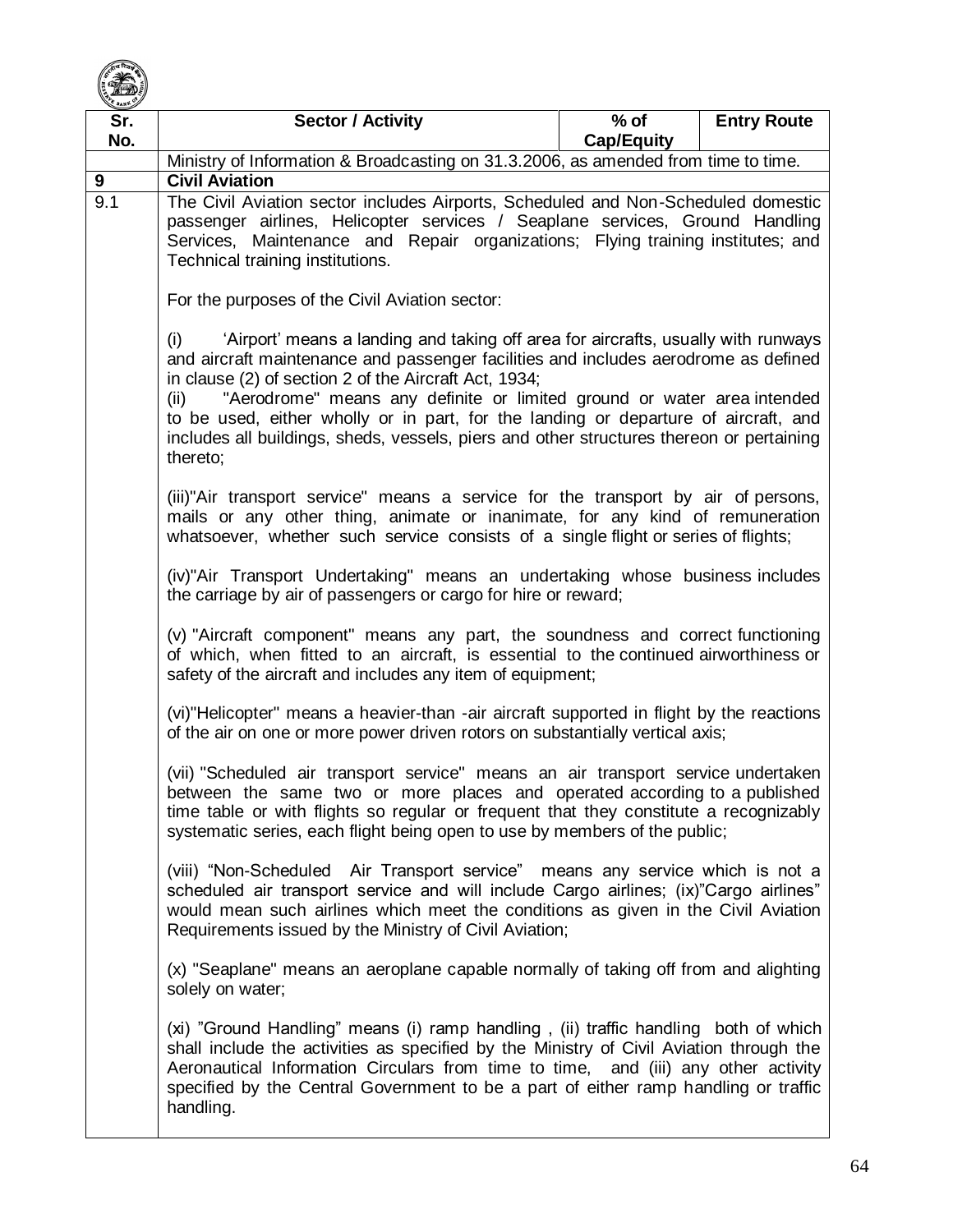

| Sr.<br>No. | <b>Sector / Activity</b>                                                                                                                                                                                                                                                                                  | $%$ of<br><b>Cap/Equity</b> | <b>Entry Route</b>         |
|------------|-----------------------------------------------------------------------------------------------------------------------------------------------------------------------------------------------------------------------------------------------------------------------------------------------------------|-----------------------------|----------------------------|
| 9.2.       | <b>Airports</b>                                                                                                                                                                                                                                                                                           |                             |                            |
|            | (a) Greenfield projects                                                                                                                                                                                                                                                                                   | 100%                        | Automatic                  |
|            | (b) Existing projects                                                                                                                                                                                                                                                                                     | 100%                        | Automatic                  |
|            |                                                                                                                                                                                                                                                                                                           |                             | upto 74%                   |
|            |                                                                                                                                                                                                                                                                                                           |                             | Government<br>route beyond |
|            |                                                                                                                                                                                                                                                                                                           |                             | 74%                        |
| $9.3^{25}$ | <b>Air Transport Services</b>                                                                                                                                                                                                                                                                             |                             |                            |
|            | (1) Scheduled Air Transport Service / Domestic                                                                                                                                                                                                                                                            | 49% FDI                     | Automatic                  |
|            | Scheduled Passenger Airline                                                                                                                                                                                                                                                                               | (100% for                   |                            |
|            |                                                                                                                                                                                                                                                                                                           | NRI <sub>s</sub> )          |                            |
|            | (2) Non-Scheduled Air Transport Service                                                                                                                                                                                                                                                                   | 74% FDI                     | Automatic                  |
|            |                                                                                                                                                                                                                                                                                                           | (100% for                   | upto 49%                   |
|            |                                                                                                                                                                                                                                                                                                           | NRI <sub>S</sub> )          | Government                 |
|            |                                                                                                                                                                                                                                                                                                           |                             | route beyond               |
|            |                                                                                                                                                                                                                                                                                                           |                             | 49% and up                 |
|            |                                                                                                                                                                                                                                                                                                           |                             | to 74%                     |
|            |                                                                                                                                                                                                                                                                                                           |                             |                            |
|            | (3) Helicopter services<br>seaplane<br>services<br>$\sqrt{ }$                                                                                                                                                                                                                                             | 100%                        | Automatic                  |
|            | requiring DGCA approval                                                                                                                                                                                                                                                                                   |                             |                            |
| 9.3.1      | <b>Other Conditions</b>                                                                                                                                                                                                                                                                                   |                             |                            |
|            | (a) Air Transport Services would include Domestic Scheduled Passenger Airlines;<br>Non-Scheduled Air Transport Services, helicopter and seaplane services.                                                                                                                                                |                             |                            |
|            | (b) Foreign airlines are allowed to participate in the equity of companies operating<br>Cargo airlines, helicopter and seaplane services, as per the limits and entry routes<br>mentioned above.                                                                                                          |                             |                            |
|            | (c) Foreign airlines are also, henceforth, allowed to invest, in the capital of Indian<br>companies, operating scheduled and non-scheduled air transport services, up to the<br>limit of 49% of their paid-up capital. Such investment would be subject to the following<br>conditions:                   |                             |                            |
|            | (i) It would be made under the Government approval route.                                                                                                                                                                                                                                                 |                             |                            |
|            | (ii) The 49% limit will subsume FDI and FII investment.                                                                                                                                                                                                                                                   |                             |                            |
|            | (iii) The investments so made would need to comply with the relevant regulations<br>of SEBI, such as the Issue of Capital and Disclosure Requirements (ICDR)<br>Regulations/ Substantial Acquisition of Shares and Takeovers<br>(SAST)<br>Regulations, as well as other applicable rules and regulations. |                             |                            |
|            | (iv) A Scheduled Operator's Permit can be granted only to a company:                                                                                                                                                                                                                                      |                             |                            |
|            | a) that is registered and has its principal place of business within India;<br>b) the Chairman and at least two-thirds of the Directors of which are citizens of                                                                                                                                          |                             |                            |

 $\overline{a}$  $25$  With effect from 20th day of September 2012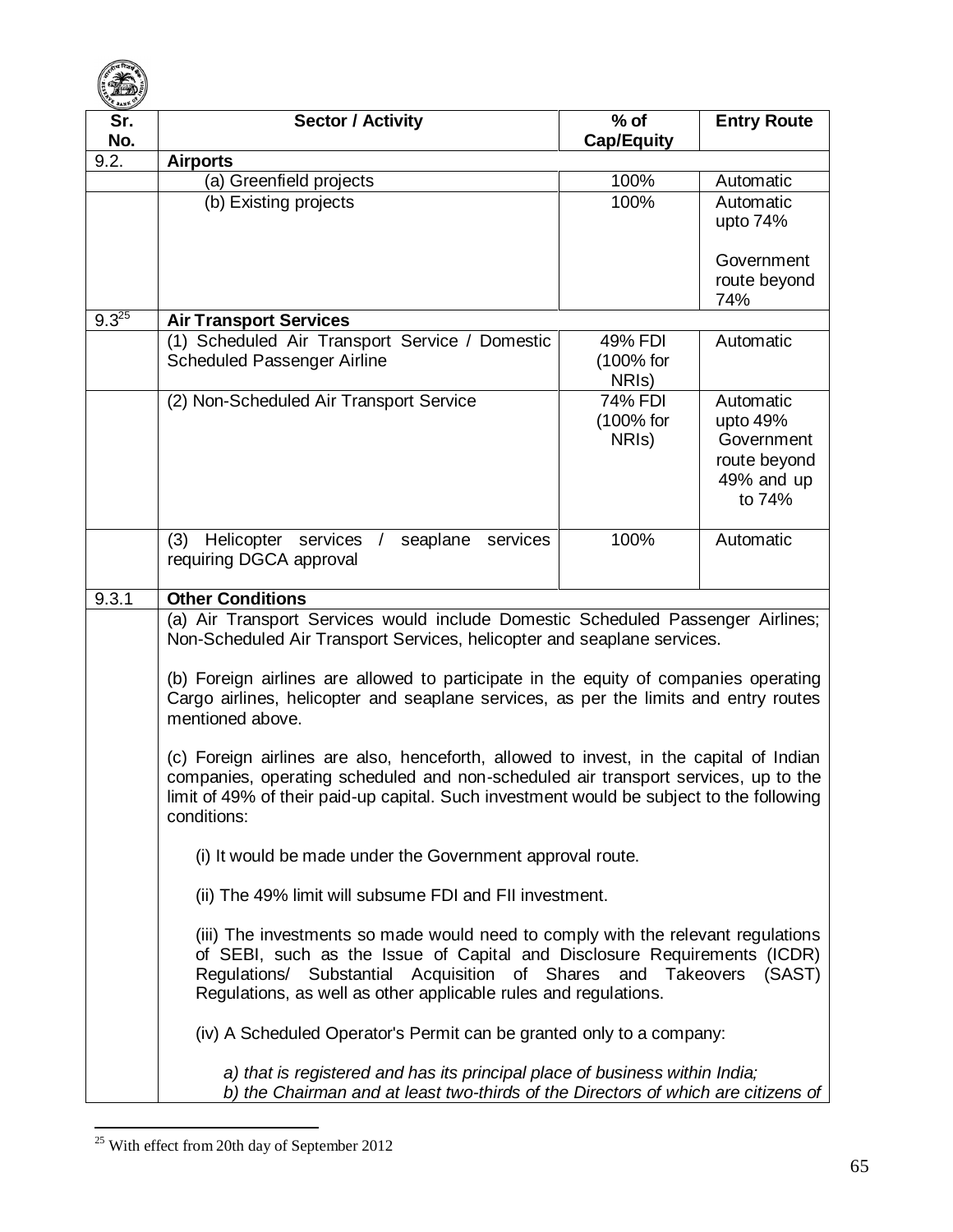

| Sr.  | <b>Sector / Activity</b>                                                                                                                                                                                                                                                                              | $%$ of                                     | <b>Entry Route</b>                                 |  |
|------|-------------------------------------------------------------------------------------------------------------------------------------------------------------------------------------------------------------------------------------------------------------------------------------------------------|--------------------------------------------|----------------------------------------------------|--|
| No.  |                                                                                                                                                                                                                                                                                                       | <b>Cap/Equity</b>                          |                                                    |  |
|      | India; and<br>c) the substantial ownership and effective control of which is vested in Indian                                                                                                                                                                                                         |                                            |                                                    |  |
|      | nationals.<br>(v) All foreign nationals likely to be associated with Indian scheduled and non-<br>scheduled air transport services, as a result of such investment shall be cleared from<br>security view point before deployment; and                                                                |                                            |                                                    |  |
|      |                                                                                                                                                                                                                                                                                                       |                                            |                                                    |  |
|      | (vi) All technical equipment that might be imported into India as a result of such<br>investment shall require clearance from the relevant authority in the Ministry of Civil<br>Aviation.                                                                                                            |                                            |                                                    |  |
|      | Note: The FDI limits/entry routes, mentioned at paragraph 9.3(1) and 9.3(2) above,<br>are applicable in the situation where there is no investment by foreign airlines.                                                                                                                               |                                            |                                                    |  |
|      | (d) The policy mentioned at (c) above is not applicable to M/s Air India Limited.                                                                                                                                                                                                                     |                                            |                                                    |  |
| 9.4  | <b>Other services under Civil Aviation sector</b>                                                                                                                                                                                                                                                     |                                            |                                                    |  |
|      | (1) Ground Handling Services subject<br>to<br>sectoral regulations and security clearance                                                                                                                                                                                                             | 74% FDI<br>(100% for<br>NRI <sub>s</sub> ) | Automatic<br>upto $49%$                            |  |
|      |                                                                                                                                                                                                                                                                                                       |                                            | Government<br>route beyond<br>49% and up<br>to 74% |  |
|      | (2) Maintenance and Repair organizations; flying<br>training<br>institutes;<br>and<br>technical<br>training<br>institutions                                                                                                                                                                           | 100%                                       | Automatic                                          |  |
| 10   | <b>Courier services for carrying</b><br>packages,<br>parcels and other items which do not come<br>the ambit of the Indian Post Office<br>within<br>Act, 1898 and excluding the activity relating<br>to the distribution of letters.                                                                   | 100%                                       | Government                                         |  |
| 11   | <b>Construction Development: Townships,</b><br>Housing, Built-up infrastructure                                                                                                                                                                                                                       |                                            |                                                    |  |
| 11.1 | Townships, housing, built-up infrastructure and<br>construction-development projects (which would<br>include, but not be restricted to, housing,<br>commercial premises, hotels, resorts, hospitals,<br>educational institutions, recreational facilities, city<br>and regional level infrastructure) | 100%                                       | Automatic                                          |  |
| 11.2 | Investment will be subject to the following conditions:                                                                                                                                                                                                                                               |                                            |                                                    |  |
|      | (1) Minimum area to be developed under each project would be as under:                                                                                                                                                                                                                                |                                            |                                                    |  |
|      | (i) In case of development of serviced housing plots, a minimum land area of 10<br>hectares<br>(ii) In case of construction-development projects, a minimum built-up area of<br>50,000 sq.mts                                                                                                         |                                            |                                                    |  |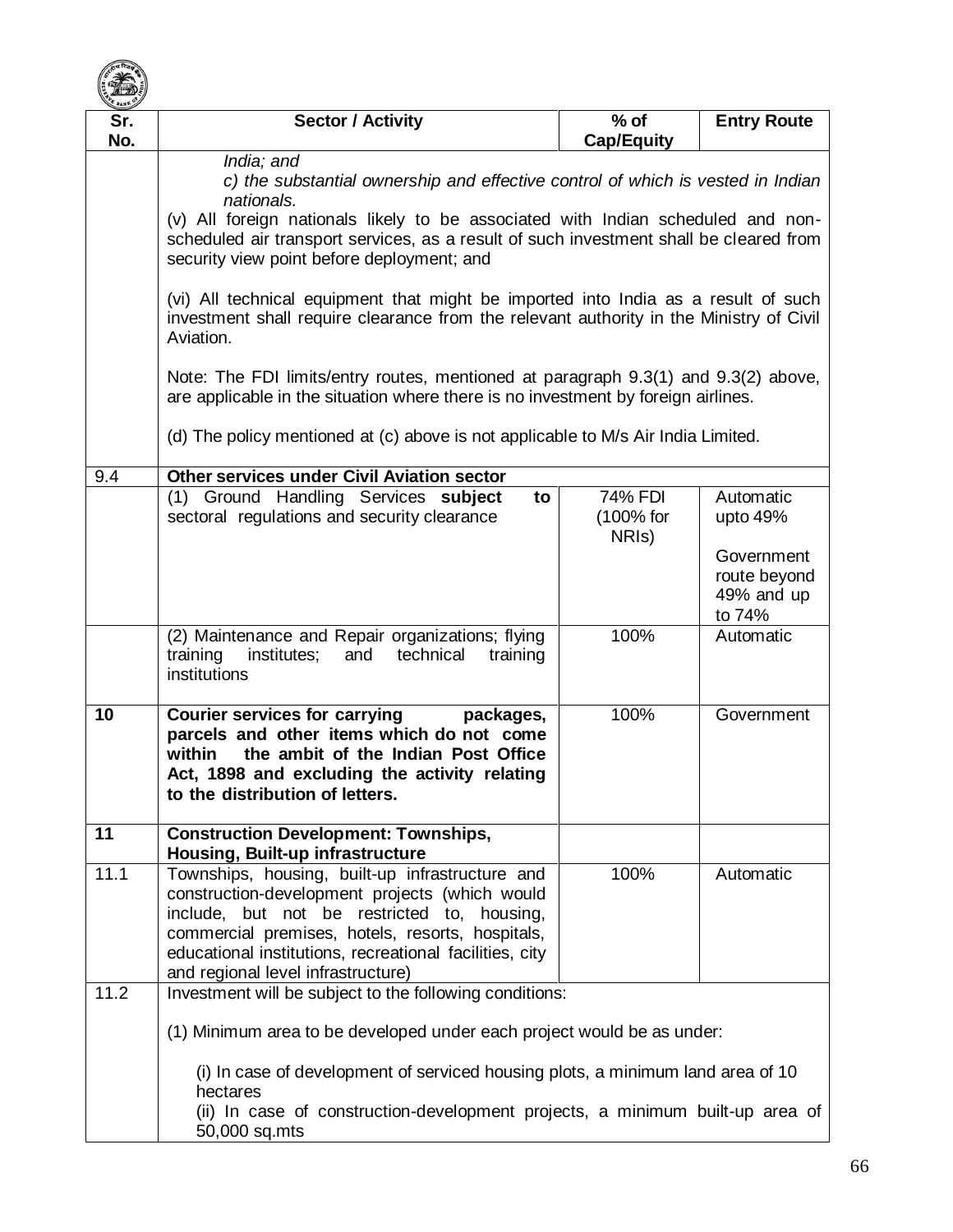

| <b>BANK</b><br>Sr.<br>No. | <b>Sector / Activity</b>                                                                                                                                                                                                                                                                                                                                                                                                                                                                                                                                                                                                                                                                                                                                                                                                                                                                                                                                                                                                                                                                                                                                                                                                                                                                                                                                                                                                                                                              | $%$ of<br><b>Cap/Equity</b> | <b>Entry Route</b> |  |
|---------------------------|---------------------------------------------------------------------------------------------------------------------------------------------------------------------------------------------------------------------------------------------------------------------------------------------------------------------------------------------------------------------------------------------------------------------------------------------------------------------------------------------------------------------------------------------------------------------------------------------------------------------------------------------------------------------------------------------------------------------------------------------------------------------------------------------------------------------------------------------------------------------------------------------------------------------------------------------------------------------------------------------------------------------------------------------------------------------------------------------------------------------------------------------------------------------------------------------------------------------------------------------------------------------------------------------------------------------------------------------------------------------------------------------------------------------------------------------------------------------------------------|-----------------------------|--------------------|--|
|                           | (iii) In case of a combination project, any one of the above two conditions would<br>suffice                                                                                                                                                                                                                                                                                                                                                                                                                                                                                                                                                                                                                                                                                                                                                                                                                                                                                                                                                                                                                                                                                                                                                                                                                                                                                                                                                                                          |                             |                    |  |
|                           | (2) Minimum capitalization of US\$10 million for wholly owned subsidiaries and US\$ 5<br>million for joint ventures with Indian partners. The funds would have to be brought in<br>within six months of commencement of business of the Company.<br>(3) Original investment cannot be repatriated before a period of three years from<br>completion of minimum capitalization. Original investment means the entire amount<br>brought in as FDI. The lock-in period of three years will be applied from the date of<br>receipt of each installment/tranche of FDI or from the date of completion of minimum<br>capitalization, whichever is later. However, the investor may be permitted to exit<br>earlier with prior approval of the Government through the FIPB.<br>(4) At least 50% of each such project must be developed within a period of five years<br>from the date of obtaining all statutory clearances. The investor/investee company<br>would not be permitted to sell undeveloped plots. For the purpose of these guidelines,<br>'undeveloped plots' will mean where roads, water supply, street lighting, drainage,<br>sewerage, and other conveniences, as applicable under prescribed regulations, have<br>not been made available. It will be necessary that the investor provides this<br>infrastructure and obtains the completion certificate from the concerned local<br>body/service agency before he would be allowed to dispose of serviced housing plots. |                             |                    |  |
|                           |                                                                                                                                                                                                                                                                                                                                                                                                                                                                                                                                                                                                                                                                                                                                                                                                                                                                                                                                                                                                                                                                                                                                                                                                                                                                                                                                                                                                                                                                                       |                             |                    |  |
|                           |                                                                                                                                                                                                                                                                                                                                                                                                                                                                                                                                                                                                                                                                                                                                                                                                                                                                                                                                                                                                                                                                                                                                                                                                                                                                                                                                                                                                                                                                                       |                             |                    |  |
|                           | (5) The project shall conform to the norms and standards, including land use<br>requirements and provision of community amenities and common facilities, as laid<br>down in the applicable building control regulations, bye-laws, rules, and other<br>regulations of the State Government/Municipal/Local Body concerned.<br>(6) The investor/investee company shall be responsible for obtaining all necessary<br>approvals, including those of the building/layout plans, developing internal and<br>peripheral areas and other infrastructure facilities, payment of development, external<br>development and other charges and complying with all other requirements as<br>prescribed under applicable rules/bye-laws/regulations of the State Government/<br>Municipal/Local Body concerned.<br>(7) The State Government/ Municipal/ Local Body concerned, which approves the<br>building / development plans, would monitor compliance of the above conditions by<br>the developer.                                                                                                                                                                                                                                                                                                                                                                                                                                                                                            |                             |                    |  |
|                           |                                                                                                                                                                                                                                                                                                                                                                                                                                                                                                                                                                                                                                                                                                                                                                                                                                                                                                                                                                                                                                                                                                                                                                                                                                                                                                                                                                                                                                                                                       |                             |                    |  |
|                           |                                                                                                                                                                                                                                                                                                                                                                                                                                                                                                                                                                                                                                                                                                                                                                                                                                                                                                                                                                                                                                                                                                                                                                                                                                                                                                                                                                                                                                                                                       |                             |                    |  |
| 12                        | Note:<br>(i) The conditions at (1) to (4) above would not apply to Hotels & Tourism, Hospitals,<br>Special Economic Zones (SEZs), Education Sector, Old age Homes and investment<br>by NRIs.<br>(ii) FDI is not allowed in Real Estate Business.<br><b>Industrial Parks - new and existing</b>                                                                                                                                                                                                                                                                                                                                                                                                                                                                                                                                                                                                                                                                                                                                                                                                                                                                                                                                                                                                                                                                                                                                                                                        | 100%                        | <b>Automatic</b>   |  |
| 12.1                      | (i) "Industrial Park" is a project in which quality infrastructure in the form of plots of<br>developed land or built up space or a combination with common<br>developed and made available to all the allottee units for the purposes of industrial<br>activity.                                                                                                                                                                                                                                                                                                                                                                                                                                                                                                                                                                                                                                                                                                                                                                                                                                                                                                                                                                                                                                                                                                                                                                                                                     |                             | facilities, is     |  |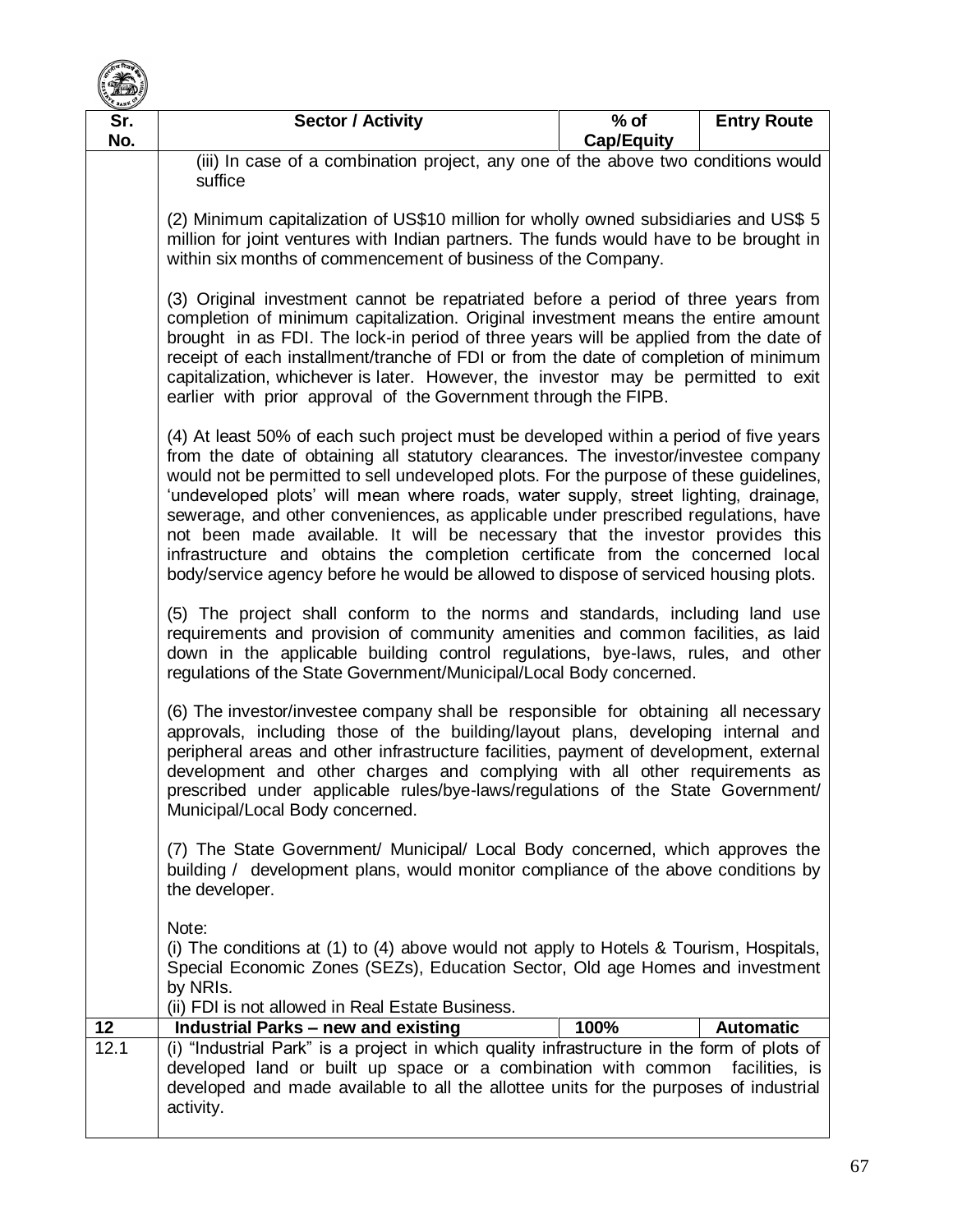

| Sr.        | <b>Sector / Activity</b>                                                                                                                                                      | $%$ of            | <b>Entry Route</b> |
|------------|-------------------------------------------------------------------------------------------------------------------------------------------------------------------------------|-------------------|--------------------|
| No.        |                                                                                                                                                                               | <b>Cap/Equity</b> |                    |
|            | (ii) "Infrastructure" refers to facilities required for functioning of units located in the                                                                                   |                   |                    |
|            | Industrial Park and includes roads (including approach roads), water supply and                                                                                               |                   |                    |
|            | common effluent treatment facility, telecom network, generation and<br>sewerage,                                                                                              |                   |                    |
|            | distribution of power, air conditioning.                                                                                                                                      |                   |                    |
|            |                                                                                                                                                                               |                   |                    |
|            | (iii) "Common Facilities" refer to the facilities available for all the units located in the                                                                                  |                   |                    |
|            | industrial park, and include facilities of power, roads (including approach roads), water                                                                                     |                   |                    |
|            | sewerage, common effluent treatment, common testing, telecom<br>and<br>supply                                                                                                 |                   |                    |
|            | common facility buildings,<br>industrial<br>services,<br>air<br>conditioning,<br>canteens,<br>convention/conference halls, parking, travel desks, security service, first aid |                   |                    |
|            | center, ambulance and other safety services, training facilities and such other facilities                                                                                    |                   |                    |
|            | meant for common use of the units located in the Industrial Park.                                                                                                             |                   |                    |
|            |                                                                                                                                                                               |                   |                    |
|            | (iv) "Allocable area" in the Industrial Park means-                                                                                                                           |                   |                    |
|            |                                                                                                                                                                               |                   |                    |
|            | (a) in the case of plots of developed land- the net site area available for allocation                                                                                        |                   |                    |
|            | to the units, excluding the area for common facilities.                                                                                                                       |                   |                    |
|            |                                                                                                                                                                               |                   |                    |
|            | (b) in the case of built up space- the floor area and built up space utilized for                                                                                             |                   |                    |
|            | providing common facilities.                                                                                                                                                  |                   |                    |
|            |                                                                                                                                                                               |                   |                    |
|            | (c) in the case of a combination of developed land and built-up space- the net<br>site and floor area available for allocation to the units excluding the site area           |                   |                    |
|            | and built up space utilized for providing common facilities.                                                                                                                  |                   |                    |
|            |                                                                                                                                                                               |                   |                    |
|            | (v) "Industrial Activity" means manufacturing; electricity; gas and water supply; post                                                                                        |                   |                    |
|            | and telecommunications; software publishing, consultancy<br>and<br>data<br>supply;                                                                                            |                   |                    |
|            | database activities and distribution of electronic<br>processing,                                                                                                             |                   | content; other     |
|            | computer related activities; basic and applied R&D on bio-technology, pharmaceutical                                                                                          |                   |                    |
|            | sciences/life sciences, natural sciences and engineering; business and management                                                                                             |                   |                    |
|            | consultancy activities; and architectural, engineering and other technical activities.                                                                                        |                   |                    |
| 12.2       | FDI in Industrial Parks would not be subject to the conditionalities applicable for                                                                                           |                   |                    |
|            | construction development projects etc. spelt out in para 11 above, provided the                                                                                               |                   |                    |
|            | Industrial Parks meet with the under-mentioned conditions:                                                                                                                    |                   |                    |
|            |                                                                                                                                                                               |                   |                    |
|            | (i) it would comprise of a minimum of 10 units and no single unit shall occupy more                                                                                           |                   |                    |
|            | than 50% of the allocable area;                                                                                                                                               |                   |                    |
|            |                                                                                                                                                                               |                   |                    |
|            | (ii) the minimum percentage of the area to be allocated for industrial activity                                                                                               |                   |                    |
|            | shall not be less than 66% of the total allocable area.                                                                                                                       |                   |                    |
| 13<br>13.1 | Satellites - Establishment and operation<br>Satellites - Establishment and operation, subject                                                                                 | 74%               | Government         |
|            | the sectoral guidelines of Department of<br>to                                                                                                                                |                   |                    |
|            | Space / ISRO                                                                                                                                                                  |                   |                    |
| 14         | <b>Private Security Agencies</b>                                                                                                                                              | 49%               | Government         |
| 15         | <b>Telecom Services</b>                                                                                                                                                       |                   |                    |
|            |                                                                                                                                                                               |                   |                    |
|            | Investment caps and other conditions for specified services are given below.                                                                                                  |                   |                    |
|            | However, licensing and security requirements notified by the Department of                                                                                                    |                   |                    |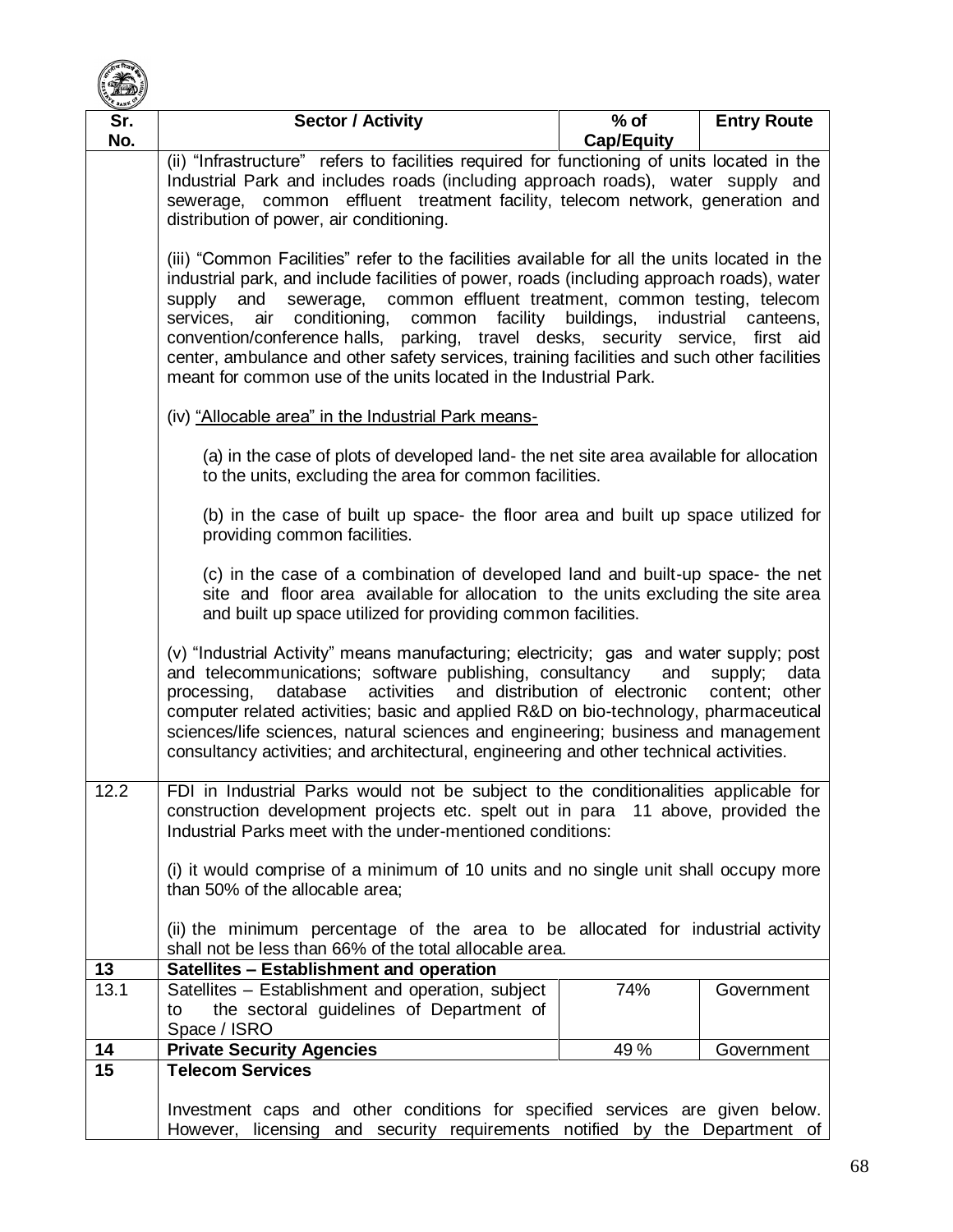

| <b>EANK</b><br>Sr.<br>No.                                                                                                                                                                                                                                                                                                                                                                                  | <b>Sector / Activity</b>                                                                                                                                                                                                                                                                                                                                                                                                                                                                                              | $%$ of<br><b>Cap/Equity</b> | <b>Entry Route</b>                                |
|------------------------------------------------------------------------------------------------------------------------------------------------------------------------------------------------------------------------------------------------------------------------------------------------------------------------------------------------------------------------------------------------------------|-----------------------------------------------------------------------------------------------------------------------------------------------------------------------------------------------------------------------------------------------------------------------------------------------------------------------------------------------------------------------------------------------------------------------------------------------------------------------------------------------------------------------|-----------------------------|---------------------------------------------------|
|                                                                                                                                                                                                                                                                                                                                                                                                            | Telecommunications will need to be complied with for all services.                                                                                                                                                                                                                                                                                                                                                                                                                                                    |                             |                                                   |
| 15.1                                                                                                                                                                                                                                                                                                                                                                                                       | (i) Telecom services                                                                                                                                                                                                                                                                                                                                                                                                                                                                                                  | 74%                         | Automatic<br>upto 49%                             |
|                                                                                                                                                                                                                                                                                                                                                                                                            |                                                                                                                                                                                                                                                                                                                                                                                                                                                                                                                       |                             | Government<br>route beyond<br>49% and<br>upto 74% |
| 15.1.1                                                                                                                                                                                                                                                                                                                                                                                                     | <b>Other conditions:</b>                                                                                                                                                                                                                                                                                                                                                                                                                                                                                              |                             |                                                   |
|                                                                                                                                                                                                                                                                                                                                                                                                            | (1) General Conditions:                                                                                                                                                                                                                                                                                                                                                                                                                                                                                               |                             |                                                   |
|                                                                                                                                                                                                                                                                                                                                                                                                            | (i) This is applicable in case of Basic, Cellular, Unified Access Services, National/<br>International Long Distance, V-Sat, Public Mobile Radio Trunked Services (PMRTS),<br>Global Mobile Personal Communications Services (GMPCS) and other value added<br>Services.                                                                                                                                                                                                                                               |                             |                                                   |
|                                                                                                                                                                                                                                                                                                                                                                                                            | (ii) Both direct and indirect foreign investment in the licensee company shall be<br>counted for the purpose of FDI ceiling. Foreign Investment shall include investment by<br>Foreign Institutional Investors (FIIs), Non-resident Indians (NRIs), Foreign<br>Currency<br>Convertible Bonds (FCCBs), American Depository Receipts (ADRs), Global<br>Depository Receipts (GDRs) and convertible preference shares held by foreign entity.<br>In any case, the 'Indian' shareholding will not be less than 26 Percent. |                             |                                                   |
| (iii) FDI in the licensee company/Indian promoters/investment companies including<br>their holding companies shall require approval of the Foreign Investment<br>Promotion Board (FIPB) if it has a bearing on the overall ceiling of 74 percent.<br>While approving the investment proposals, FIPB shall take note that investment is<br>not coming from countries of concern and/or unfriendly entities. |                                                                                                                                                                                                                                                                                                                                                                                                                                                                                                                       |                             |                                                   |
|                                                                                                                                                                                                                                                                                                                                                                                                            | (iv) The investment approval by FIPB shall envisage the conditionality that Company<br>would adhere to licence Agreement.                                                                                                                                                                                                                                                                                                                                                                                             |                             |                                                   |
|                                                                                                                                                                                                                                                                                                                                                                                                            | (v) FDI shall be subject to laws of India and not the laws of the foreign<br>country/countries.                                                                                                                                                                                                                                                                                                                                                                                                                       |                             |                                                   |
|                                                                                                                                                                                                                                                                                                                                                                                                            | (2) Security Conditions:                                                                                                                                                                                                                                                                                                                                                                                                                                                                                              |                             |                                                   |
|                                                                                                                                                                                                                                                                                                                                                                                                            | (i) The Chief Officer In-charge of technical network operations and the Chief Security<br>Officer should be a resident Indian citizen.                                                                                                                                                                                                                                                                                                                                                                                |                             |                                                   |
|                                                                                                                                                                                                                                                                                                                                                                                                            | (ii) Details of infrastructure/network diagram (technical details of the network)<br>could be provided on a need basis only to telecom equipment suppliers/manufacturers<br>and the affiliate / parents of the licensee company. Clearance from the licensor<br>(Department of Telecommunications) would be required if such information is to be<br>provided to anybody else.                                                                                                                                        |                             |                                                   |
|                                                                                                                                                                                                                                                                                                                                                                                                            | (iii) For security reasons, domestic traffic of such entities as may be identified /<br>specified by the licensor shall not be hauled/routed to any place outside India.                                                                                                                                                                                                                                                                                                                                              |                             |                                                   |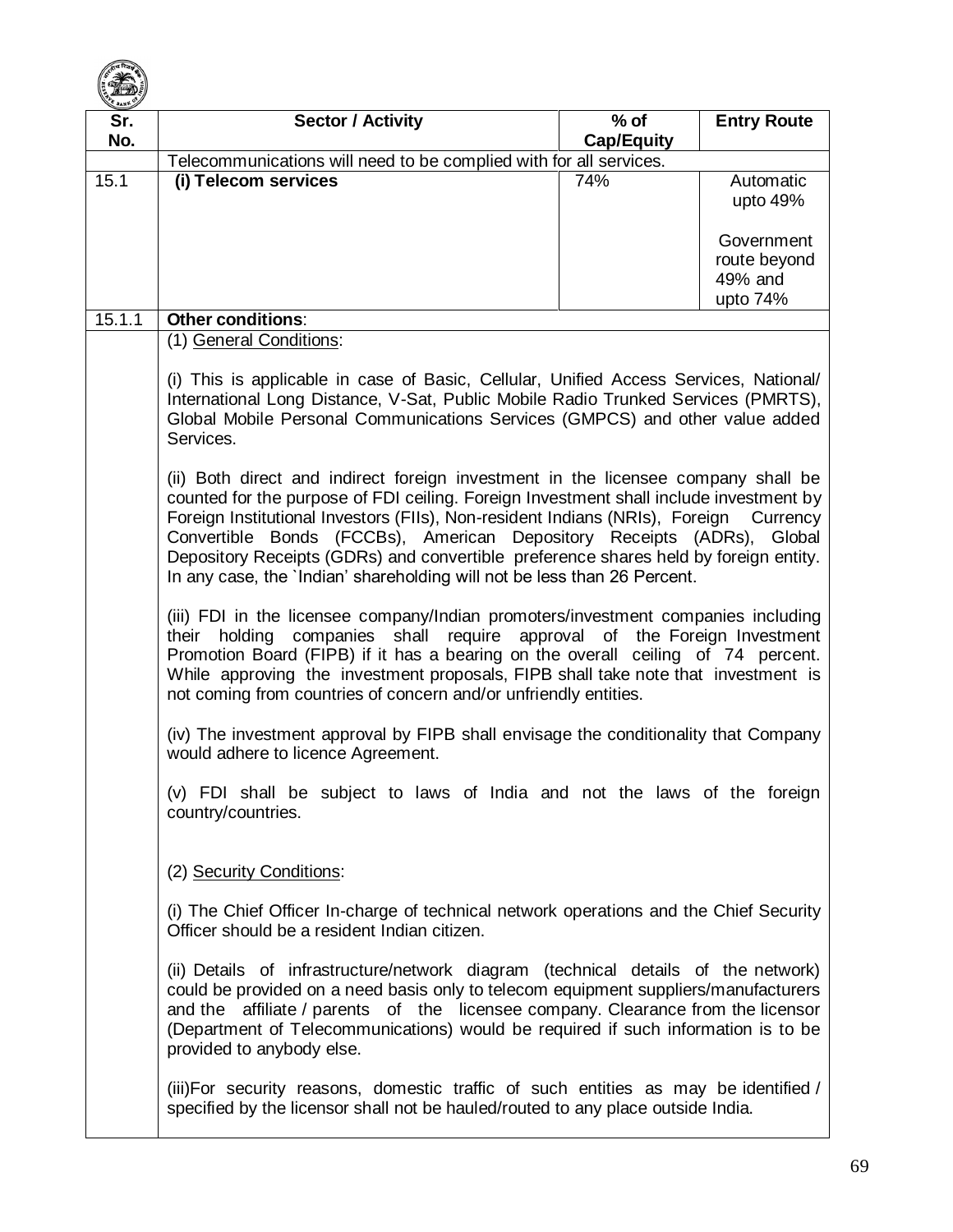

| E BANK <sup>O</sup><br>Sr. | <b>Sector / Activity</b>                                                                                                                                                                                                                                                                                                                                                                                                                                                                                      | $%$ of            | <b>Entry Route</b> |  |
|----------------------------|---------------------------------------------------------------------------------------------------------------------------------------------------------------------------------------------------------------------------------------------------------------------------------------------------------------------------------------------------------------------------------------------------------------------------------------------------------------------------------------------------------------|-------------------|--------------------|--|
| No.                        | (iv) The licensee company shall take adequate and timely measures to ensure that                                                                                                                                                                                                                                                                                                                                                                                                                              | <b>Cap/Equity</b> |                    |  |
|                            | the information transacted through a network by the subscribers is secure and<br>protected.                                                                                                                                                                                                                                                                                                                                                                                                                   |                   |                    |  |
|                            | (v) The officers/officials of the licensee companies dealing with the lawful interception<br>of messages will be resident Indian citizens.                                                                                                                                                                                                                                                                                                                                                                    |                   |                    |  |
|                            | (vi) The majority Directors on the Board of the company shall be Indian citizens.<br>(vii) The positions of the Chairman, Managing Director, Chief Executive Officer (CEO)<br>and/or Chief Financial Officer (CFO), if held by foreign nationals, would require<br>security clearance by Ministry of Home Affairs (MHA). Security clearance shall be<br>required on yearly basis. In case something adverse is found during the security<br>clearance, the direction of MHA shall be binding on the licensee. |                   |                    |  |
|                            |                                                                                                                                                                                                                                                                                                                                                                                                                                                                                                               |                   |                    |  |
|                            | (viii) The Company shall not transfer the following to any person/place outside India:-                                                                                                                                                                                                                                                                                                                                                                                                                       |                   |                    |  |
|                            | (a) Any accounting information relating to subscriber (except for international<br>roaming/billing) (Note: it does not restrict a statutorily required disclosure of<br>financial nature); and<br>(b) User information (except pertaining to foreign subscribers using Indian<br>Operator's network while roaming).                                                                                                                                                                                           |                   |                    |  |
|                            |                                                                                                                                                                                                                                                                                                                                                                                                                                                                                                               |                   |                    |  |
|                            | (ix) The Company must provide traceable identity of their subscribers.<br>However, in case of providing service to roaming subscriber of foreign Companies,<br>the Indian Company shall endeavour to obtain traceable identity of roaming<br>subscribers from the foreign company as a part of its roaming agreement.                                                                                                                                                                                         |                   |                    |  |
|                            | (x) On request of the licensor or any other agency authorised by the licensor, the<br>telecom service provider should be able to provide the geographical location of any<br>subscriber (BTS location) at a given point of time.<br>(xi) The Remote Access (RA) to Network would be provided only to approved<br>location(s) abroad through approved location(s) in India. The approval for location(s)<br>would be given by the Licensor (DOT) in consultation with the Ministry of Home<br>Affairs.         |                   |                    |  |
|                            | (xii) Under no circumstances, should any RA to the suppliers / manufacturers and<br>affiliate(s) be enabled to access Lawful Interception System(LIS),<br>Lawful<br>Interception Monitoring(LIM), Call contents of the traffic and any such sensitive<br>sector/data, which the licensor may notify from time to time.<br>(xiii) The licensee company is not allowed to use remote access facility for monitoring<br>of content.                                                                              |                   |                    |  |
|                            |                                                                                                                                                                                                                                                                                                                                                                                                                                                                                                               |                   |                    |  |
|                            | (xiv) Suitable technical device should be made available at Indian end to the<br>designated security agency /licensor in which a mirror image of the remote access<br>information is available on line for monitoring purposes.                                                                                                                                                                                                                                                                               |                   |                    |  |
|                            | Complete audit trail of the remote access activities pertaining to the network<br>(xv)                                                                                                                                                                                                                                                                                                                                                                                                                        |                   |                    |  |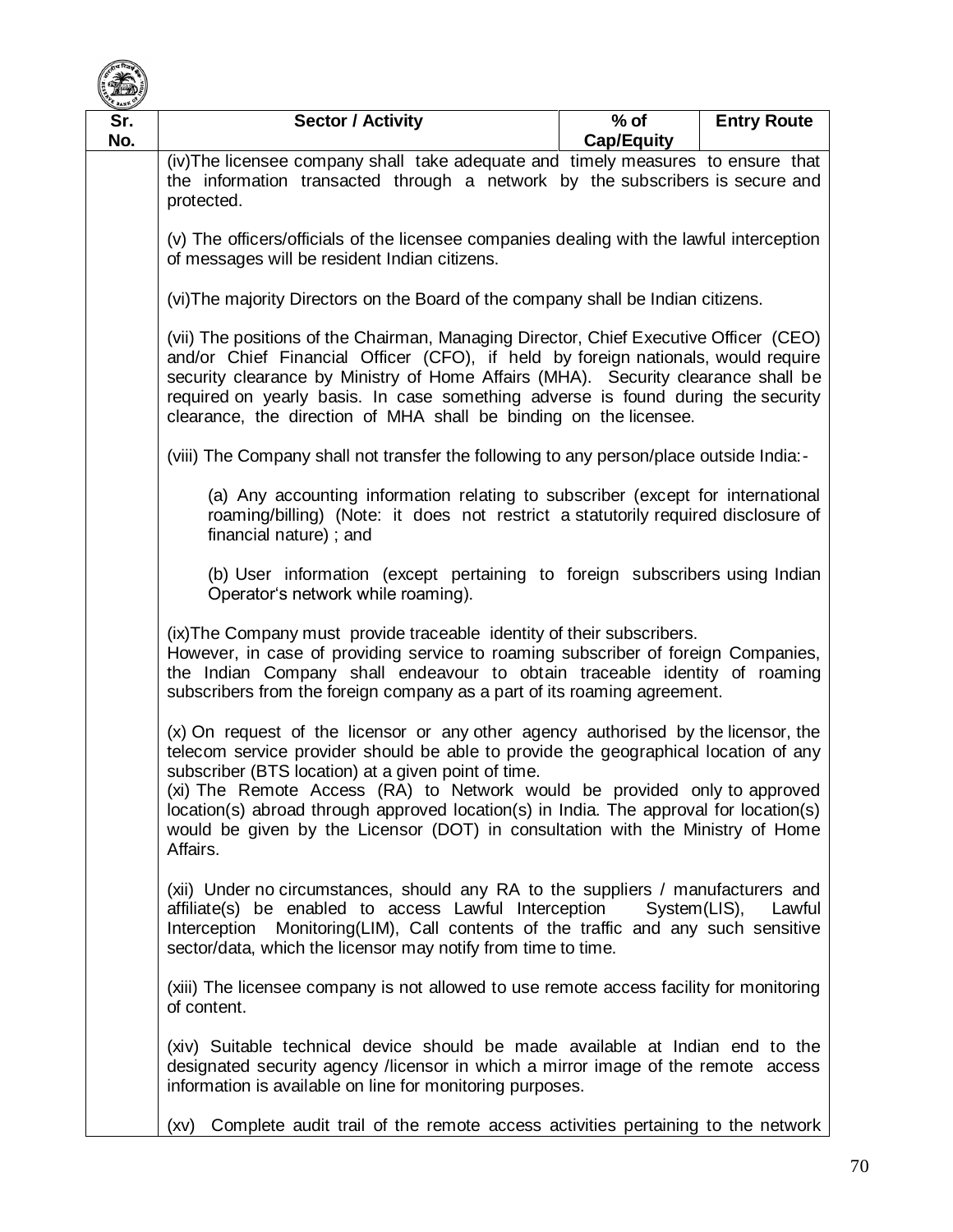

| <b>BANK</b><br>Sr.                                                                                                                                                                       | <b>Sector / Activity</b>                                                                                                                                                                                                                                                                                                                                                                                                                                                                                                             | $%$ of            | <b>Entry Route</b>    |  |
|------------------------------------------------------------------------------------------------------------------------------------------------------------------------------------------|--------------------------------------------------------------------------------------------------------------------------------------------------------------------------------------------------------------------------------------------------------------------------------------------------------------------------------------------------------------------------------------------------------------------------------------------------------------------------------------------------------------------------------------|-------------------|-----------------------|--|
| No.                                                                                                                                                                                      |                                                                                                                                                                                                                                                                                                                                                                                                                                                                                                                                      | <b>Cap/Equity</b> |                       |  |
|                                                                                                                                                                                          | operated in India should be maintained for a period of six months and provided on                                                                                                                                                                                                                                                                                                                                                                                                                                                    |                   |                       |  |
|                                                                                                                                                                                          | request to the licensor or any other agency authorised by the licensor.                                                                                                                                                                                                                                                                                                                                                                                                                                                              |                   |                       |  |
|                                                                                                                                                                                          | (xvi) The telecom service providers should ensure that necessary provision                                                                                                                                                                                                                                                                                                                                                                                                                                                           |                   |                       |  |
|                                                                                                                                                                                          | (hardware/software) is available in their equipment for doing the Lawful                                                                                                                                                                                                                                                                                                                                                                                                                                                             |                   |                       |  |
|                                                                                                                                                                                          | interception and monitoring from a centralized location.                                                                                                                                                                                                                                                                                                                                                                                                                                                                             |                   |                       |  |
|                                                                                                                                                                                          | (xvii)The telecom service providers should familiarize / train Vigilance Technical<br>Monitoring (VTM)/security agency<br>officers / officials<br>in respect of relevant                                                                                                                                                                                                                                                                                                                                                             |                   |                       |  |
|                                                                                                                                                                                          | operations / features of their systems.                                                                                                                                                                                                                                                                                                                                                                                                                                                                                              |                   |                       |  |
|                                                                                                                                                                                          | (xviii) It shall be open to the licensor to restrict the Licensee Company from operating<br>in any sensitive area from the National Security angle.                                                                                                                                                                                                                                                                                                                                                                                  |                   |                       |  |
|                                                                                                                                                                                          |                                                                                                                                                                                                                                                                                                                                                                                                                                                                                                                                      |                   |                       |  |
|                                                                                                                                                                                          | (xix) In order to maintain the privacy of voice and data, monitoring shall only be upon<br>authorisation by the Union Home Secretary or Home Secretaries of the States/Union<br>Territories.<br>(xx) For monitoring traffic, the licensee company shall provide access of their network<br>and other facilities as well as to books of accounts to the security agencies.                                                                                                                                                            |                   |                       |  |
|                                                                                                                                                                                          |                                                                                                                                                                                                                                                                                                                                                                                                                                                                                                                                      |                   |                       |  |
|                                                                                                                                                                                          |                                                                                                                                                                                                                                                                                                                                                                                                                                                                                                                                      |                   |                       |  |
| (xxi) The aforesaid Security Conditions shall be applicable to all the licensee<br>companies operating telecom services covered under this circular irrespective of the<br>level of FDI. |                                                                                                                                                                                                                                                                                                                                                                                                                                                                                                                                      |                   |                       |  |
|                                                                                                                                                                                          | (xxii) Other Service Providers (OSPs), providing services like Call Centres,<br>Business Process Outsourcing (BPO), tele-marketing, tele-education, etc, and are<br>registered with DoT as OSP. Such OSPs operate the service using the telecom<br>infrastructure provided by licensed telecom service providers and 100% FDI is<br>permitted for OSPs. As the security conditions are applicable to all licensed<br>telecom service providers, the security conditions mentioned above shall not be<br>separately enforced on OSPs. |                   |                       |  |
|                                                                                                                                                                                          | The above General Conditions and Security Conditions shall also be<br>(3)<br>applicable to the companies operating telecom service(s) with the FDI cap of 49%.                                                                                                                                                                                                                                                                                                                                                                       |                   |                       |  |
|                                                                                                                                                                                          |                                                                                                                                                                                                                                                                                                                                                                                                                                                                                                                                      |                   |                       |  |
|                                                                                                                                                                                          | All the telecom service providers shall submit a compliance report on the<br>(4)<br>aforesaid conditions to the licensor on 1st day of July and January every year.                                                                                                                                                                                                                                                                                                                                                                  |                   |                       |  |
| 15.2                                                                                                                                                                                     | (a) ISP with gateways                                                                                                                                                                                                                                                                                                                                                                                                                                                                                                                | 74%               | Automatic             |  |
|                                                                                                                                                                                          |                                                                                                                                                                                                                                                                                                                                                                                                                                                                                                                                      |                   | upto 49%              |  |
|                                                                                                                                                                                          | (b) ISP's not providing gateways i.e. without<br>gate-ways (both for satellite and marine cables)                                                                                                                                                                                                                                                                                                                                                                                                                                    |                   | Government            |  |
|                                                                                                                                                                                          |                                                                                                                                                                                                                                                                                                                                                                                                                                                                                                                                      |                   | route beyond          |  |
|                                                                                                                                                                                          | Note: The new guidelines of August 24, 2007<br>Department of Telecommunications provide for                                                                                                                                                                                                                                                                                                                                                                                                                                          |                   | 49% and<br>upto $74%$ |  |
|                                                                                                                                                                                          | new ISP licenses with FDI up to 74%.                                                                                                                                                                                                                                                                                                                                                                                                                                                                                                 |                   |                       |  |
|                                                                                                                                                                                          | (c) Radio paging                                                                                                                                                                                                                                                                                                                                                                                                                                                                                                                     |                   |                       |  |
|                                                                                                                                                                                          | (d) End-to-End bandwidth                                                                                                                                                                                                                                                                                                                                                                                                                                                                                                             |                   |                       |  |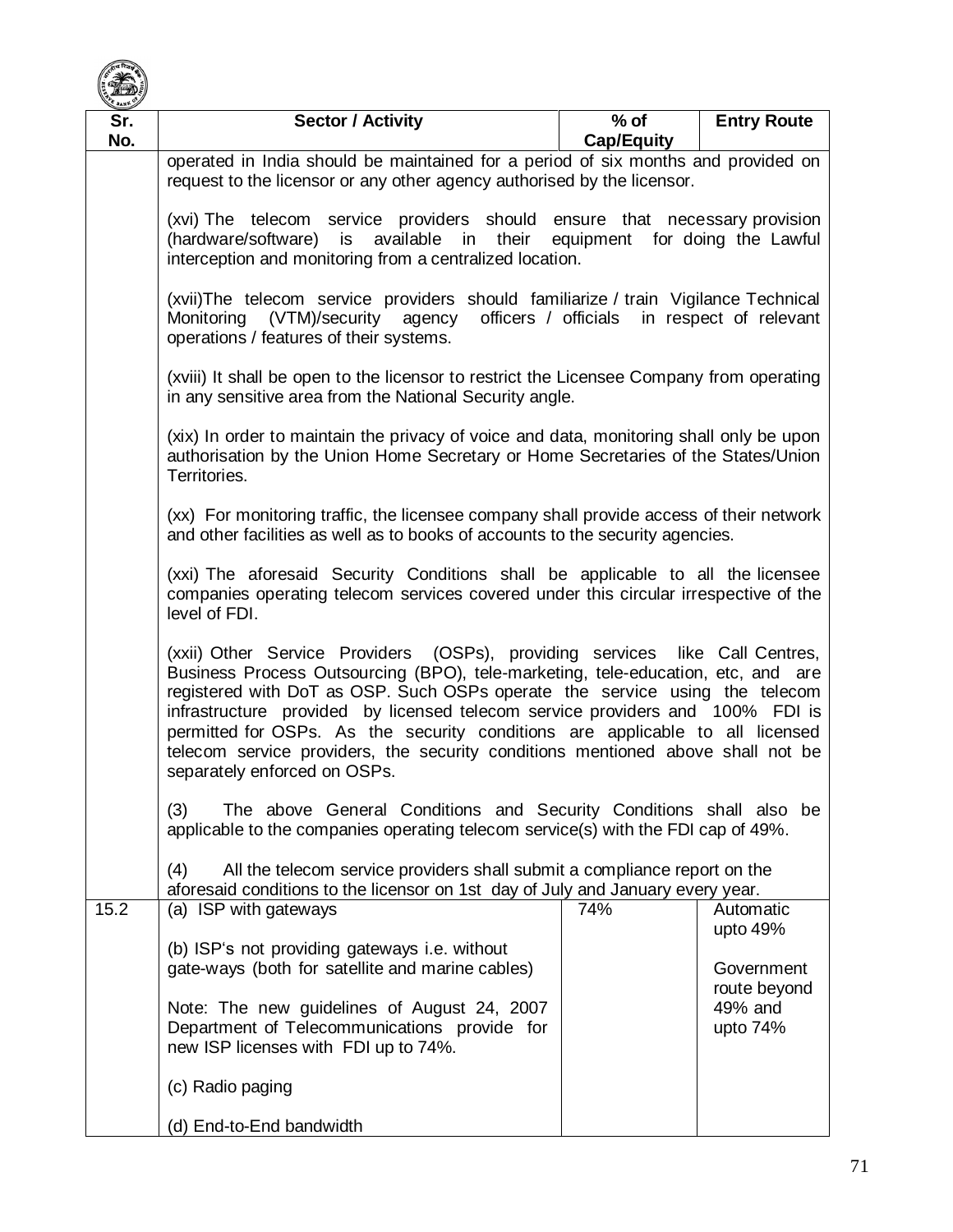

| Sr.              | <b>Sector / Activity</b>                                                                                                                                                                                                                                                                                                                                                                                                                                                                                                                                                                                                                                                                                                                                                                                                                               | $%$ of                | <b>Entry Route</b>                  |
|------------------|--------------------------------------------------------------------------------------------------------------------------------------------------------------------------------------------------------------------------------------------------------------------------------------------------------------------------------------------------------------------------------------------------------------------------------------------------------------------------------------------------------------------------------------------------------------------------------------------------------------------------------------------------------------------------------------------------------------------------------------------------------------------------------------------------------------------------------------------------------|-----------------------|-------------------------------------|
| No.              |                                                                                                                                                                                                                                                                                                                                                                                                                                                                                                                                                                                                                                                                                                                                                                                                                                                        | <b>Cap/Equity</b>     |                                     |
| 15.3             | (a) Infrastructure provider providing dark fibre,<br>right of way, duct space, tower (IP Category I); (b)<br>Electronic Mail; (c) Voice Mail                                                                                                                                                                                                                                                                                                                                                                                                                                                                                                                                                                                                                                                                                                           | 100%                  | Automatic<br>upto 49%<br>Government |
|                  | <b>Note:</b> Investment in all the above activities is<br>subject to the conditions that such companies<br>will divest 26% of their equity in favour of                                                                                                                                                                                                                                                                                                                                                                                                                                                                                                                                                                                                                                                                                                |                       | route beyond<br>49%                 |
|                  | Indian public in 5 years, if these companies are<br>listed in other parts of the world.                                                                                                                                                                                                                                                                                                                                                                                                                                                                                                                                                                                                                                                                                                                                                                |                       |                                     |
| 16.              | <b>TRADING</b>                                                                                                                                                                                                                                                                                                                                                                                                                                                                                                                                                                                                                                                                                                                                                                                                                                         |                       |                                     |
| 16.1             | (i) Cash & Carry Wholesale Trading /<br><b>Wholesale Trading (including sourcing from</b><br><b>MSEs)</b>                                                                                                                                                                                                                                                                                                                                                                                                                                                                                                                                                                                                                                                                                                                                              | 100%                  | Automatic                           |
| 16.1.1<br>16.1.2 | Definition: Cash & Carry Wholesale trading/Wholesale trading, would mean sale of<br>goods/merchandise to retailers, industrial, commercial, institutional or other<br>professional business users or to other wholesalers and related subordinated<br>service providers. Wholesale trading would, accordingly, be sales for the purpose of<br>trade, business and profession, as opposed to sales for the purpose of personal<br>consumption. The yardstick to determine whether the sale is wholesale or not would<br>be the type of customers to whom the sale is made and not the size and volume of<br>sales. Wholesale trading would include resale, processing and thereafter sale, bulk<br>imports with ex-port/ex-bonded warehouse business sales and B2B e-Commerce.<br>Guidelines for Cash & Carry Wholesale Trading/Wholesale Trading (WT): |                       |                                     |
|                  | (a) For undertaking WT, requisite licenses / registration / permits, as specified<br>under the relevant Acts/Regulations / Rules / Orders of the State Government /<br>Government Body / Government Authority/Local Self-Government Body under<br>that State Government should be obtained.                                                                                                                                                                                                                                                                                                                                                                                                                                                                                                                                                            |                       |                                     |
|                  | (b) Except in case of sales to Government, sales made by the wholesaler would be<br>considered as 'cash & carry wholesale trading/wholesale trading' with valid business<br>customers, only when WT are made to the following entities:                                                                                                                                                                                                                                                                                                                                                                                                                                                                                                                                                                                                                |                       |                                     |
|                  | (I) Entities holding sales tax / VAT registration /service tax / excise duty registration;<br>or                                                                                                                                                                                                                                                                                                                                                                                                                                                                                                                                                                                                                                                                                                                                                       |                       |                                     |
|                  | (II) Entities holding trade licenses i.e. a license/registration certificate/membership<br>under Shops and Establishment Act, issued by a<br>certificate/registration<br>Government Authority/ Government Body/<br>Authority, reflecting that the entity/person holding the license/ registration<br>certificate/ membership certificate, as the case may be, is itself/ himself/herself<br>engaged in a business involving commercial activity; or                                                                                                                                                                                                                                                                                                                                                                                                    | Local Self-Government |                                     |
|                  | (III) Entities holding permits/license etc. for undertaking retail trade (like tehbazari<br>and similar license for hawkers) from Government Authorities / Local Self<br>Government Bodies; or                                                                                                                                                                                                                                                                                                                                                                                                                                                                                                                                                                                                                                                         |                       |                                     |
|                  | (IV) Institutions having certificate of incorporation or registration as a society or<br>registration as public trust for their self consumption.                                                                                                                                                                                                                                                                                                                                                                                                                                                                                                                                                                                                                                                                                                      |                       |                                     |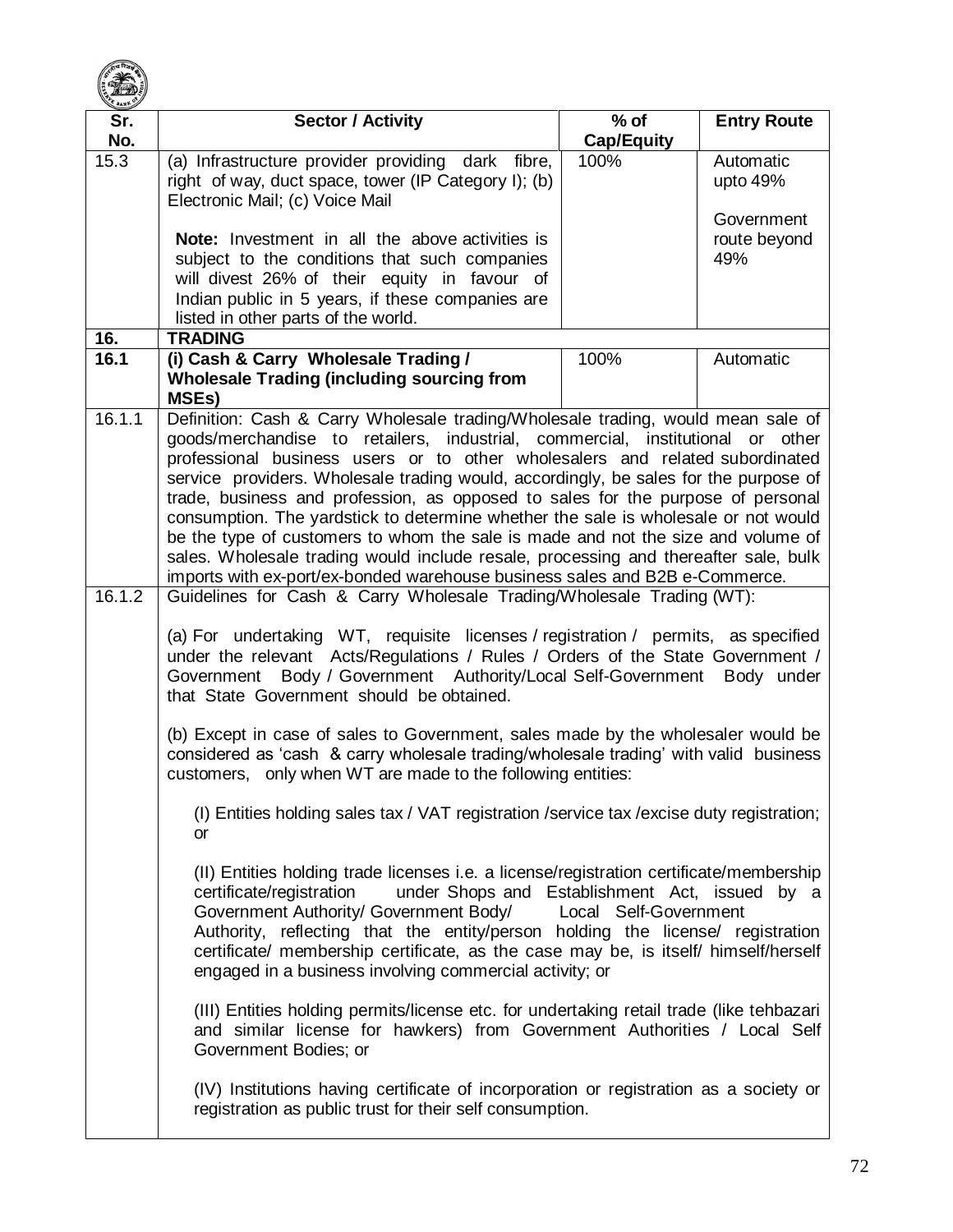

| $\sim$<br>Sr.<br>No. | <b>Sector / Activity</b>                                                                                                                                                                                                                                                                                                                                                                    | $%$ of<br><b>Cap/Equity</b> | <b>Entry Route</b> |  |  |
|----------------------|---------------------------------------------------------------------------------------------------------------------------------------------------------------------------------------------------------------------------------------------------------------------------------------------------------------------------------------------------------------------------------------------|-----------------------------|--------------------|--|--|
|                      | An Entity, to whom WT is made, may fulfill any one of the 4<br>Note:<br>conditions.                                                                                                                                                                                                                                                                                                         |                             |                    |  |  |
|                      | (c) Full records indicating all the details of such sales like name of entity, kind of entity,<br>registration/license/permit etc. number, amount of sale etc. should be maintained on a<br>day to day basis.                                                                                                                                                                               |                             |                    |  |  |
|                      | (d) WT of goods would be permitted among companies of the same group. However,<br>such WT to group companies taken together should not exceed 25% of the total<br>turnover of the wholesale venture                                                                                                                                                                                         |                             |                    |  |  |
|                      | (e) WT can be undertaken as per normal business practice, including extending<br>credit facilities subject to applicable regulations.                                                                                                                                                                                                                                                       |                             |                    |  |  |
|                      | (f) A Wholesale / Cash & carry trader cannot open retail shops to sell to the consumer<br>directly.                                                                                                                                                                                                                                                                                         |                             |                    |  |  |
| 16.2                 | <b>E-commerce activities</b>                                                                                                                                                                                                                                                                                                                                                                | 100%                        | Automatic          |  |  |
|                      | E-commerce activities refer to the activity of buying and selling by a company through<br>e-commerce platform. Such companies would engage only in Business to<br>the<br>Business (B2B) e-commerce and not in retail trading, inter-alia implying that existing<br>restrictions on FDI in domestic trading would be applicable to e-commerce as<br>well.                                    |                             |                    |  |  |
| 16.3                 | Test marketing of such items for which a<br>company has approval for manufacture, provided<br>such test marketing facility will be for a period of<br>investment in setting up<br>and<br>two years,<br>manufacturing facility commences simultaneously<br>with test marketing.                                                                                                              | 100%                        | Government         |  |  |
| $16.4^{26}$          | <b>Single Brand product retail trading</b>                                                                                                                                                                                                                                                                                                                                                  | 100%                        | Government         |  |  |
|                      | (1) Foreign Investment in Single Brand product retail trading is aimed at attracting<br>investments in production and marketing, improving the availability of such goods for<br>the consumer, encouraging increased sourcing of goods from India, and enhancing<br>competitiveness<br>of Indian<br>enterprises through access to global designs,<br>technologies and management practices. |                             |                    |  |  |
|                      | (2) FDI in Single Brand product retail trading would be subject to the following<br>conditions:                                                                                                                                                                                                                                                                                             |                             |                    |  |  |
|                      | (a) Products to be sold should be of a 'Single Brand' only.                                                                                                                                                                                                                                                                                                                                 |                             |                    |  |  |
|                      | (b) Products should be sold under the same brand internationally i.e.<br>products should be sold under the same brand in one or more countries other<br>than India.                                                                                                                                                                                                                         |                             |                    |  |  |
|                      | (c) 'Single Brand' product-retail trading would cover only products which are<br>branded during manufacturing.                                                                                                                                                                                                                                                                              |                             |                    |  |  |

 $\overline{a}$  $26$  With effect from 20th day of September 2012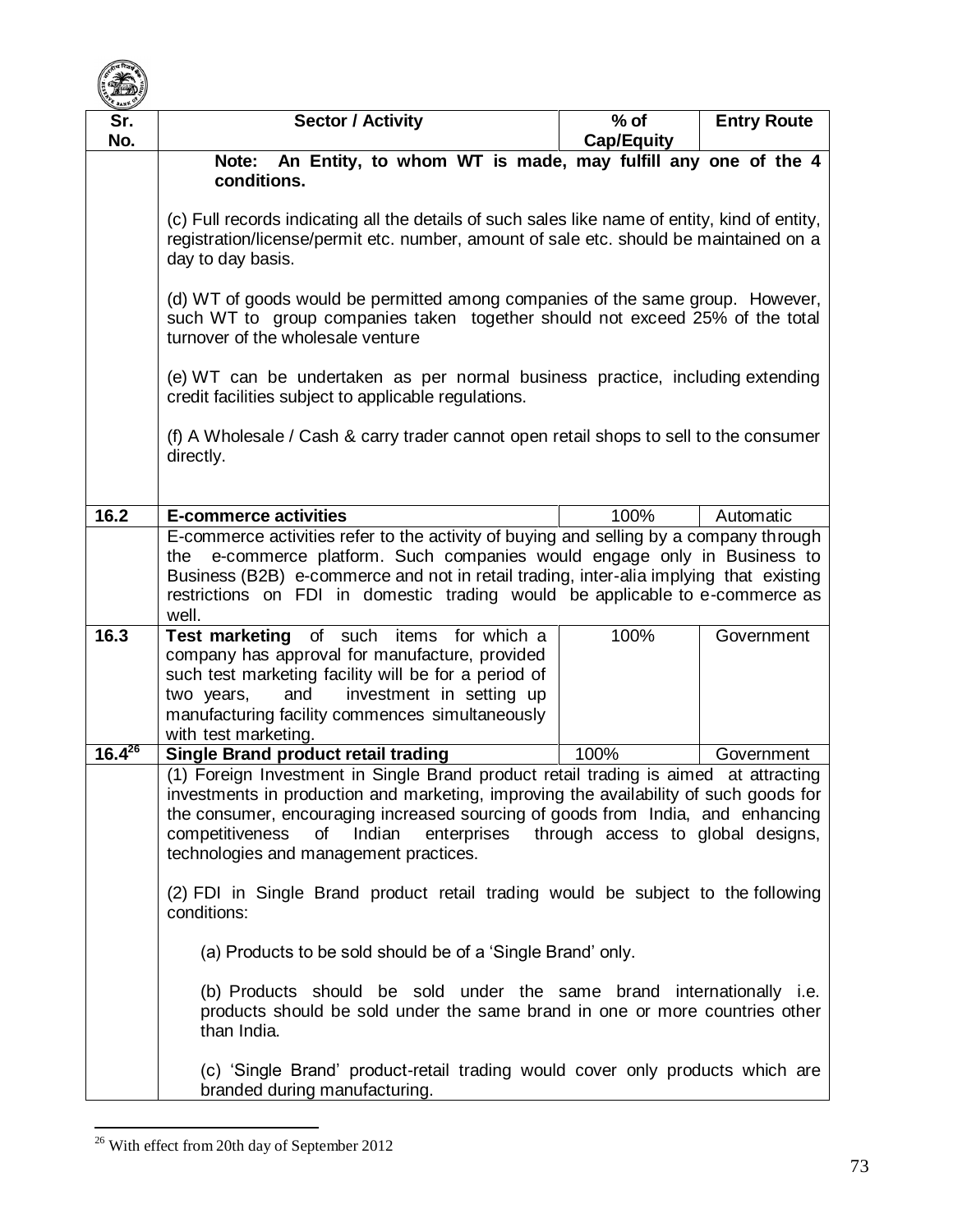| <b>BANK</b> |                                                                                                                                                                                                                                                                                                                                                                                                                                                                                                                                                                                                                                                                                                                                                                                                                                                                                                                                                                                                                                                                                                                                                                          |                             |                    |  |
|-------------|--------------------------------------------------------------------------------------------------------------------------------------------------------------------------------------------------------------------------------------------------------------------------------------------------------------------------------------------------------------------------------------------------------------------------------------------------------------------------------------------------------------------------------------------------------------------------------------------------------------------------------------------------------------------------------------------------------------------------------------------------------------------------------------------------------------------------------------------------------------------------------------------------------------------------------------------------------------------------------------------------------------------------------------------------------------------------------------------------------------------------------------------------------------------------|-----------------------------|--------------------|--|
| Sr.<br>No.  | <b>Sector / Activity</b>                                                                                                                                                                                                                                                                                                                                                                                                                                                                                                                                                                                                                                                                                                                                                                                                                                                                                                                                                                                                                                                                                                                                                 | $%$ of<br><b>Cap/Equity</b> | <b>Entry Route</b> |  |
|             | (d) Only one non-resident entity, whether owner of the brand or otherwise, shall<br>be permitted to undertake single brand product retail trading in the country, for the<br>specific brand, through a legally tenable agreement, with the brand owner for<br>undertaking single brand product retail trading in respect of specific brand for<br>which approval is being sought. The onus for ensuring compliance with this<br>condition shall rest with the Indian entity carrying out single-brand product retail<br>trading in India. The investing entity shall provide evidence to this effect at the<br>time of seeking approval, including a copy of the licensing/franchise/sub-licence<br>agreement, specifically indicating compliance with the above condition.                                                                                                                                                                                                                                                                                                                                                                                              |                             |                    |  |
|             | (e) In respect of proposals involving FDI beyond 51%, sourcing of 30% of<br>the value of goods purchased, will be done from India, preferably from MSMEs,<br>village and cottage industries, artisans and craftsmen in all sectors.<br>The<br>quantum of domestic sourcing will be self-certified by the company, to be<br>subsequently checked, by statutory auditors from the duly certified accounts<br>which the company will be required to maintain. This procurement requirement<br>would have to be met, in the first instance, as an average of five years; total value<br>of the goods purchased, beginning 1st April of the year during which the first<br>tranche of FDI is received, Thereafter, it would have to be met on an annual<br>basis. For the purpose of ascertaining the sourcing requirement, the relevant<br>entity would be the company, incorporated in India, which is the recipient of FDI<br>for the purpose of carrying out single-brand product retail trading.<br>(f) Retail trading, in any form, by means of e-commerce, would not be permissible<br>for companies with FDI, engaged in the activity of single brand retail trading. |                             |                    |  |
|             |                                                                                                                                                                                                                                                                                                                                                                                                                                                                                                                                                                                                                                                                                                                                                                                                                                                                                                                                                                                                                                                                                                                                                                          |                             |                    |  |
|             | (3) Applications seeking permission of the Government for FDI in retail trade of 'Single<br>Brand' products would be made to the Secretariat for Industrial Assistance (SIA) in the<br>Department of Industrial Policy & Promotion. The application would specifically<br>indicate the product/ product categories which are proposed to be sold under a 'Single<br>Brand'. Any addition to the product/ product categories to be sold under 'Single Brand'<br>would require a fresh approval of the Government.                                                                                                                                                                                                                                                                                                                                                                                                                                                                                                                                                                                                                                                         |                             |                    |  |
| $16.5^{27}$ | (4) Applications would be processed in the Department of Industrial Policy &<br>Promotion, to determine whether the proposed investments satisfies the notified<br>guidelines, before being considered by the FIPB for Government approval.<br><b>Multi Brand Retail Trading</b>                                                                                                                                                                                                                                                                                                                                                                                                                                                                                                                                                                                                                                                                                                                                                                                                                                                                                         | 51%                         | Government         |  |
|             | FDI in multi brand retail trading, in all products, will be permitted, subject to the<br>following conditions:                                                                                                                                                                                                                                                                                                                                                                                                                                                                                                                                                                                                                                                                                                                                                                                                                                                                                                                                                                                                                                                           |                             |                    |  |
|             | (i) Fresh agricultural produce, including fruits, vegetables, flowers, grains, pulses,<br>fresh poultry, fishery and meat products, may be unbranded.                                                                                                                                                                                                                                                                                                                                                                                                                                                                                                                                                                                                                                                                                                                                                                                                                                                                                                                                                                                                                    |                             |                    |  |
|             | (ii) Minimum amount to be brought in, as FDI, by the foreign investor, would be US \$<br>100 million.                                                                                                                                                                                                                                                                                                                                                                                                                                                                                                                                                                                                                                                                                                                                                                                                                                                                                                                                                                                                                                                                    |                             |                    |  |
|             | (iii) At least 50% of total FDI brought in shall be invested in 'backend infrastructure'                                                                                                                                                                                                                                                                                                                                                                                                                                                                                                                                                                                                                                                                                                                                                                                                                                                                                                                                                                                                                                                                                 |                             |                    |  |

 $\overline{a}$  $27$  With effect from 20th day of September 2012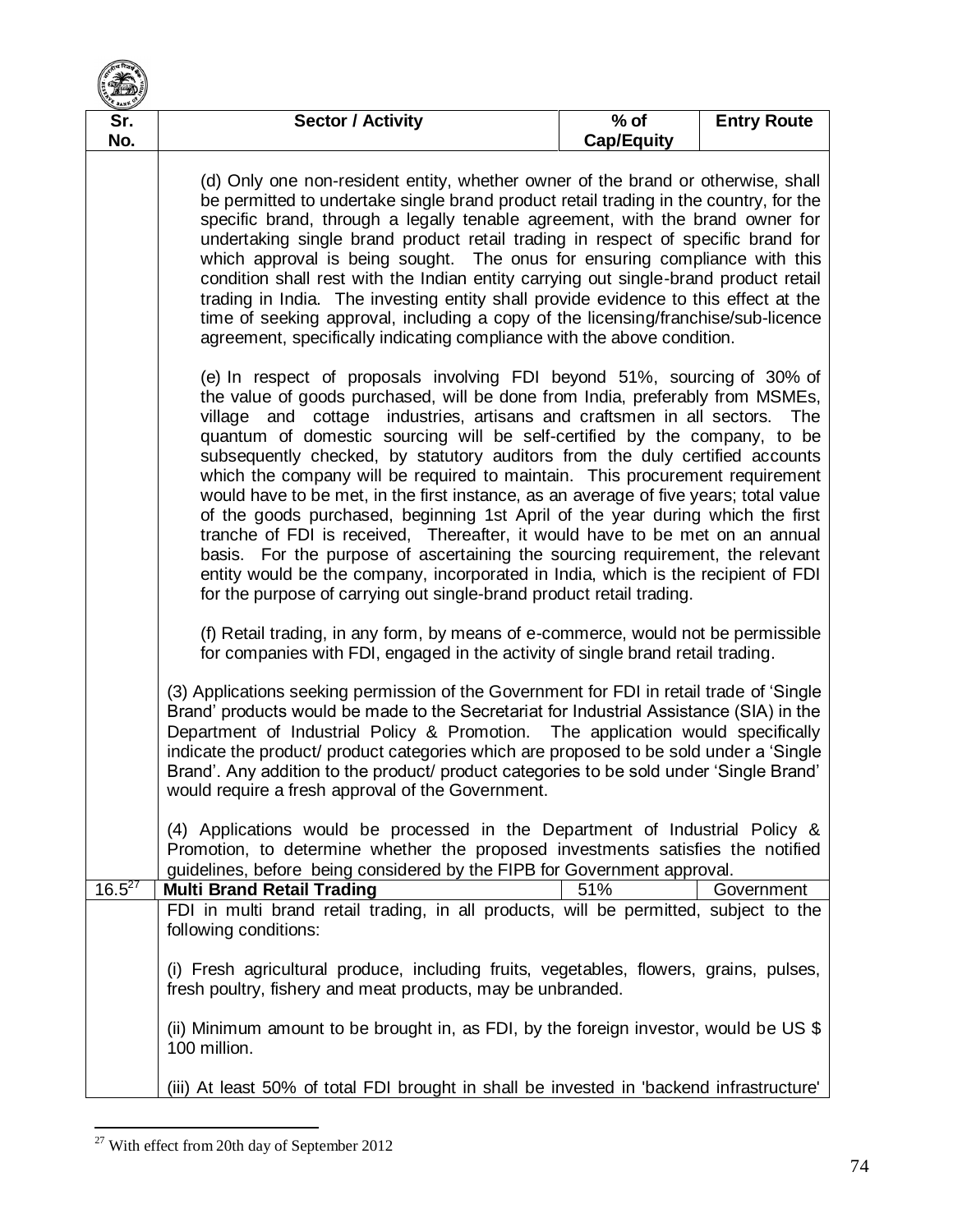

| BANK       |                                                                                                                                                                                                                                                                                                                                                                                                                                                                                                                                                                                                                                                                                                                                                                                                                                                                                                                                                                                                                                                                                                                                                                                                                                                                                                                                                                            |                             |                    |  |
|------------|----------------------------------------------------------------------------------------------------------------------------------------------------------------------------------------------------------------------------------------------------------------------------------------------------------------------------------------------------------------------------------------------------------------------------------------------------------------------------------------------------------------------------------------------------------------------------------------------------------------------------------------------------------------------------------------------------------------------------------------------------------------------------------------------------------------------------------------------------------------------------------------------------------------------------------------------------------------------------------------------------------------------------------------------------------------------------------------------------------------------------------------------------------------------------------------------------------------------------------------------------------------------------------------------------------------------------------------------------------------------------|-----------------------------|--------------------|--|
| Sr.<br>No. | <b>Sector / Activity</b>                                                                                                                                                                                                                                                                                                                                                                                                                                                                                                                                                                                                                                                                                                                                                                                                                                                                                                                                                                                                                                                                                                                                                                                                                                                                                                                                                   | $%$ of<br><b>Cap/Equity</b> | <b>Entry Route</b> |  |
|            | within three years of the first tranche of FDI, where 'back-end infrastructure' will<br>include capital expenditure on all activities, excluding that on front-end units; for<br>instance, back-end infrastructure will include investment made towards processing,<br>manufacturing, distribution, design improvement, quality control, packaging, logistics,<br>storage, ware-house, agriculture market produce infrastructure etc. Expenditure on<br>land cost and rentals, if any, will not be counted for purposes of back end<br>infrastructure.<br>(iv) At least 30% of the value of procurement of manufactured/ processed products<br>purchased shall be sourced from Indian 'small industries' which have a total<br>investment in plant & machinery not exceeding US \$1.00 million. This valuation refers<br>to the value at the time of installation, without providing for depreciation. Further, if at<br>any point in time, this valuation is exceeded, the industry shall not qualify as a 'small<br>industry' for this purpose. This procurement requirement would have to be met, in the<br>first instance, as an average of five years' total value of the manufactured/processed<br>products purchased, beginning 1st April of the year during which the first tranche of<br>FDI is received. Thereafter, it would have to be met on an annual basis. |                             |                    |  |
|            |                                                                                                                                                                                                                                                                                                                                                                                                                                                                                                                                                                                                                                                                                                                                                                                                                                                                                                                                                                                                                                                                                                                                                                                                                                                                                                                                                                            |                             |                    |  |
|            | (v) Self-certification by the company, to ensure compliance of the conditions at serial<br>nos. (ii), (iii) and (iv) above, which could be cross-checked, as and when required.<br>Accordingly, the investors shall maintain accounts, duly certified by statutory auditors.<br>(vi) Retail sales outlets may be set up only in cities with a population of more than 10<br>lakh as per 2011 Census and may also cover an area of 10 kms. around the<br>municipal/urban agglomeration limits of such cities; retail locations will be restricted to<br>conforming areas as per the Master/Zonal Plans of the concerned cities and provision<br>will be made for requisite facilities such as transport connectivity and parking; In<br>States / Union Territories not having cities with population of more than 10 lakh as per<br>2011 Census, retail sales outlets may be set up in the cities of their choice, preferably<br>the largest city and may also cover an area of 10 kms around the municipal/urban<br>agglomeration limits of such cities. The locations of such outlets will be restricted to<br>conforming areas, as per the Master/ Zonal Plans of the concerned cities and<br>provision will be made for requisite facilities such as transport connectivity and<br>parking.                                                                             |                             |                    |  |
|            |                                                                                                                                                                                                                                                                                                                                                                                                                                                                                                                                                                                                                                                                                                                                                                                                                                                                                                                                                                                                                                                                                                                                                                                                                                                                                                                                                                            |                             |                    |  |
|            | (vii) Government will have the first right to procurement of agricultural products.                                                                                                                                                                                                                                                                                                                                                                                                                                                                                                                                                                                                                                                                                                                                                                                                                                                                                                                                                                                                                                                                                                                                                                                                                                                                                        |                             |                    |  |
|            | (viii) The above policy is an enabling policy only and the State Governments/ Union<br>Territories would be free to take their own decisions in regard to implementation of the<br>policy. Therefore, retail sales outlets may be set up in those States/Union Territories<br>which have agreed, or agree in future, to allow FDI in MBRT under this policy. The<br>States / Union Territories which have conveyed their concurrence are as under :                                                                                                                                                                                                                                                                                                                                                                                                                                                                                                                                                                                                                                                                                                                                                                                                                                                                                                                        |                             |                    |  |
|            | Andhra Pradesh<br>1.<br>2.<br>Assam<br>3.<br>Delhi<br>4.<br>Haryana<br>5.<br>Jammu & Kashmir<br>Maharashtra<br>6.<br>7.<br>Manipur                                                                                                                                                                                                                                                                                                                                                                                                                                                                                                                                                                                                                                                                                                                                                                                                                                                                                                                                                                                                                                                                                                                                                                                                                                         |                             |                    |  |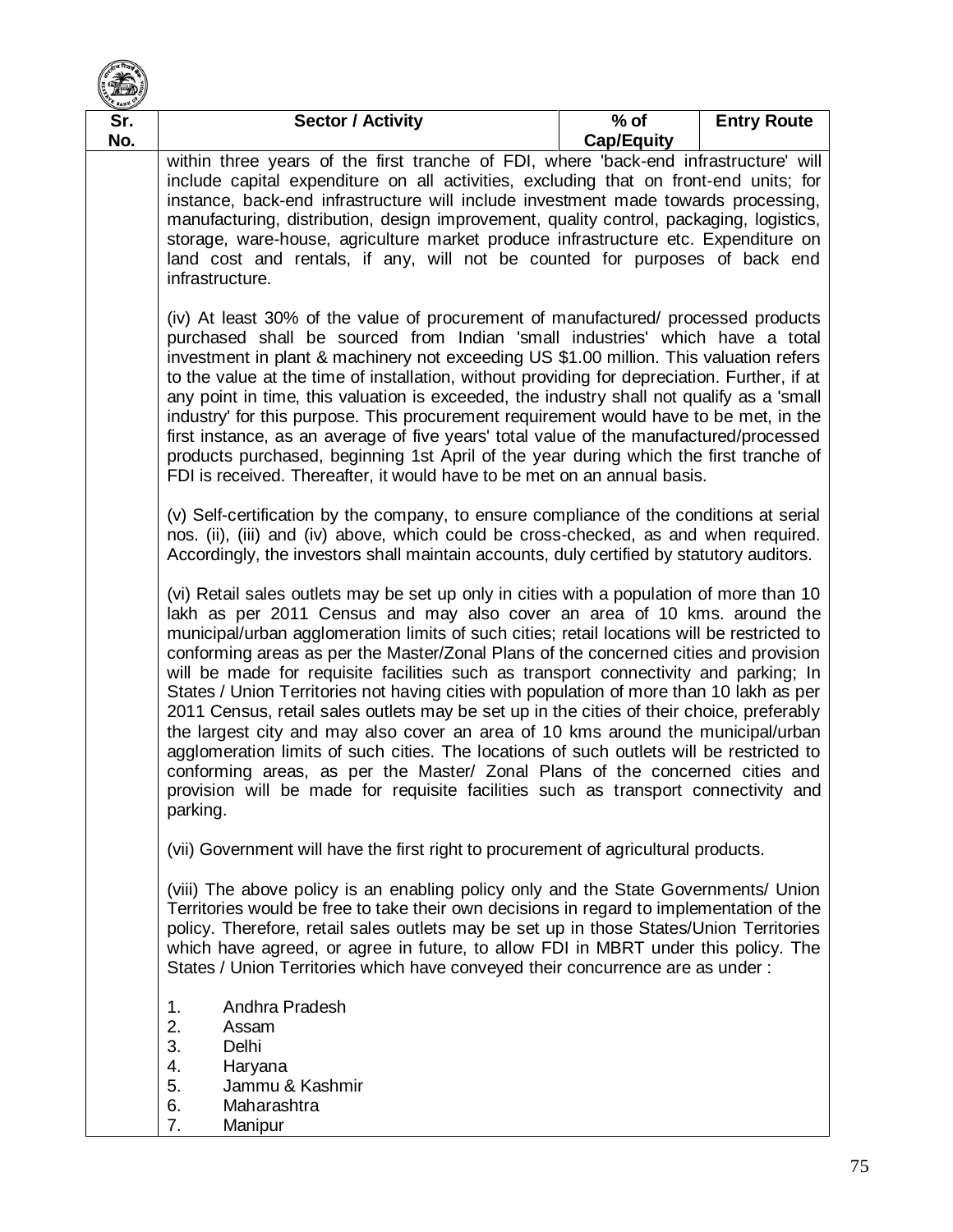

| Sr.<br>No. | <b>Sector / Activity</b>                                                                                                                                                                                                                                                                                                                                                                                                                                          | $%$ of<br><b>Cap/Equity</b>                   | <b>Entry Route</b>    |  |  |
|------------|-------------------------------------------------------------------------------------------------------------------------------------------------------------------------------------------------------------------------------------------------------------------------------------------------------------------------------------------------------------------------------------------------------------------------------------------------------------------|-----------------------------------------------|-----------------------|--|--|
|            | 8.<br>Rajasthan<br>9.<br><b>Uttarkhand</b><br>10.<br>Daman & Diu and Dadra and Nagar Haveli (Union Territories)                                                                                                                                                                                                                                                                                                                                                   |                                               |                       |  |  |
|            | The States/Union Territories, which are willing to permit establishment of retail outlets<br>under this policy, would convey their concurrence to the Government of India through<br>the Department of Industrial Policy & Promotion and additions would be made<br>accordingly. The establishment of the retail sales outlets will be in compliance of<br>applicable State / Union Territory laws/ regulations, such as the Shops and<br>Establishments Act etc. |                                               |                       |  |  |
|            | (ix) Retail trading, in any form, by means of e-commerce, would not be permissible, for<br>companies with FDI, engaged in the activity of multi brand retail trading.                                                                                                                                                                                                                                                                                             |                                               |                       |  |  |
|            | (x) Applications would be processed in the Department of Industrial Policy &<br>Promotion, to determine whether the proposed investment satisfies the notified<br>guidelines, before being considered by the FIPB for Government approval.                                                                                                                                                                                                                        |                                               |                       |  |  |
|            | <b>FINANCIAL SERVICES</b>                                                                                                                                                                                                                                                                                                                                                                                                                                         |                                               |                       |  |  |
|            | Foreign investment in other financial services, other than those indicated below,<br>would require prior approval of the Government:                                                                                                                                                                                                                                                                                                                              |                                               |                       |  |  |
| 17<br>17.1 | <b>Asset Reconstruction Companies</b><br>'Asset Reconstruction Company' (ARC) means a                                                                                                                                                                                                                                                                                                                                                                             | 49% of paid-                                  | Government            |  |  |
|            | company registered with the Reserve Bank of<br>India under Section 3 of the Securitisation and<br>Reconstruction of<br>Financial<br>Assets and<br>Enforcement of Security Interest Act, 2002<br>(SARFAESI Act).                                                                                                                                                                                                                                                   | up capital of<br><b>ARC</b>                   |                       |  |  |
| 17.2       | <b>Other conditions:</b>                                                                                                                                                                                                                                                                                                                                                                                                                                          |                                               |                       |  |  |
|            | (i) Persons resident outside India, other than Foreign Institutional Investors (FIIs), can<br>invest in the capital of Asset Reconstruction Companies (ARCs) registered<br>with<br>Reserve Bank only under the Government Route.<br>Such investments have to<br>be strictly in the nature of FDI. Investments by FIIs are not permitted in the equity<br>capital of ARCs.                                                                                         |                                               |                       |  |  |
|            | (ii) However, FIIs registered with SEBI can invest in the Security Receipts (SRs)<br>issued by ARCs registered with Reserve Bank. Flls can invest up to 49 per cent of<br>each tranche of scheme of SRs, subject to the condition that investment by a single<br>FII in each tranche of SRs shall not exceed 10 per cent of the issue.                                                                                                                            |                                               |                       |  |  |
|            | (iii) Any individual investment of more than 10% would be subject to provisions<br>of section 3(3) (f) of Securitization and Reconstruction of Financial Assets and<br>Enforcement of Security Interest Act, 2002.                                                                                                                                                                                                                                                |                                               |                       |  |  |
| 18.        | <b>Banking - Private sector</b>                                                                                                                                                                                                                                                                                                                                                                                                                                   |                                               |                       |  |  |
| 18.1       | Banking - Private sector                                                                                                                                                                                                                                                                                                                                                                                                                                          | 74% including<br>investment by<br><b>FIIs</b> | Automatic<br>upto 49% |  |  |
|            |                                                                                                                                                                                                                                                                                                                                                                                                                                                                   |                                               | Government            |  |  |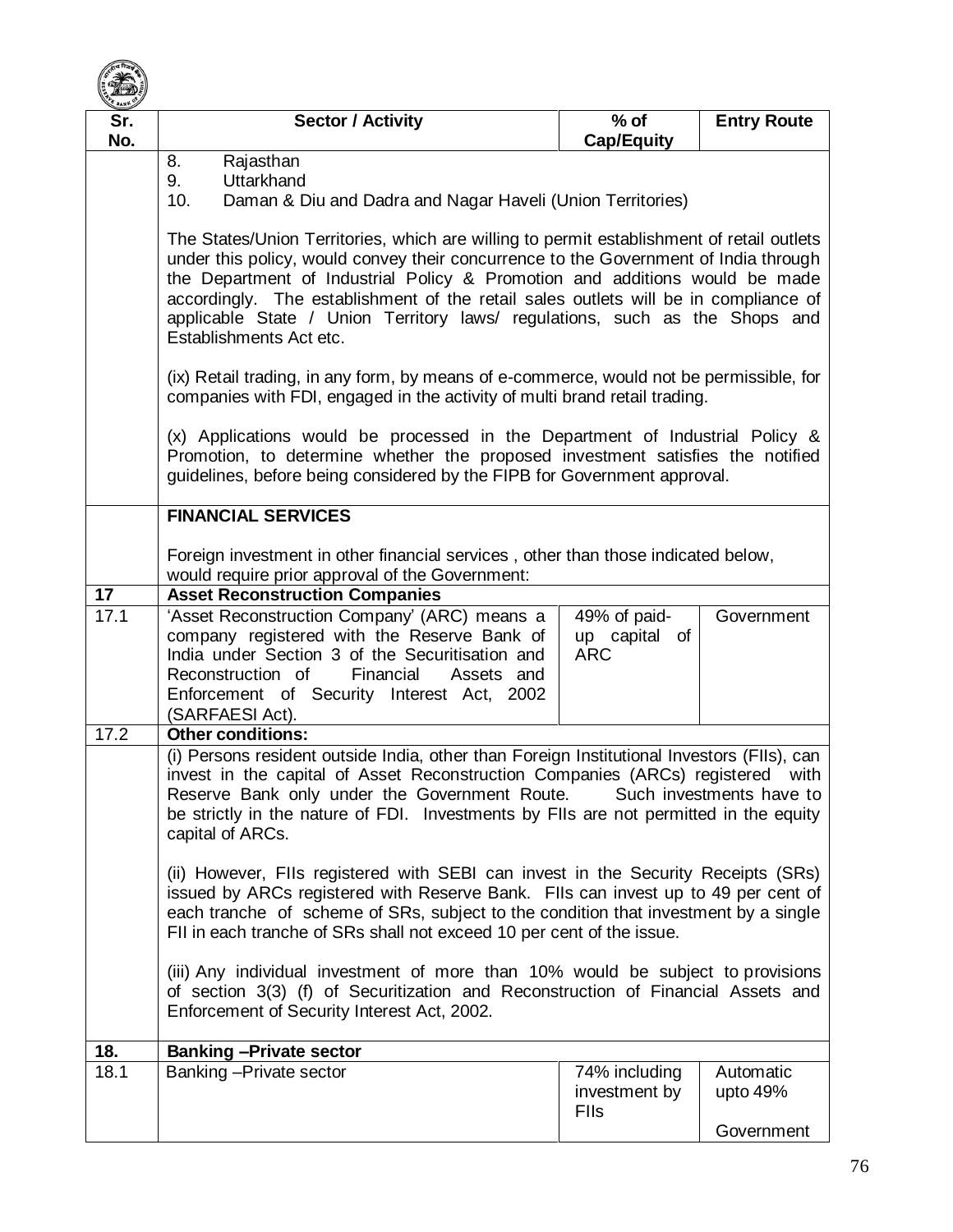

| Sr.  | <b>Sector / Activity</b>                                                                                                                                                                                                                                                                                                                                                                                                                                                                                                                                                                                                                                                                                                                                                                                                                                                                                                                                                                                                                                                                                                                                                                                                                                                                                                                                                                                                                                     | $%$ of            | <b>Entry Route</b>  |
|------|--------------------------------------------------------------------------------------------------------------------------------------------------------------------------------------------------------------------------------------------------------------------------------------------------------------------------------------------------------------------------------------------------------------------------------------------------------------------------------------------------------------------------------------------------------------------------------------------------------------------------------------------------------------------------------------------------------------------------------------------------------------------------------------------------------------------------------------------------------------------------------------------------------------------------------------------------------------------------------------------------------------------------------------------------------------------------------------------------------------------------------------------------------------------------------------------------------------------------------------------------------------------------------------------------------------------------------------------------------------------------------------------------------------------------------------------------------------|-------------------|---------------------|
| No.  |                                                                                                                                                                                                                                                                                                                                                                                                                                                                                                                                                                                                                                                                                                                                                                                                                                                                                                                                                                                                                                                                                                                                                                                                                                                                                                                                                                                                                                                              | <b>Cap/Equity</b> |                     |
|      |                                                                                                                                                                                                                                                                                                                                                                                                                                                                                                                                                                                                                                                                                                                                                                                                                                                                                                                                                                                                                                                                                                                                                                                                                                                                                                                                                                                                                                                              |                   | route beyond        |
|      |                                                                                                                                                                                                                                                                                                                                                                                                                                                                                                                                                                                                                                                                                                                                                                                                                                                                                                                                                                                                                                                                                                                                                                                                                                                                                                                                                                                                                                                              |                   | 49% and<br>upto 74% |
| 18.2 | <b>Other conditions:</b>                                                                                                                                                                                                                                                                                                                                                                                                                                                                                                                                                                                                                                                                                                                                                                                                                                                                                                                                                                                                                                                                                                                                                                                                                                                                                                                                                                                                                                     |                   |                     |
|      | (1) This 74% limit will include investment under the Portfolio Investment Scheme (PIS)                                                                                                                                                                                                                                                                                                                                                                                                                                                                                                                                                                                                                                                                                                                                                                                                                                                                                                                                                                                                                                                                                                                                                                                                                                                                                                                                                                       |                   |                     |
|      | by FIIs, NRIs and shares acquired prior to September 16, 2003 by erstwhile OCBs,<br>and continue to include IPOs, Private placements, GDR/ADRs and acquisition of<br>shares from existing shareholders.                                                                                                                                                                                                                                                                                                                                                                                                                                                                                                                                                                                                                                                                                                                                                                                                                                                                                                                                                                                                                                                                                                                                                                                                                                                      |                   |                     |
|      | (2) The aggregate foreign investment in a private bank from all sources will be allowed<br>up to a maximum of 74 per cent of the paid up capital of the Bank. At all times, at least<br>26 per cent of the paid up capital will have to be held by residents, except in regard to<br>a wholly-owned subsidiary of a foreign bank.                                                                                                                                                                                                                                                                                                                                                                                                                                                                                                                                                                                                                                                                                                                                                                                                                                                                                                                                                                                                                                                                                                                            |                   |                     |
|      | (3) The stipulations as above will be applicable to all investments in existing private<br>sector banks also.                                                                                                                                                                                                                                                                                                                                                                                                                                                                                                                                                                                                                                                                                                                                                                                                                                                                                                                                                                                                                                                                                                                                                                                                                                                                                                                                                |                   |                     |
|      | (4) The permissible limits under portfolio investment schemes through stock<br>exchanges for FIIs and NRIs will be as follows:                                                                                                                                                                                                                                                                                                                                                                                                                                                                                                                                                                                                                                                                                                                                                                                                                                                                                                                                                                                                                                                                                                                                                                                                                                                                                                                               |                   |                     |
|      | (i) In the case of FIIs, as hitherto, individual FII holding is restricted to 10 per cent<br>of the total paid-up capital, aggregate limit for all FIIs cannot exceed 24 per cent of<br>the total paid-up capital, which can be raised to 49 per cent of the total paid-up<br>capital by the bank concerned through a resolution by its Board of Directors<br>followed by a special resolution to that effect by its General Body.                                                                                                                                                                                                                                                                                                                                                                                                                                                                                                                                                                                                                                                                                                                                                                                                                                                                                                                                                                                                                           |                   |                     |
|      | (a) Thus, the FII investment limit will continue to be within 49 per cent of the<br>total paid-up capital.<br>(b) In the case of NRIs, as hitherto, individual holding is restricted to 5 per cent<br>of the total paid-up capital both on repatriation and non-repatriation basis and<br>aggregate limit cannot exceed 10 per cent of the total paid-up capital both on<br>repatriation and non-repatriation basis. However, NRI holding can be allowed<br>up to 24 per cent of the total paid-up capital both on repatriation and non-<br>repatriation basis provided the banking company passes a special resolution to<br>that effect in the General Body.<br>(c) Applications for foreign direct investment in private banks having joint<br>venture/subsidiary in insurance sector may be addressed to the Reserve Bank<br>of India (RBI) for consideration in consultation with the Insurance Regulatory<br>and Development Authority (IRDA) in order to ensure that the 26 per cent limit<br>of foreign shareholding applicable for the insurance sector is not being<br>breached.<br>(d) Transfer of shares under FDI from residents to non-residents will continue to<br>require approval of RBI and Government as per para 3.6.2 of DIPP's Circular 1<br>of 2012 as applicable.<br>(e) The policies and procedures prescribed from time to time by RBI and other<br>institutions such as SEBI, D/o Company Affairs and IRDA on these matters will |                   |                     |
|      |                                                                                                                                                                                                                                                                                                                                                                                                                                                                                                                                                                                                                                                                                                                                                                                                                                                                                                                                                                                                                                                                                                                                                                                                                                                                                                                                                                                                                                                              |                   |                     |
|      |                                                                                                                                                                                                                                                                                                                                                                                                                                                                                                                                                                                                                                                                                                                                                                                                                                                                                                                                                                                                                                                                                                                                                                                                                                                                                                                                                                                                                                                              |                   |                     |
|      |                                                                                                                                                                                                                                                                                                                                                                                                                                                                                                                                                                                                                                                                                                                                                                                                                                                                                                                                                                                                                                                                                                                                                                                                                                                                                                                                                                                                                                                              |                   |                     |
|      |                                                                                                                                                                                                                                                                                                                                                                                                                                                                                                                                                                                                                                                                                                                                                                                                                                                                                                                                                                                                                                                                                                                                                                                                                                                                                                                                                                                                                                                              |                   |                     |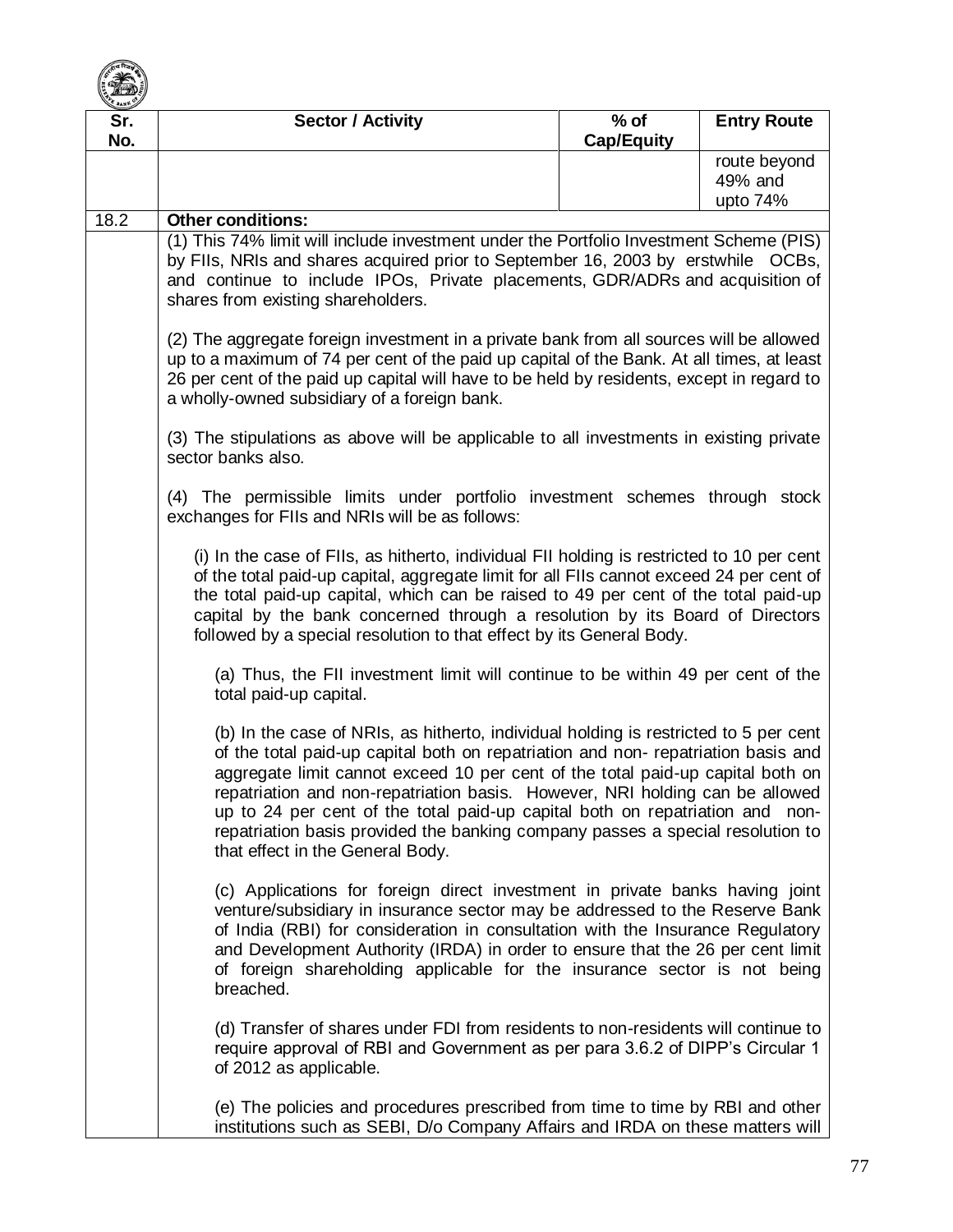

| Sr.  | <b>Sector / Activity</b>                                                                                                                                                                                                                                                                                                                                                                                                                                                                                                                                                                                                                                                                                                                                                                                                                                                                                                                                                                                                                                                                                                                                                                                                                                                                                                                                                                                                                                             | $%$ of            | <b>Entry Route</b> |  |
|------|----------------------------------------------------------------------------------------------------------------------------------------------------------------------------------------------------------------------------------------------------------------------------------------------------------------------------------------------------------------------------------------------------------------------------------------------------------------------------------------------------------------------------------------------------------------------------------------------------------------------------------------------------------------------------------------------------------------------------------------------------------------------------------------------------------------------------------------------------------------------------------------------------------------------------------------------------------------------------------------------------------------------------------------------------------------------------------------------------------------------------------------------------------------------------------------------------------------------------------------------------------------------------------------------------------------------------------------------------------------------------------------------------------------------------------------------------------------------|-------------------|--------------------|--|
| No.  |                                                                                                                                                                                                                                                                                                                                                                                                                                                                                                                                                                                                                                                                                                                                                                                                                                                                                                                                                                                                                                                                                                                                                                                                                                                                                                                                                                                                                                                                      | <b>Cap/Equity</b> |                    |  |
|      | continue to apply.                                                                                                                                                                                                                                                                                                                                                                                                                                                                                                                                                                                                                                                                                                                                                                                                                                                                                                                                                                                                                                                                                                                                                                                                                                                                                                                                                                                                                                                   |                   |                    |  |
|      |                                                                                                                                                                                                                                                                                                                                                                                                                                                                                                                                                                                                                                                                                                                                                                                                                                                                                                                                                                                                                                                                                                                                                                                                                                                                                                                                                                                                                                                                      |                   |                    |  |
|      | (f) RBI guidelines relating to acquisition by purchase or otherwise of shares of a<br>private bank, if such acquisition results in any person owning or controlling 5 per<br>cent or more of the paid up capital of the private bank will apply to non-resident<br>investors as well.                                                                                                                                                                                                                                                                                                                                                                                                                                                                                                                                                                                                                                                                                                                                                                                                                                                                                                                                                                                                                                                                                                                                                                                |                   |                    |  |
|      | (ii) Setting up of a subsidiary by foreign banks                                                                                                                                                                                                                                                                                                                                                                                                                                                                                                                                                                                                                                                                                                                                                                                                                                                                                                                                                                                                                                                                                                                                                                                                                                                                                                                                                                                                                     |                   |                    |  |
|      | (a) Foreign banks will be permitted to either have branches or subsidiaries<br>but not both.                                                                                                                                                                                                                                                                                                                                                                                                                                                                                                                                                                                                                                                                                                                                                                                                                                                                                                                                                                                                                                                                                                                                                                                                                                                                                                                                                                         |                   |                    |  |
|      | (b) Foreign banks regulated by banking supervisory authority in the home<br>country and meeting Reserve Bank's licensing criteria will be allowed to hold<br>100 per cent paid up capital to enable them to set up a wholly-owned subsidiary<br>in India.<br>(c) A foreign bank may operate in India through only one of the three channels<br>viz., (i) branches (ii) a wholly-owned subsidiary and (iii) a subsidiary with<br>aggregate foreign investment up to a maximum of 74 per cent in a private bank.<br>(d) A foreign bank will be permitted to establish a wholly-owned subsidiary<br>either through conversion of existing branches into a subsidiary or through a<br>fresh banking license. A foreign bank will be permitted to establish a subsidiary<br>through acquisition of shares of an existing private sector bank provided at least<br>26 per cent of the paid capital of the private sector bank is held by residents at<br>all times consistent with para (i) (b) above.<br>(e) A subsidiary of a foreign bank will be subject to the licensing requirements<br>and conditions broadly consistent with those for new private sector banks.<br>(f) Guidelines for setting up a wholly-owned subsidiary of a foreign bank will be<br>issued separately by RBI<br>(g) All applications by a foreign bank for setting up a subsidiary or for<br>conversion of their existing branches to subsidiary in India will have to be<br>made to the RBI. |                   |                    |  |
|      |                                                                                                                                                                                                                                                                                                                                                                                                                                                                                                                                                                                                                                                                                                                                                                                                                                                                                                                                                                                                                                                                                                                                                                                                                                                                                                                                                                                                                                                                      |                   |                    |  |
|      |                                                                                                                                                                                                                                                                                                                                                                                                                                                                                                                                                                                                                                                                                                                                                                                                                                                                                                                                                                                                                                                                                                                                                                                                                                                                                                                                                                                                                                                                      |                   |                    |  |
|      |                                                                                                                                                                                                                                                                                                                                                                                                                                                                                                                                                                                                                                                                                                                                                                                                                                                                                                                                                                                                                                                                                                                                                                                                                                                                                                                                                                                                                                                                      |                   |                    |  |
|      |                                                                                                                                                                                                                                                                                                                                                                                                                                                                                                                                                                                                                                                                                                                                                                                                                                                                                                                                                                                                                                                                                                                                                                                                                                                                                                                                                                                                                                                                      |                   |                    |  |
|      |                                                                                                                                                                                                                                                                                                                                                                                                                                                                                                                                                                                                                                                                                                                                                                                                                                                                                                                                                                                                                                                                                                                                                                                                                                                                                                                                                                                                                                                                      |                   |                    |  |
|      | (iii) At present there is a limit of ten per cent on voting rights in respect of banking<br>companies, and this should be noted by potential investor. Any change in the ceiling<br>can be brought about only after final policy decisions and appropriate Parliamentary<br>approvals.                                                                                                                                                                                                                                                                                                                                                                                                                                                                                                                                                                                                                                                                                                                                                                                                                                                                                                                                                                                                                                                                                                                                                                               |                   |                    |  |
| 19   | <b>Banking- Public Sector</b>                                                                                                                                                                                                                                                                                                                                                                                                                                                                                                                                                                                                                                                                                                                                                                                                                                                                                                                                                                                                                                                                                                                                                                                                                                                                                                                                                                                                                                        |                   |                    |  |
| 19.1 | Banking- Public<br>Sector subject<br>to Banking                                                                                                                                                                                                                                                                                                                                                                                                                                                                                                                                                                                                                                                                                                                                                                                                                                                                                                                                                                                                                                                                                                                                                                                                                                                                                                                                                                                                                      | 20% (FDI and      | Government         |  |
|      | Companies<br>(Acquisition<br>of<br>&<br>Transfer                                                                                                                                                                                                                                                                                                                                                                                                                                                                                                                                                                                                                                                                                                                                                                                                                                                                                                                                                                                                                                                                                                                                                                                                                                                                                                                                                                                                                     | Portfolio         |                    |  |
|      | Undertakings) Acts 1970/80. This ceiling (20%) is                                                                                                                                                                                                                                                                                                                                                                                                                                                                                                                                                                                                                                                                                                                                                                                                                                                                                                                                                                                                                                                                                                                                                                                                                                                                                                                                                                                                                    | Investment)       |                    |  |
|      | also applicable to the State Bank of India and its<br>associate Banks.                                                                                                                                                                                                                                                                                                                                                                                                                                                                                                                                                                                                                                                                                                                                                                                                                                                                                                                                                                                                                                                                                                                                                                                                                                                                                                                                                                                               |                   |                    |  |
| 20   | <b>Commodity Exchanges</b>                                                                                                                                                                                                                                                                                                                                                                                                                                                                                                                                                                                                                                                                                                                                                                                                                                                                                                                                                                                                                                                                                                                                                                                                                                                                                                                                                                                                                                           |                   |                    |  |
| 20.1 | 1. Futures trading in commodities are regulated under the Forward Contracts                                                                                                                                                                                                                                                                                                                                                                                                                                                                                                                                                                                                                                                                                                                                                                                                                                                                                                                                                                                                                                                                                                                                                                                                                                                                                                                                                                                          |                   |                    |  |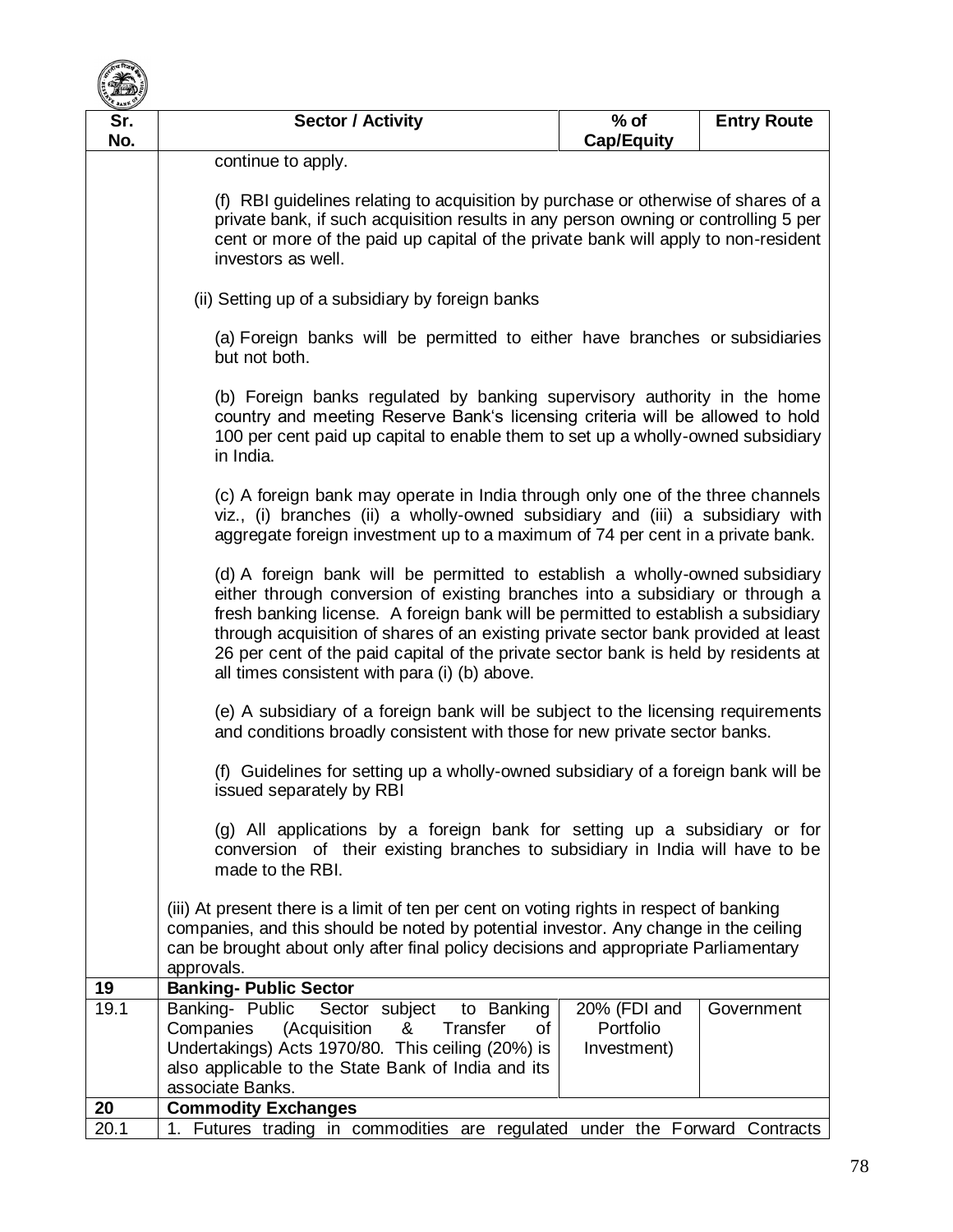

| Sr.  | <b>Sector / Activity</b>                                                                                                                                                                                                                                                                                                                                                                                                                                 | $%$ of            | <b>Entry Route</b> |  |
|------|----------------------------------------------------------------------------------------------------------------------------------------------------------------------------------------------------------------------------------------------------------------------------------------------------------------------------------------------------------------------------------------------------------------------------------------------------------|-------------------|--------------------|--|
| No.  |                                                                                                                                                                                                                                                                                                                                                                                                                                                          | <b>Cap/Equity</b> |                    |  |
|      | (Regulation) Act, 1952. Commodity Exchanges, like Stock Exchanges, are                                                                                                                                                                                                                                                                                                                                                                                   |                   |                    |  |
|      | infrastructure companies in the commodity futures market. With a view to infuse                                                                                                                                                                                                                                                                                                                                                                          |                   |                    |  |
|      | globally acceptable best practices, modern management skills and latest technology,<br>it was decided to allow foreign investment in Commodity Exchanges.                                                                                                                                                                                                                                                                                                |                   |                    |  |
|      |                                                                                                                                                                                                                                                                                                                                                                                                                                                          |                   |                    |  |
|      | 2. For the purposes of this chapter,                                                                                                                                                                                                                                                                                                                                                                                                                     |                   |                    |  |
|      | (i) "Commodity Exchange" is a recognized association under the provisions of the                                                                                                                                                                                                                                                                                                                                                                         |                   |                    |  |
|      | Forward Contracts (Regulation) Act, 1952, as amended from time to time, to<br>provide exchange platform for trading in forward contracts in commodities.                                                                                                                                                                                                                                                                                                 |                   |                    |  |
|      |                                                                                                                                                                                                                                                                                                                                                                                                                                                          |                   |                    |  |
|      | (ii) "recognized association" means an association to which recognition for the<br>time being has been granted by the Central Government under Section 6 of the<br>Forward Contracts (Regulation) Act, 1952                                                                                                                                                                                                                                              |                   |                    |  |
|      | (iii) "Association" means any body of individuals, whether incorporated or not,<br>constituted for the purposes of regulating and controlling the business of the<br>sale or purchase of any goods and commodity derivative.                                                                                                                                                                                                                             |                   |                    |  |
|      | (iv)""Forward contract" means a contract for the delivery of goods and which is not<br>a ready delivery contract.                                                                                                                                                                                                                                                                                                                                        |                   |                    |  |
|      | (v) "Commodity derivative" means-<br>a contract for delivery of goods, which is not a ready delivery contract; or<br>$\Box$<br>a contract for differences which derives its value from prices or indices of<br>$\Box$<br>prices of such underlying goods or activities, services, rights, interests<br>and events, as may be notified in consultation with the Forward Markets<br>Commission by the Central Government, but does not include securities. |                   |                    |  |
|      |                                                                                                                                                                                                                                                                                                                                                                                                                                                          |                   |                    |  |
| 20.3 | <b>Other conditions:</b>                                                                                                                                                                                                                                                                                                                                                                                                                                 |                   |                    |  |
|      | (i) FII purchases shall be restricted to secondary market only and                                                                                                                                                                                                                                                                                                                                                                                       |                   |                    |  |
|      |                                                                                                                                                                                                                                                                                                                                                                                                                                                          |                   |                    |  |
|      | (ii) No non-resident investor / entity, including persons acting in concert, will hold more<br>than 5% of the equity in these companies.                                                                                                                                                                                                                                                                                                                 |                   |                    |  |
| 21   | <b>Credit Information Companies (CIC)</b>                                                                                                                                                                                                                                                                                                                                                                                                                |                   |                    |  |
| 21.1 | <b>Credit Information Companies</b>                                                                                                                                                                                                                                                                                                                                                                                                                      | 49% (FDI & FII)   | Government         |  |
| 21.2 | <b>Other Conditions:</b>                                                                                                                                                                                                                                                                                                                                                                                                                                 |                   |                    |  |
|      | (1) Foreign investment in Credit Information Companies is subject to the Credit                                                                                                                                                                                                                                                                                                                                                                          |                   |                    |  |
|      | Information Companies (Regulation) Act, 2005.                                                                                                                                                                                                                                                                                                                                                                                                            |                   |                    |  |
|      | (2) Foreign investment is permitted under the Government route, subject to regulatory<br>clearance from RBI.                                                                                                                                                                                                                                                                                                                                             |                   |                    |  |
|      | (3) Investment by a registered FII under the Portfolio Investment Scheme would be<br>permitted up to 24% only in the CICs listed at the Stock Exchanges, within the overall<br>limit of 49% for foreign investment.                                                                                                                                                                                                                                      |                   |                    |  |
|      | (4) Such FII investment would be permitted subject to the conditions that:                                                                                                                                                                                                                                                                                                                                                                               |                   |                    |  |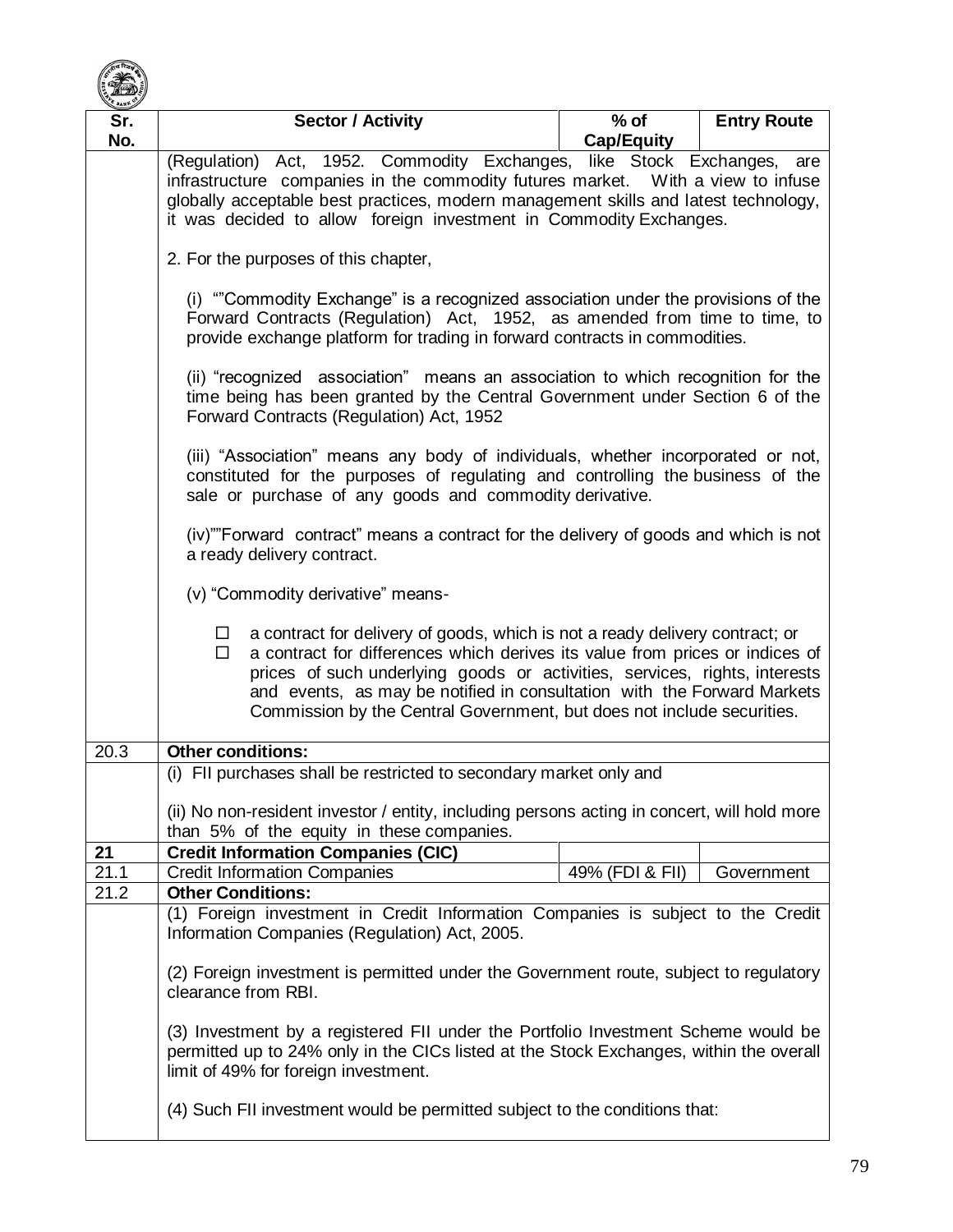

| $\sim$<br>Sr. | <b>Sector / Activity</b>                                                                                                                                                                                                                | $%$ of                                                                                                   |                    |
|---------------|-----------------------------------------------------------------------------------------------------------------------------------------------------------------------------------------------------------------------------------------|----------------------------------------------------------------------------------------------------------|--------------------|
|               |                                                                                                                                                                                                                                         |                                                                                                          | <b>Entry Route</b> |
| No.           | <b>Cap/Equity</b>                                                                                                                                                                                                                       |                                                                                                          |                    |
|               | (a) No single entity should directly or indirectly hold more than 10% equity.                                                                                                                                                           |                                                                                                          |                    |
|               | (b) Any acquisition in excess of 1% will have to be reported to RBI as a mandatory<br>requirement; and                                                                                                                                  |                                                                                                          |                    |
|               | (c) FIIs investing in CICs shall not seek a representation on the Board of Directors<br>based upon their shareholding.                                                                                                                  |                                                                                                          |                    |
| 22            | <b>Infrastructure Company in the Securities Market</b>                                                                                                                                                                                  |                                                                                                          |                    |
| 22.1          | Infrastructure companies in Securities Markets,                                                                                                                                                                                         | 49% (FDI &                                                                                               | Government         |
|               | namely, stock exchanges, depositories and<br>clearing corporations, in compliance with SEBI<br>Regulations                                                                                                                              | FII) [FDI limit<br>of 26 per cent<br>and an FII<br>limit of 23 per<br>cent of the<br>paid-up<br>capital] | (For FDI)          |
| 22.2          | <b>Other Conditions:</b>                                                                                                                                                                                                                |                                                                                                          |                    |
| 22.2.1        | FII can invest only through purchases in the secondary market                                                                                                                                                                           |                                                                                                          |                    |
| 23            | <b>Insurance</b>                                                                                                                                                                                                                        |                                                                                                          |                    |
| 23.1          | Insurance                                                                                                                                                                                                                               | 26%                                                                                                      | Automatic          |
| 23.2.         | <b>Other Conditions:</b>                                                                                                                                                                                                                |                                                                                                          |                    |
|               | under the automatic route.<br>(2) This will be subject to the condition that Companies bringing in FDI shall obtain<br>necessary license from the Insurance Regulatory & Development Authority for<br>undertaking insurance activities. |                                                                                                          |                    |
| 24            | <b>Non-Banking Finance Companies (NBFC)</b>                                                                                                                                                                                             |                                                                                                          |                    |
| 24.1          | Foreign investment in NBFC is allowed under the<br>automatic route in only the following activities:                                                                                                                                    | 100%                                                                                                     | Automatic          |
|               | (i) Merchant Banking                                                                                                                                                                                                                    |                                                                                                          |                    |
|               | (ii) Under Writing                                                                                                                                                                                                                      |                                                                                                          |                    |
|               | (iii) Portfolio Management Services                                                                                                                                                                                                     |                                                                                                          |                    |
|               | (iv) Investment Advisory Services                                                                                                                                                                                                       |                                                                                                          |                    |
|               | (v) Financial Consultancy                                                                                                                                                                                                               |                                                                                                          |                    |
|               | (vi)Stock Broking                                                                                                                                                                                                                       |                                                                                                          |                    |
|               | (vii) Asset Management                                                                                                                                                                                                                  |                                                                                                          |                    |
|               | (viii) Venture Capital                                                                                                                                                                                                                  |                                                                                                          |                    |
|               | (ix) Custodian Services<br>(x) Factoring                                                                                                                                                                                                |                                                                                                          |                    |
|               | (xi) Credit Rating Agencies                                                                                                                                                                                                             |                                                                                                          |                    |
|               | (xii) Leasing & Finance                                                                                                                                                                                                                 |                                                                                                          |                    |
|               | (xiii) Housing Finance                                                                                                                                                                                                                  |                                                                                                          |                    |
|               | (xiv) Forex Broking                                                                                                                                                                                                                     |                                                                                                          |                    |
|               | (xv) Credit Card Business                                                                                                                                                                                                               |                                                                                                          |                    |
|               | (xvi) Money Changing Business<br>(xvii) Micro Credit                                                                                                                                                                                    |                                                                                                          |                    |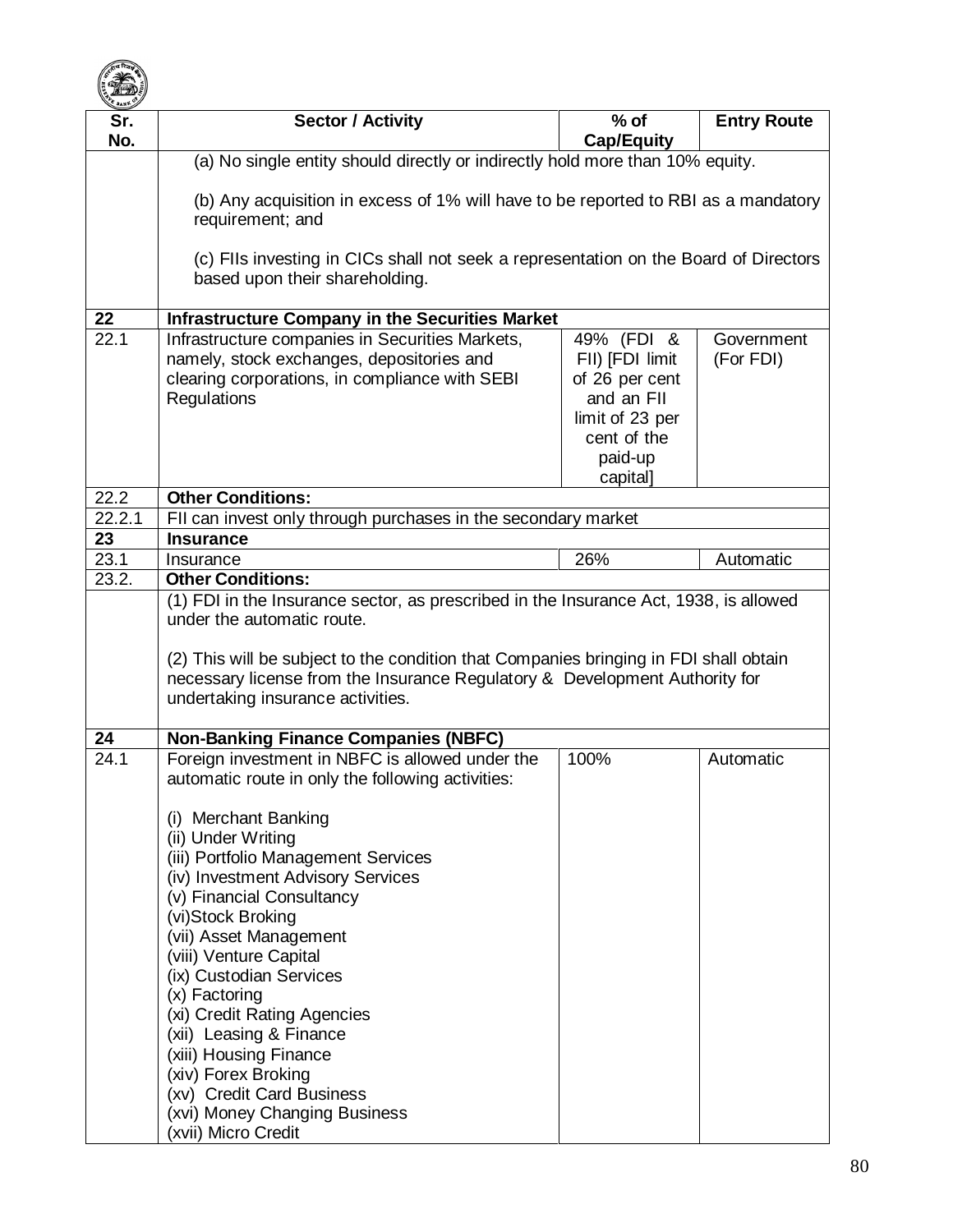

| Sr.<br>No. | <b>Sector / Activity</b>                                                                                                                                                                                                                                                                                                                                                                                                                                                                                                                     | $%$ of<br><b>Cap/Equity</b> | <b>Entry Route</b> |
|------------|----------------------------------------------------------------------------------------------------------------------------------------------------------------------------------------------------------------------------------------------------------------------------------------------------------------------------------------------------------------------------------------------------------------------------------------------------------------------------------------------------------------------------------------------|-----------------------------|--------------------|
|            | (xviii) Rural Credit                                                                                                                                                                                                                                                                                                                                                                                                                                                                                                                         |                             |                    |
| 24.2       | <b>Other Conditions:</b>                                                                                                                                                                                                                                                                                                                                                                                                                                                                                                                     |                             |                    |
|            | (1) Investment would be subject to the following minimum capitalisation norms:                                                                                                                                                                                                                                                                                                                                                                                                                                                               |                             |                    |
|            | (i) US \$0.5 million for foreign capital up to 51% to be brought upfront                                                                                                                                                                                                                                                                                                                                                                                                                                                                     |                             |                    |
|            | (ii) US \$ 5 million for foreign capital more than 51% and up to 75% to be brought<br>upfront                                                                                                                                                                                                                                                                                                                                                                                                                                                |                             |                    |
|            | (iii)US \$50 million for foreign capital more than 75% out of which US\$7.5 million<br>to be brought upfront and the balance in 24 months.                                                                                                                                                                                                                                                                                                                                                                                                   |                             |                    |
|            | $(iv)^{28}$ NBFCs (i) having foreign investment more than 75% and up to 100%, and<br>(ii) with a minimum capitalisation of US\$ 50 million, can set up step down<br>subsidiaries for specific NBFC activities, without any restriction on the number of<br>operating subsidiaries and without bringing in additional capital. The minimum<br>capitalization condition as mandated by para 3.10.4.1 of DIPP Circular 1 of 2012<br>dated April 10, 2012, on Consolidated FDI Policy, therefore, shall not apply to<br>downstream subsidiaries. |                             |                    |
|            | (v) Joint Venture operating NBFCs that have 75% or less than 75% foreign<br>investment can also set up subsidiaries for undertaking other NBFC activities,<br>subject to the subsidiaries also complying with the applicable minimum<br>capitalisation norm mentioned in (i), (ii) and (iii) above and (vi) below.                                                                                                                                                                                                                           |                             |                    |
|            | (vi) Non- Fund based activities : US\$ 0.5 million to be brought upfront for all<br>permitted non-fund based NBFCs irrespective of the level of foreign investment<br>subject to the following condition:                                                                                                                                                                                                                                                                                                                                    |                             |                    |
|            | It would not be permissible for such a company to set up any subsidiary for any<br>other activity, nor it can participate in any equity of an NBFC holding/operating<br>company.                                                                                                                                                                                                                                                                                                                                                             |                             |                    |
|            | Note: The following activities would be classified as Non-Fund Based activities:                                                                                                                                                                                                                                                                                                                                                                                                                                                             |                             |                    |
|            | (a) Investment Advisory Services                                                                                                                                                                                                                                                                                                                                                                                                                                                                                                             |                             |                    |
|            | (b) Financial Consultancy                                                                                                                                                                                                                                                                                                                                                                                                                                                                                                                    |                             |                    |
|            | (c) Forex Broking                                                                                                                                                                                                                                                                                                                                                                                                                                                                                                                            |                             |                    |
|            | (d) Money Changing Business                                                                                                                                                                                                                                                                                                                                                                                                                                                                                                                  |                             |                    |
|            | (e) Credit Rating Agencies                                                                                                                                                                                                                                                                                                                                                                                                                                                                                                                   |                             |                    |
|            | (vii) This will be subject to compliance with the guidelines of RBI.                                                                                                                                                                                                                                                                                                                                                                                                                                                                         |                             |                    |
|            | Note: (i) Credit Card business includes issuance, sales, marketing & design of                                                                                                                                                                                                                                                                                                                                                                                                                                                               |                             |                    |

 $\overline{a}$  $28$  With effect from 3rd day of October 2012